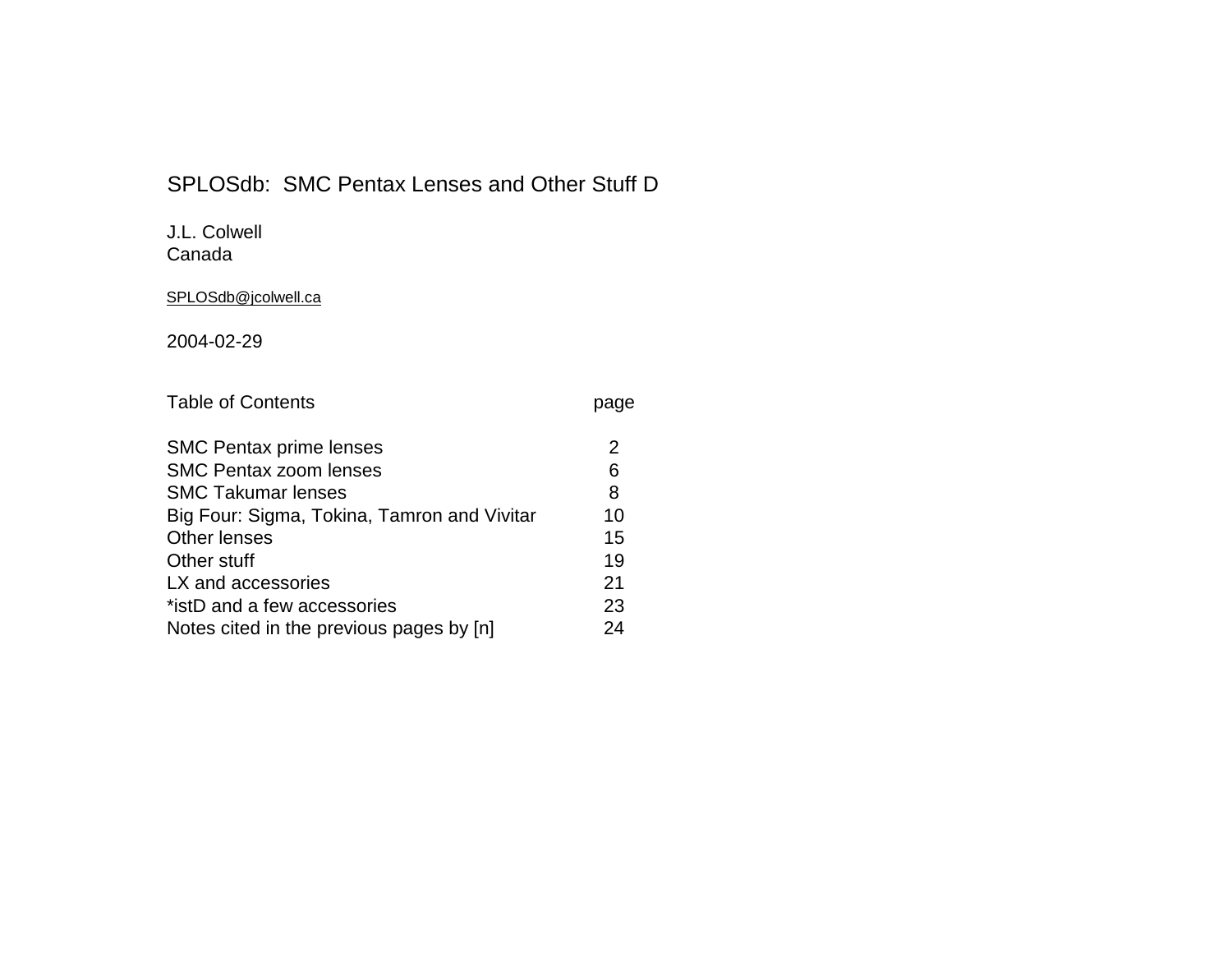| 2004-02-29 | (2 of 24) |
|------------|-----------|
|            |           |

|                                                        |                         |      |                | lens specs from kmp.BDimitrov.de |      |       |      |      |      |      | eBay         |      |            | other suppliers |      |              |           |      |              |       |
|--------------------------------------------------------|-------------------------|------|----------------|----------------------------------|------|-------|------|------|------|------|--------------|------|------------|-----------------|------|--------------|-----------|------|--------------|-------|
|                                                        | <b>SMC Pentax Prime</b> | f    | $a_{MAX}$      | glass                            | Dmin | wt    | d    |      | df   |      | $E$ to $E++$ |      | M- to N    | n.              |      | $E$ to $E++$ |           |      | $M$ - to $N$ |       |
|                                                        |                         | (mm) |                |                                  | (m)  | (kg)  | (mm) | (mm) | (mm  | \$US | date         | \$US | date       |                 | \$US | date         | site      | \$US | date         | site  |
| ** K                                                   | AL "3.5/15"             | 15   | 3.5            | 13:12                            | 0.3  | 0.55  | 80   | 82   | b.i. | 590  | $.04 - 02$   | 685  | $.04 - 01$ | 2               |      |              |           |      |              |       |
| ** K                                                   | "3.5 15mm"              | 15   | 3.5            | 13:12                            | 0.3  | 0.60  | 80   | 82   | b.i. |      |              |      |            |                 | 665  | $.04 - 01$   | keh       |      |              |       |
| $** A$                                                 |                         | 15   | 3.5            | 13:12                            | 0.3  | 0.60  | 80   | 82   | b.i. | 650  | $.04 - 01$   | 850  | $.04 - 02$ | 3               | 675  | $.03 - 11$   | ctc       | 900  | $.03 - 11$   | CC    |
| $* A$                                                  | FE(180/44)              | 16   | 2.8            | 9;7                              | 0.2  | 0.32  | 65   | 56   | b.i. | 350  |              | 470  | $.03 - 11$ |                 | 620  | $.03 - 04$   | keh       | 860  | $.03 - 11$   | b&h   |
| Κ                                                      | FE (180/44)             | 17   | 4              | 11:7                             | 0.2  | 0.24  | 65   | 34   | b.i. | 250  | $.03 - 12$   | x350 | $.03 - 12$ | -1              | 310  | $.03 - 10$   | keh       | 400  | $.03 - 12$   | ado   |
| ** K                                                   |                         | 18   | 3.5            | 12:11                            | 0.3  | 0.30  | 63   | 62   | 58   | 735  | $.03 - 09$   |      |            |                 |      |              |           |      |              |       |
| $**$ A                                                 |                         | 20   | 2.8            | 10:9                             | 0.3  | 0.25  | 70   | 44   | 67   | 305  | $.03 - 03$   | 410  | $.03 - 12$ | 2               | 460  | .03-11       | wood      | 550  | $.04 - 02$   | keh   |
| ** FA                                                  |                         | 20   | 2.8            | 10:9                             | 0.3  | 0.26  | 70   | 44   | 67   | 320  | $.03 - 06$   |      |            |                 |      |              |           | 485  | $.04 - 02$   | b&h   |
| * K                                                    |                         | 20   | $\overline{4}$ | 12:10                            | 0.3  | 0.30  | 63   | 57   | 58   |      |              | 260  |            |                 | 250  | $.03 - 10$   | bui       |      |              |       |
| $-\overline{M}$                                        |                         | 20   | 4              | 8:8                              | 0.3  | 0.15  | 63   | 30   | 49   | 225  | $.04 - 01$   | 280  | $.04 - 02$ | 2               | 375  | $.04 - 02$   | mxy       | 400  | $.04 - 02$   | wood  |
| (!) FA'                                                | AL IF                   | 24   | $\overline{2}$ | 11;9                             | 0.3  | 0.41  | 73   | 66   | 67   | 270  | $.03 - 12$   | 340  | $.04 - 02$ | 2               | 290  | $.04 - 02$   | ado       | 285  | $.04 - 02$   | V.V   |
| ** K                                                   |                         | 24   | 2.8            | 9:8                              | 0.3  | 0.20  | 63   | 42   | 52   | 140  | $.04 - 02$   | 200  | $.04 - 02$ | 8               | 180  | $.03 - 11$   | ken       | 250  | $.03 - 12$   | V.V   |
| ** $\overline{A}$                                      |                         | 24   | 2.8            | 9:8                              | 0.3  | 0.21  | 63   | 42   | 52   | 165  | $.04 - 02$   | 220  | $.03 - 12$ | $\overline{7}$  | 275  | $.04 - 02$   | wood      | 300  | $.04 - 01$   | keh   |
| ** K                                                   |                         | 24   | 3.5            | 9,8                              | 0.3  | 0.25  | 63   | 46   | 58   | 140  | $.03 - 10$   | 150  | $.04 - 02$ |                 | 260  | $.04 - 01$   | ado       | 290  | XX           | ctl   |
| ** K                                                   |                         | 28   | $\overline{2}$ | 9:8                              | 0.3  | 0.423 | 63   | 69   | 52   |      |              | 510  | $.03 - 11$ |                 | 200  | $.03 - 03$   | bcc       | 350  | $.04 - 02$   | bcc   |
| $(!)$ M                                                |                         | 28   | $\mathbf{2}$   | 8:7                              | 0.3  | 0.22  | 63   | 42   | 49   | 130  | $.03 - 10$   | 190  |            |                 | 250  | $.04 - 02$   | CZ        | 350  | $.04 - 02$   | keh   |
| $* A$                                                  |                         | 28   | $\overline{2}$ | 8:7                              | 0.3  | 0.22  | 63   | 42   | 49   | 145  | $.03 - 10$   | 250  | $.04 - 01$ | 2               | 400  | $.03 - 11$   | b&h       |      |              |       |
| - M                                                    | ver.1                   | 28   | 2.8            | 7:7                              | 0.3  | 0.16  | 63   | 31   | 49   | 45   | $.04 - 02$   | 85   | $.04 - 02$ | 68              | 70   | $.04 - 02$   | ctc       | 90   | $.03 - 12$   | trv   |
| - M                                                    | ver.2                   | 28   | 2.8            | 7:7                              | 0.3  | 0.17  | 63   | 37   | 49   | 55   | $.04 - 02$   | 70   | $.03 - 10$ | 2               |      |              |           |      |              |       |
| $- A$                                                  |                         | 28   | 2.8            | 7:7                              | 0.3  | 0.17  | 63   | 37   | 49   | 70   | $.04 - 02$   | 90   | $.04 - 02$ | 24              | 85   | $.04 - 02$   | V.V       | 85   | $.04 - 02$   | nwcc  |
| - F                                                    |                         | 28   | 2.8            | 7:7                              | 0.3  | 0.18  | 64   | 37   | 49   | 100  |              | 76   |            |                 | 110  | $.04 - 02$   | CZ        | 160  | $.04 - 02$   | V.V   |
| * FA                                                   | AL                      | 28   | 2.8            | 5:5                              | 0.3  | 0.19  | 65   | 41   | 49   | 100  | $.04 - 02$   | 160  | $.03 - 12$ | 4               | 175  | $.04 - 02$   | V.V       | 220  | $.04 - 02$   | b&h   |
| FA                                                     | Soft                    | 28   | 2.8            | 5;5                              | 0.3  | 0.19  | 66   | 40   | 49   |      |              | 340  | $.03 - 05$ |                 |      |              |           | 360  | $.04 - 02$   | ado   |
| $(!)$ K                                                | Shift                   | 28   | 3.5            | 12:11                            | 0.3  | 0.61  | 80   | 93   | b.i. | 430  | $.04 - 02$   | 625  | $.04 - 01$ | 6               | 650  | $.03 - 12$   | b&h       | 795  | $.04 - 02$   | k-mar |
| (!) $\frac{\overline{K}}{\ast \frac{\overline{M}}{M}}$ |                         | 28   | 3.5            | 8:7                              | 0.3  | 0.26  | 63   | 47   | 52   | 65   | $.03 - 12$   | 120  |            | 4               | 65   | $.04 - 02$   | ctc       | 140  | $.03 - 12$   | kex   |
|                                                        |                         | 28   | 3.5            | 6:6                              | 0.3  | 0.18  | 63   | 32   | 49   | 45   | $.04 - 02$   | 70   | $.04 - 02$ | 16              | 50   | $.04 - 02$   | <b>uc</b> | 85   | $.03 - 11$   | V.V   |
| ** K                                                   |                         | 30   | 2.8            | 7:7                              | 0.3  | 0.215 | 63   | 40   | 52   |      |              | 205  | $.03 - 12$ |                 | 350  | $.04 - 02$   | wood      | 365  | $.04 - 02$   | b&h   |
| $**$ FA                                                | AL ED Ltd GC chr;bk     | 31   | 1.8            | 9:7                              | 0.3  | 0.35  | 65   | 69   | 58   | 590  | $.04 - 02$   | 815  | $.03 - 11$ | $\mathbf 1$     | 760  | $.03 - 11$   | CCC       | 860  | $.04 - 02$   | b&h   |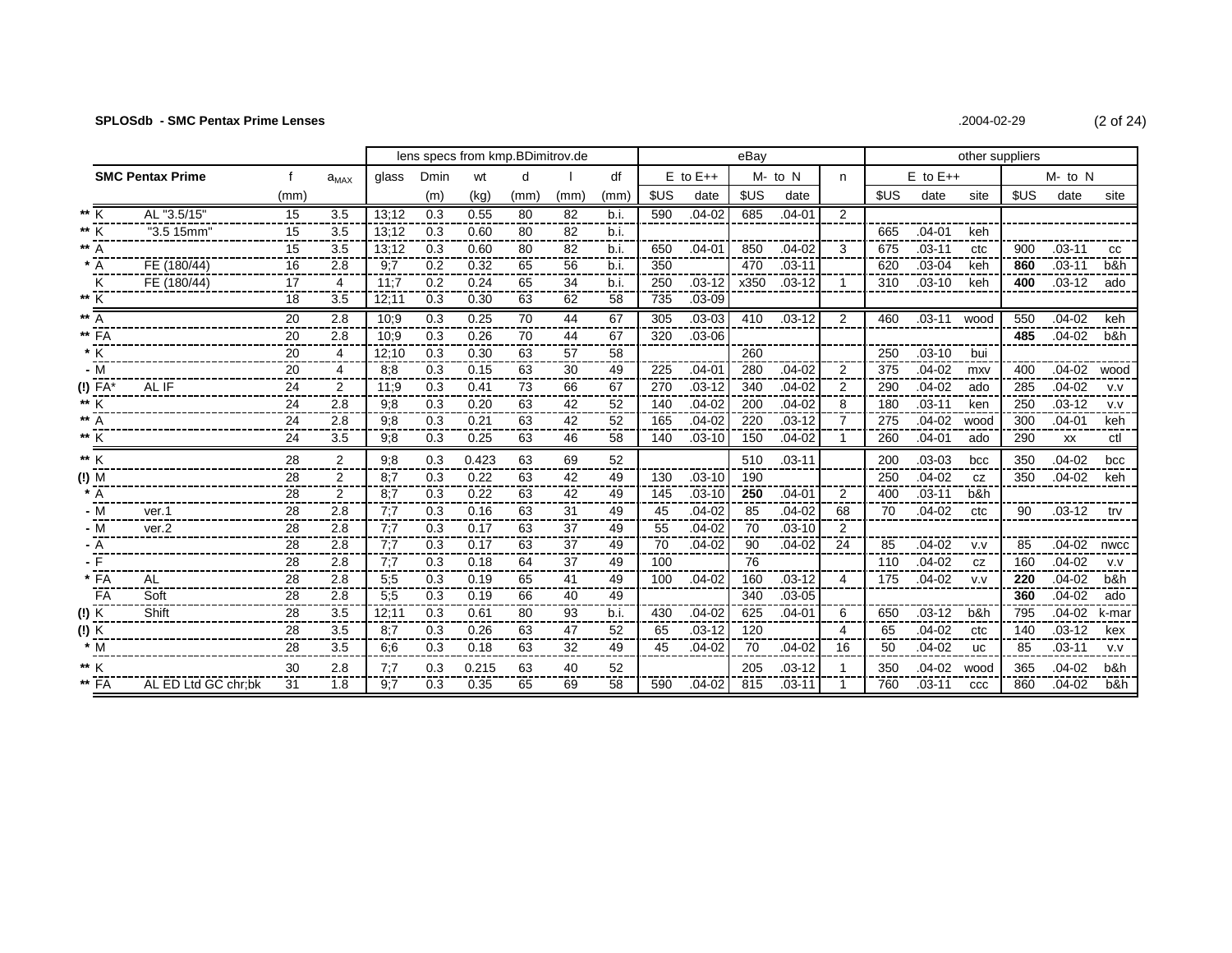| .2004-02-29 | $(3 \text{ of } 2)$ |
|-------------|---------------------|
|-------------|---------------------|

|                   |                         |                 |                |            | lens specs from kmp.BDimitrov.de |              |           |                 |          |                 |                          | eBav      |                          |                |          |                          | other suppliers |          |                          |             |
|-------------------|-------------------------|-----------------|----------------|------------|----------------------------------|--------------|-----------|-----------------|----------|-----------------|--------------------------|-----------|--------------------------|----------------|----------|--------------------------|-----------------|----------|--------------------------|-------------|
|                   | <b>SMC Pentax Prime</b> | f               | $a_{MAX}$      | glass      | Dmin                             | wt           | d         |                 | df       |                 | $E$ to $E++$             |           | $M - to N$               | n              |          | $E$ to $E++$             |                 |          | M- to N                  |             |
|                   |                         | (mm)            |                |            | (m)                              | (kg)         | (mm)      | (mm)            | (mm)     | <b>SUS</b>      | date                     | \$US      | date                     |                | \$US     | date                     | site            | \$US     | date                     | site        |
| ** K              |                         | 35              | $\overline{2}$ | 8:7        | 0.4                              | 0.30         | 63        | 56              | 52       | 80              |                          | 247       |                          |                | 135      | $.04 - 02$               | thom            |          |                          |             |
| - M               |                         | 35              | 2              | 7:7        | 0.3                              | 0.21         | 63        | 42              | 49       | 85              | $.04 - 02$               | 150       | $.04 - 02$               | 6              | 100      | $.03 - 12$               | ken             | 180      | .04-01                   | b&h.        |
|                   |                         | 35              | 2              | 7:7        | 0.3                              | 0.21         | 63        | 42              | 49       | 40              | $.03 - 12$               | 222       |                          | -1             | 245      | $.03 - 02$               | keh             |          |                          |             |
| $(!)$ FA          | AL GC                   | 35              | $\overline{2}$ | 6:5        | 0.3                              | 0.20         | 64        | 45              | 49       | 210             |                          |           |                          |                | 230      | $.03 - 05$               | cc              | 285      | $.04 - 02$               | ado         |
| $-M$              |                         | 35<br>---       | 2.8            | 6:6        | 0.3                              | 0.17         | 63        | 37              | 49       | 45              | $.04 - 02$               | 80        | $.04 - 02$               | 9              | 35       | $.04 - 02$               | V.V             | 50       | $.04 - 02$               | <b>UC</b>   |
| - A               |                         | 35              | 2.8            | 6:6        | 0.3                              | 0.17         | 63        | 37              | 49       | 85              | $.04 - 02$               | 90        | $.04 - 02$               | 4              |          |                          |                 | 145      | $.03 - 12$               | pq          |
| (!) K             | [3]                     | 35              | 3.5            | 5:4        | 0.4                              | 0.16         | 63        | $\overline{36}$ | 52       | 110             | $.04 - 02$               | 220       | $.03 - 09$               | 8              | 60       | $.04 - 02$               | hen             | 110      | $.04 - 02$               | ado         |
| $*$ M             |                         | 40              | 2.8            | 5:4        | 0.6                              | 0.11         | 63        | 18              | 49       | 100             | $.04 - 02$               | 175       | $.04 - 02$               | 28             | 150      | $.04 - 02$               | nat             | 150      | $.03 - 11$               | mcr         |
| $(!)$ FA          | Ltd GC chr:bk           | $\overline{43}$ | 1.9            | 7:6        | 0.5                              | 0.16         | 64        | 27              | 49       | 315             | $.04 - 02$               | 420       | $.03 - 12$               | 2              | 355      | $.03 - 11$               | V.V             | 415      | $.04 - 02$               | ado         |
| ** K              |                         | 50<br>----      | 1.2            | 7;6        | 0.5                              | 0.39         | 65        | 49              | 52       | 215             | $.03 - 12$               |           |                          | -1             | 253      | $.03 - 09$               | keh             | 320      | $.04 - 02$               | mcr         |
| ** K              | qold                    | 50              | 1.2            | 7:6        | 0.5                              | 0.39         | 65        | 49              | 52       |                 |                          | 230       | $.03 - 06$               |                |          |                          |                 |          |                          |             |
|                   |                         | 50              | 1.2            | 7:6        | 0.5                              | 0.35         | 65        | 49              | 52       |                 |                          | 670       | $.03 - 04$               |                |          |                          |                 | 660      | .04-01                   | b&h         |
|                   | Special chr [1]         | 50              | 1.2            | 7:6        | 0.5                              | 0.35         | 65        | 48              | 52       |                 | [1]                      |           |                          |                |          |                          |                 |          |                          |             |
| ** K              |                         | 50              | 1.4            | 7:6        | 0.5                              | 0.27         | 63        | 42              | 52       | 70              | $.04 - 01$               | 100       | $.04 - 02$               | 6              | 45       | $.04 - 02$               | ctl             | 100      | $.03 - 12$               | trv         |
| ** M              |                         | 50              | 1.4            | 7:6        | 0.5                              | 0.27         | 63        | 42              | 49       | 45              | $.04 - 02$               | 115       | $.04 - 02$               | 47             | 60       | $.04 - 02$               | wood            | 100      | $.03 - 12$               | trv         |
| $(!)$ A           |                         | 50<br>---       | 1.4            | 7:6        | 0.5                              | 0.27         | 63        | 42              | 49       | 65              | $.04 - 01$               | 120       | $.04 - 02$               | 23             | 85       | $.04 - 02$               | ado             | 190      | XX                       | ctl         |
| (!) F             |                         | 50              | 1.4            | 7;6        | 0.5                              | 0.24         | 63        | 37              | 49       | 180             | $.04 - 02$               | 265       | $.03 - 10$               | $\overline{1}$ | 225      |                          |                 |          |                          |             |
| $(!)$ FA          |                         | 50<br>---       | 1.4            | 7;6        | 0.5                              | 0.22         | 63        | 37              | 49       | 150             | $.03 - 12$               | 170       | $.04 - 02$               | 6              | 145      | $.04 - 02$               | crs             | 165      | $.04 - 01$               | keh         |
| ** M              |                         | 50              | 1.7            | 6,5        | 0.5                              | 0.19         | 63        | 31              | 49       | 25              | $.04 - 02$               | 65        | $.04 - 02$               | 63             | 30       | $.04 - 02$               | mcb             | 40       | $.04 - 02$               | tod         |
| (!) A             |                         | 50<br>50        | 1.7<br>1.7     | 6:5        | 0.5<br>0.5                       | 0.19<br>0.20 | 63<br>63  | 31<br>31        | 49<br>49 | 35<br>75        | $.04 - 02$<br>$.04 - 02$ | 65<br>110 | $.04 - 01$<br>$.04 - 02$ | 18<br>16       | 25<br>65 | $.04 - 02$<br>$.04 - 02$ | V.V             | 80<br>90 | $.03 - 11$<br>$.03 - 08$ | keh         |
| (!) F<br>$(!)$ FA |                         | 50              | 1.7            | 6,5<br>6:5 | 0.5                              | 0.17         | 63        | 31              | 49       | 85              | $.04 - 01$               | 215       | $.04 - 02$               | 4              | 90       | $.04 - 01$               | CZ<br>ado       | 150      | <b>XX</b>                | cm<br>b&h   |
| $*$ M             |                         | 50              | $\overline{2}$ | 5:5        | 0.5                              | 0.16         | 63        | 31              | 49       | 15              | $.04 - 02$               | 50        | $.04 - 02$               | 107            | 25       | $.04 - 02$               | pac             | 40       | $.03 - 12$               | thom        |
|                   |                         | 50              | $\overline{2}$ | 5:5        | 0.5                              | 0.16         | 63        | 31              | 49       | 20              | $.04 - 02$               | 45        | $.04 - 02$               | 46             | 35       | $.04 - 02$               | wood            | 35       | $.03 - 11$               | wood        |
| A                 | Macro 1:2               | ---<br>50       | 2.8            | 6:4        | 0.2                              | 0.22         | ---<br>63 | 50              | 49       | 75              | $.03 - 12$               | 155       | $.04 - 02$               | 3              | 245      | $.04 - 02$               | gas             | 675      | $.04 - 02$               | b&h         |
| (!) F             | Macro 1:1               | 50              | 2.8            | 8:7        | 0.2                              | 0.39         | 68        | 70              | 52       | $\frac{1}{235}$ |                          |           |                          |                | 150      | $.03 - 12$               | camW            | 130      | $.04 - 02$               | b&h         |
| $(!!)$ FA         | Macro 1:1               | ---<br>50       | 2.8            | 8:7        | 0.2                              | 0.39         | 68        | 70              | 52       | 165             | $.04 - 01$               | 205       |                          |                | 190      | $.03 - 07$               | ado             | 240      | $.03 - 11$               | wood        |
| ** K              | Macro 1:2               | 50              | 4              | 4,3        | 0.2                              | 0.24         | 63        | 54              | 52       | 80              | $.03 - 12$               | 160       | $.04 - 02$               | 3              | 140      | $.03 - 05$               | ken             | 160      | $.03 - 12$               | pq          |
| ** M              | Macro 1:2               | 50              | 4              | 4;3        | 0.2                              | 0.17         | 63        | 43              | 49       | 110             | $.04 - 02$               | 290       | $.03 - 12$               | 9              | 140      | $.04 - 02$               | ken             | 160      | $.04 - 02$               | wood        |
| * K<br>---        |                         | 55              | 1.8            | 6;5        | 0.5                              | 0.22         | 63        | 39              | 52       | 25              | $.04 - 02$               | 60        | $.04 - 01$               | 12             | 20       | $.04 - 02$               | ctl             | 50       |                          | .03-12 camW |
| Κ                 |                         | 55              | $\overline{2}$ | 6:5        | 0.5                              | 0.22         | 63        | 39              | 52       | 25              | $.04 - 02$               | 40        | $.04 - 02$               | 6              | 24       | $.04 - 02$               | mcb             | 40       | $.03 - 12$               | hen         |

 $24)$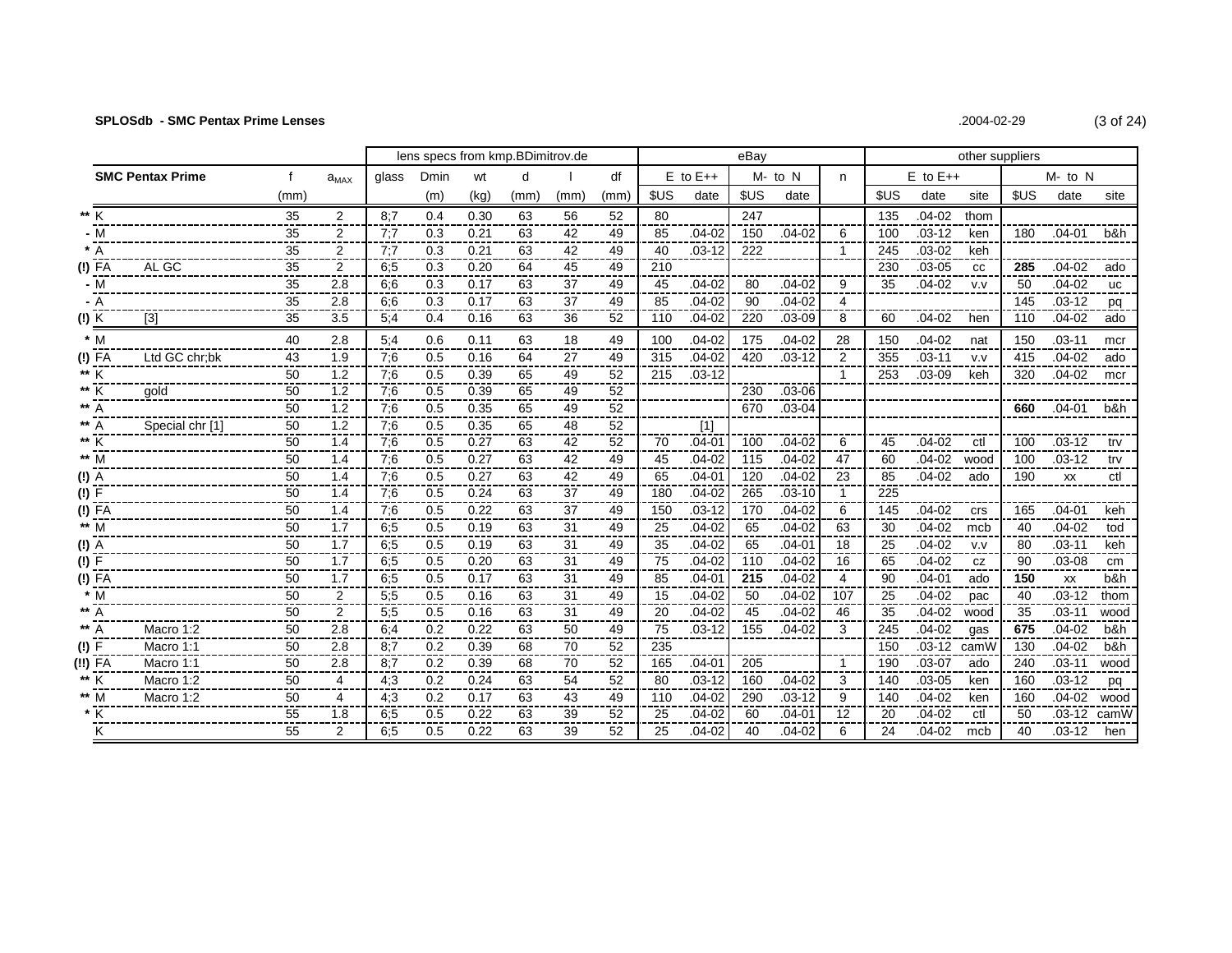| .2004-02-29 | (4 of 24) |
|-------------|-----------|
|-------------|-----------|

|                                                              |                         |              | lens specs from kmp.BDimitrov.de |       |      |      |      |      |      |            |              | other suppliers |            |                |      |              |      |            |                |           |
|--------------------------------------------------------------|-------------------------|--------------|----------------------------------|-------|------|------|------|------|------|------------|--------------|-----------------|------------|----------------|------|--------------|------|------------|----------------|-----------|
|                                                              | <b>SMC Pentax Prime</b> | $\mathbf{f}$ | $a_{MAX}$                        | glass | Dmin | wt   | d    |      | df   |            | $E$ to $E++$ |                 | M- to N    | n              |      | $E$ to $E++$ |      |            | $M-$ to $N$    |           |
|                                                              |                         | (mm)         |                                  |       | (m)  | (kg) | (mm) | (mm) | (mm) | <b>SUS</b> | date         | \$US            | date       |                | \$US | date         | site | <b>SUS</b> | date           | site      |
| ** FA                                                        | Ltd GC chr:bk           | 77           | 1.8                              | 7:6   | 0.7  | 0.27 | 64   | 48   | 49   |            |              | 430             | $.03 - 12$ | $\overline{1}$ | 460  | $.03 - 03$   | CC   | 665        | $.04 - 02$     | ado       |
| (!!) A*                                                      |                         | 85           | 1.4                              | 7:6   | 0.9  | 0.56 | 74   | 66   | 67   | 560        | $.03 - 08$   |                 |            |                |      |              |      |            |                |           |
| (!) FA*                                                      | IF svbk                 | 85           | 1.4                              | 8:7   | 0.9  | 0.55 | 79   | 70   | 67   |            |              | 495             | $.04 - 01$ | $\overline{1}$ | 485  | $.03 - 11$   | keh  |            | 790 .04-02 b&h |           |
| $\frac{1}{2}$                                                |                         | 85           | 1.8                              | 6:6   | 0.9  | 0.33 | 64   | 56   | 52   | 390        | $.03 - 12$   | 360             |            | $\mathbf{1}$   | 300  | $.04 - 01$   | b&h  |            |                |           |
| $- M$                                                        |                         | 85           | $\overline{2}$                   | 5:4   | 0.9  | 0.25 | 63   | 46   | 49   | 185        | $.04 - 02$   | 255             | $.04 - 02$ | 5              | 215  | $.03 - 04$   | V.V  |            |                |           |
| $*$ K                                                        | Soft                    | 85           | 2.2                              | 2:1   | 0.6  | 0.24 | 72   | 52   | 49   |            |              | 290             |            |                | 280  | $.02 - 12$   | V.V  | 450        | $.04 - 02$     | wood      |
| $**$ F                                                       | Soft                    | 85           | 2.8                              | 5:4   | 0.5  | 0.30 | 66   | 60   | 52   | 190        | $.03 - 12$   | 250             |            | $\overline{1}$ | 180  | $.04 - 02$   | keh  | 225        | $.04 - 02$     | keh       |
| $**$ FA                                                      | Soft                    | 85           | 2.8                              | 5:4   | 0.5  | 0.31 | 66   | 60   | 52   | 320        |              |                 |            |                | 400  | $.03 - 05$   | ado  | 430        | $.04 - 02$     | b&h       |
| $*$ M                                                        |                         | 100          | 2.8                              | 5;5   | 1.0  | 0.23 | 63   | 56   | 49   | 90         | $.04 - 02$   | 110             | $.04 - 01$ | 7              | 150  | $.03 - 11$   | keh  | 180        | $.03 - 12$     | pq        |
| $*$ A                                                        |                         | 100          | 2.8                              | 5;5   | 1.0  | 0.23 | 63   | 56   | 49   |            |              | 140             | $.04 - 02$ | $\mathbf{1}$   |      |              |      |            |                |           |
| $** A$                                                       | Macro 1:1               | 100          | 2.8                              | 7:7   | 0.3  | 0.47 | 74   | 93   | 58   | 625        | $.04 - 02$   | 830             | $.02 - 11$ | -1             | 200  | $.03 - 12$   | ken  |            |                |           |
| (!) F                                                        | Macro 1:1               | 100          | 2.8                              | 9;8   | 0.3  | 0.59 | 74   | 104  | 58   | 265        | $.04 - 01$   | 305             | $.04 - 02$ | 5              | 245  | .03-12 camW  |      | 353        | $.04 - 02$     | V.V       |
| (!) FA                                                       | FREE Macro 1:1          | 100          | 2.8                              | 9,8   | 0.3  | 0.60 | 74   | 104  | 58   | 300        | $.04 - 02$   | 400             | $.04 - 02$ | 6              |      |              |      | 485        | $.04 - 02$     | ado       |
| * FA                                                         | Macro 1:2               | 100          | 3.5                              | 5:4   | 0.4  | 0.22 | 68   | 72   | 49   | 60         | $.03 - 12$   | 135             | $.04 - 01$ | 2              | 140  | $.04 - 02$   | V.V  | 165        | $.04 - 01$     | ado       |
| $^\star$ K                                                   | Macro 1:2               | 100          | 4                                | 5;3   | 0.5  | 0.37 | 65   | 82   | 52   | 125        | $.03 - 12$   | 175             | $.03 - 11$ | -1             | 210  | $.03 - 11$   | gas  |            |                |           |
| $\star$ $\overline{\rm K}$                                   | Bellows 1:2             | 100          | 4                                | 5;3   |      | 0.19 | 60   | 40   | 52   | 35         | $.04 - 02$   |                 |            | -1             | 135  | $.03 - 10$   | ado  | 230        | $.03 - 11$     | b&h       |
| $*$ M                                                        | Macro 1:2               | 100          | 4                                | 5:3   | 0.5  | 0.36 | 65   | 78   | 49   | 100        | $.04 - 02$   | 185             | $.04 - 02$ | 12             | 135  | $.04 - 02$   | thom | 190        | $.04 - 02$     | wood      |
| $*$ M                                                        | Dent.Mac.1:2            | 100          | 4                                | 5:3   | 0.5  | 0.36 | 65   | 78   | 49   |            |              | 140             | $.04 - 02$ | -1             |      |              |      |            |                |           |
| $* A$                                                        | Macro 1:2               | 100          | 4                                | 5:3   | 0.5  | 0.34 | 65   | 78   | 49   | 175        | $.03 - 12$   |                 |            | $\overline{1}$ | 95   | $.04 - 02$   | V.V  | 130        | $.04 - 02$     | <b>UC</b> |
| $* A$                                                        | Dent.Mac.1:2            | 100          | 4                                | 5;3   | 0.5  | 0.36 | 65   | 78   | 49   |            |              | 175             | $.04 - 01$ | $\overline{1}$ |      |              |      |            |                |           |
| $\begin{array}{c}\n\ast \overline{K} \\ \ast K\n\end{array}$ |                         | 105          | 2.8                              | 5,4   | 1.2  | 0.30 | 63   | 63   | 52   | 260        |              | 255             | $.04 - 01$ |                |      |              |      |            |                |           |
|                                                              |                         | 120          | 2.8                              | 5,4   | 1.2  | 0.36 | 63   | 75   | 52   |            |              | 180             | $.03 - 07$ |                |      |              |      |            |                |           |
| $*$ M                                                        |                         | 120          | 2.8                              | 5,5   | 1.2  | 0.27 | 63   | 63   | 49   | 145        | $.03 - 12$   |                 |            |                |      |              |      |            |                |           |
| (!!) A*                                                      |                         | 135          | 1.8                              | 7:6   | 1.2  | 0.87 | 80   | 98   | 77   | 1230       | $.03 - 12$   | 1460            | $.04 - 02$ | 2              |      |              |      |            |                |           |
| (!) K                                                        |                         | 135          | 2.5                              | 6:6   | 1.5  | 0.50 | 68   | 86   | 58   | 130        | $.04 - 02$   | 165             | $.04 - 01$ | 5              | 165  | $.04 - 02$   | keh  |            |                |           |
| <b>x</b> A                                                   |                         | 135          | 2.8                              | 4:4   | 1.2  | 0.34 | 65   | 77   | 52   | 125        | $.04 - 02$   | 165             | $.04 - 02$ | 4              | 80   | $.02 - 08$   | boca | 135        | $.03 - 11$     | jack      |
| ** F                                                         | IF                      | 135          | 2.8                              | 8:7   | 0.7  | 0.40 | 68   | 80   | 52   | 90         |              |                 |            |                | 225  | $.04 - 01$   | keh  | 235        | $.04 - 01$     | keh       |
| $**$ FA                                                      | IF                      | 135          | 2.8                              | 8:7   | 0.7  | 0.38 | 68   | 80   | 52   |            |              | 275             | $.03 - 12$ | $\overline{1}$ |      |              |      | 320        | $.04 - 02$     | b&h       |
| $^{\star}$ K                                                 |                         | 135          | 3.5                              | 4:4   | 1.5  | 0.37 | 63   | 88   | 52   | 50         | $.04 - 02$   | 65              | $.04 - 02$ | 6              | 50   | $.04 - 02$   | vUK  | 75         | $.04 - 01$     | keh       |
| $** \overline{M}$                                            |                         | 135          | 3.5                              | 5;5   | 1.5  | 0.27 | 63   | 66   | 49   | 45         | $.04 - 02$   | 65              | $.04 - 02$ | 38             | 40   | $.04 - 02$   | ctl  | 75         | $.04 - 01$     | ado       |
| $**$ M                                                       | $[2]$                   | 150          | 3.5                              | 5:5   | 1.8  | 0.29 | 63   | 75   | 49   | 120        | $.04 - 01$   | 160             | $.04 - 01$ | 4              | 120  | $.03 - 11$   | V.V  | 140        | $.04 - 02$     | keh       |
| $* \overline{K}$                                             |                         | 150          | 4                                | 5;5   | 1.8  | 0.34 | 63   | 96   | 52   |            |              |                 |            |                | 50   | $.04 - 02$   | ctl  | 100        | $.04 - 02$     | mcr       |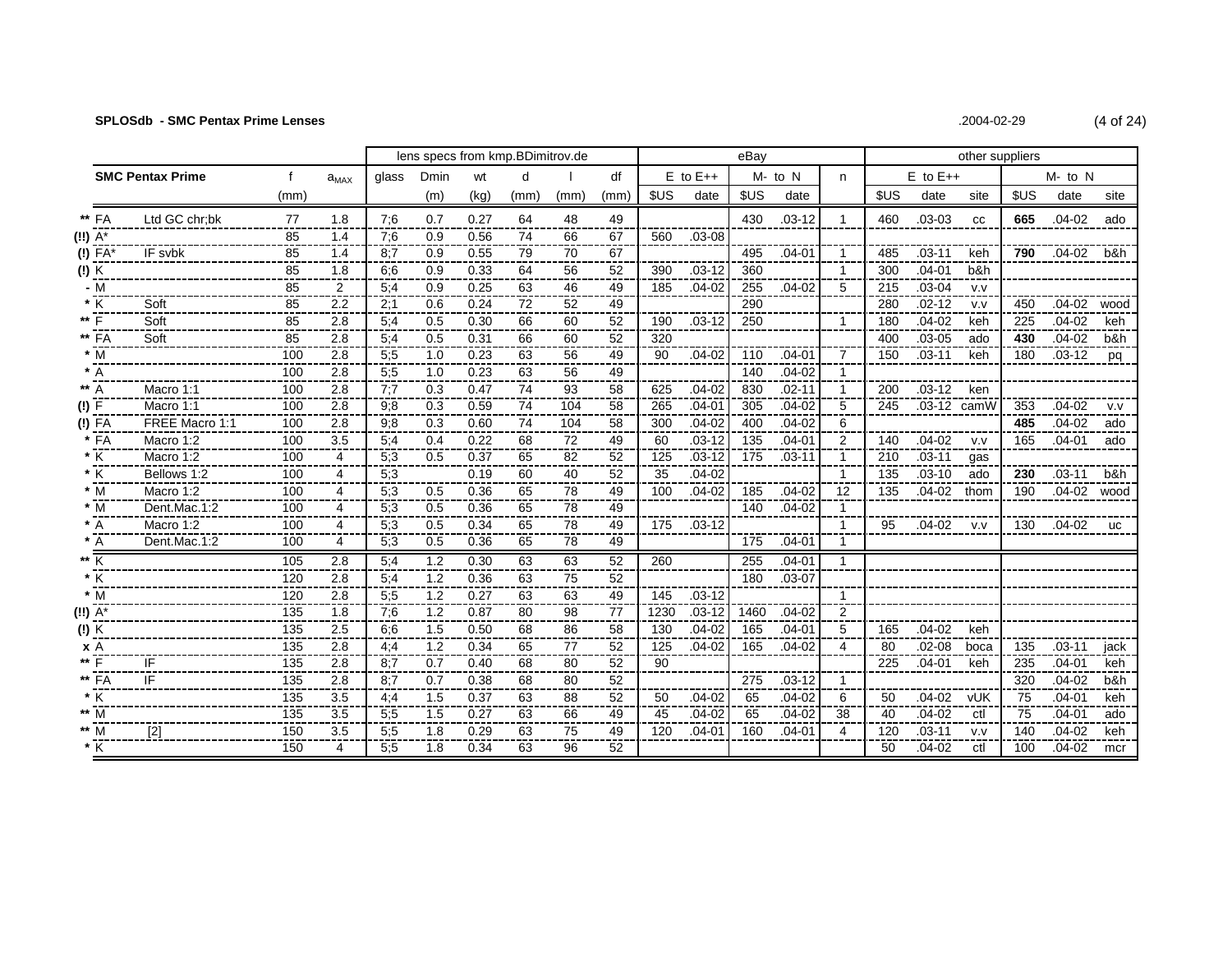| .2004-02-29 | $(5 \text{ of } 2)$ |
|-------------|---------------------|
|             |                     |

|                         |                         |             |           | lens specs from kmp.BDimitrov.de |      |      |      |      |      |      | eBay         |            |             | other suppliers |      |              |      |            |              |      |
|-------------------------|-------------------------|-------------|-----------|----------------------------------|------|------|------|------|------|------|--------------|------------|-------------|-----------------|------|--------------|------|------------|--------------|------|
|                         | <b>SMC Pentax Prime</b> | $\mathbf f$ | $a_{MAX}$ | glass                            | Dmin | wt   | d    |      | df   |      | $E$ to $E++$ |            | M- to N     | n.              |      | $E$ to $E++$ |      |            | $M$ - to $N$ |      |
|                         |                         | (mm)        |           |                                  | (m)  | (kg) | (mm) | (mm) | (mm) | \$US | date         | <b>SUS</b> | date        |                 | \$US | date         | site | <b>SUS</b> | date         | site |
| (!) K                   |                         | 200         | 2.5       | 6:6                              | 2.0  | 0.95 | 89   | 145  | 77   | 280  | $.04 - 02$   | 400        | $.03 - 12$  | 4               | 320  | $.04 - 02$   | ken  |            |              |      |
| $(!) A^*$               | <b>ED</b>               | 200         | 2.8       | 6.6                              | 1.8  | 0.85 | 91   | 138  | 77   | 460  | $.04 - 02$   | 600        | $.04 - 02$  | 4               | 550  | $.02 - 11$   | eb   | 670        | $.04 - 02$   | hen  |
| $(1)$ FA*               | ED IF                   | 200         | 2.8       | 9:8                              | 1.2  | 0.79 | 83   | 134  | 77   | 505  | $.02 - 08$   |            |             |                 |      |              |      | 870        | $.04 - 02$   | b&h  |
| $\frac{1}{K}$           |                         | 200         | 4         | 5;5                              | 2.0  | 0.54 | 65   | 137  | 58   | 50   | $.04 - 01$   | 105        | $.04 - 02$  | 5               | 90   | $.04 - 02$   | ctc  | 145        | $.04 - 02$   | keh  |
| $** \overline{M}$       |                         | 200         | 4         | 6.5                              | 2.0  | 0.41 | 64   | 111  | 52   | 60   | $.04 - 02$   | 120        | $.04 - 02$  | 25              | 100  | $.04 - 02$   | V.V  | 95         | $.04 - 02$   | camW |
| - A                     |                         | 200         | 4         | 6:6                              | 1.9  | 0.41 | 64   | 111  | 52   | 40   | $.03 - 12$   | 90         | $.04 - 01$  | 2               | 120  | $.04 - 01$   | b&h  | 200        | $.03 - 11$   | keh  |
| $(!!)$ $\overline{A^*}$ | Macro ED 1:1            | 200         | 4         | 10:9                             | 0.6  | 0.90 | 71   | 145  | 58   | 870  | $.03 - 03$   |            |             |                 |      |              |      |            |              |      |
| (!) FA*                 | Macro ED IF GC 1:1      | 200         | 4         | 12:9                             | 0.5  | 1.08 | 80   | 192  | 67   |      |              |            | 1375 .02-08 |                 |      |              |      | 1370       | $.04 - 02$   | b&h  |
| $\overline{A^*}$        | ED IF                   | 300         | 2.8       | 8:8                              | 3.0  | 2.97 | 133  | 236  | 49   |      |              |            |             |                 | 1500 | $.04 - 02$   | b&h  | 5150       | $.03 - 11$   | b&h  |
| $(I)$ $\overline{FA^*}$ | ED IF                   | 300         | 2.8       | 10:7                             | 2.0  | 2.50 | 123  | 247  | 112  |      |              |            |             |                 | 2900 | $.02 - 08$   | keh  | 4250       | $.04 - 02$   | ado  |
| $\frac{1}{1}$           |                         | 300         | 4         | 7:5                              | 4.0  | 1.02 | 85   | 188  | 77   | 225  | $.04 - 02$   | 500        | $.04 - 02$  | 5               | 310  | $.04 - 02$   | keh  | 350        | $.04 - 02$   | keh  |
| $\overline{M^*}$        |                         | 300         | 4         | 8:7                              | 4.0  | 0.83 | 84   | 132  | 77   | 200  | $.03 - 12$   | 450        | $.04 - 01$  | 2               | 470  | $.04 - 02$   | mxy  | 550        | $.04 - 02$   | keh  |
| $(!) A^*$               |                         | 300         | 4         | 8:7                              | 4.0  | 0.85 | 84   | 132  | 77   | 405  | $.04 - 01$   | 460        | $.03 - 12$  | 4               | 495  | .04-02 camW  |      |            |              |      |
| $(!)$ $F^*$             | ED IF                   | 300         | 4.5       | 9:7                              | 2.0  | 0.88 | 84   | 160  | 67   |      |              | 456        | $.02 - 03$  |                 |      |              |      | 590        | $.03 - 10$   | ct   |
| $(!)$ FA*               | ED IF                   | 300         | 4.5       | 9;7                              | 2.0  | 0.94 | 73   | 160  | 67   | 425  |              |            |             |                 |      |              |      | 750        | $.04 - 02$   | b&h  |
| (!) $A^*$               | ED IF                   | 400         | 2.8       | 8:8                              | 4.5  | 6.00 | 165  | 325  | 49   |      |              | 2370       | $.03 - 04$  |                 |      |              |      | 6600       | $.03 - 11$   | b&h  |
| ** K                    | ma                      | 400         | 5.6       | 5:5                              | 8.0  | 1.29 | 85   | 277  | 77   | 305  | $.04 - 02$   |            |             | $\mathbf{1}$    | 290  | $.03 - 10$   | keh  | 285        | $.04 - 02$   | V.V  |
| $**$ M                  |                         | 400         | 5.6       | 5:5                              | 5.0  | 1.22 | 85   | 277  | 77   | 300  | $.04 - 01$   | 300        |             | $\mathbf{1}$    | 375  | $.03 - 10$   | ado  | 495        | $.04 - 01$   | camW |
| ** $\overline{A}$       |                         | 400         | 5.6       | 7:6                              | 2.8  | 1.24 | 85   | 277  | 77   |      |              | 320        |             |                 | 430  | $.04 - 02$   | keh  | 525        | $.04 - 01$   | keh  |
| ** $FA*$                | ED IF                   | 400         | 5.6       | 9:8                              | 2.0  | 1.14 | 83   | 199  | 77   |      |              |            |             |                 | 820  | $.03 - 09$   | keh  | 1270       | $.04 - 02$   | b&h  |
| ** K                    | ma                      | 500         | 4.5       | 4,4                              | 10.0 | 3.37 | 127  | 440  | 52   | 720  |              | 590        | $.03 - 11$  |                 | 1080 | $.04 - 01$   | keh  | 2315       | $.03 - 10$   | b&h  |
| $(!) F^*$               | ED IF                   | 600         | 4         | 9:7                              | 5.0  | 6.83 | 181  | 457  | 43   |      |              |            |             |                 |      |              |      |            |              |      |
| $\overline{P(A)}$       |                         | 600         | 4         | 9,7                              | 5.0  | 6.80 | 176  | 457  | 150  |      |              |            |             |                 |      | 5750 .02-11  | ado  | 6175       | $.04 - 02$   | ado  |
| ** $A^*$                | ED IF                   | 600         | 5.6       | 8,6                              | 5.5  | 3.28 | 133  | 386  | 150  |      |              |            |             |                 |      |              |      |            | 5560 .03-04  | b&h  |
| $**$ K                  |                         | 1000        | 8         | 5:5                              | 30.0 | 5.29 | 143  | 738  | 52   |      |              |            |             |                 |      |              |      |            |              |      |
| Κ                       | Reflex                  | 1000        | 11        | 6:4                              | 8.0  | 2.30 | 119  | 248  | 52   | 495  | $.02 - 11$   | 600        | $.04 - 02$  | $\mathbf{1}$    | 850  | .04-02       | ado  | 3100       | $.03 - 11$   | b&h  |
| $(!) A^*$               | ED IF                   | 1200        | 8         | 9:8                              | 8.0  | 8.58 | 170  | 684  | 49   |      |              |            |             |                 |      |              |      |            | 11000 .03-04 | b&h  |
| ĸ                       | Reflex                  | 2000        | 13.5      | 6:4                              | 20.0 | 8.00 | 180  | 530  | 52   |      |              |            |             |                 |      |              |      |            | 8800 .03-04  | b&h  |
| м                       | Reflex                  | 2000        | 13.5      | 6.4                              | 20.0 | 8.00 | 180  | 530  | 52   |      |              |            |             |                 |      |              |      |            |              |      |

 $24)$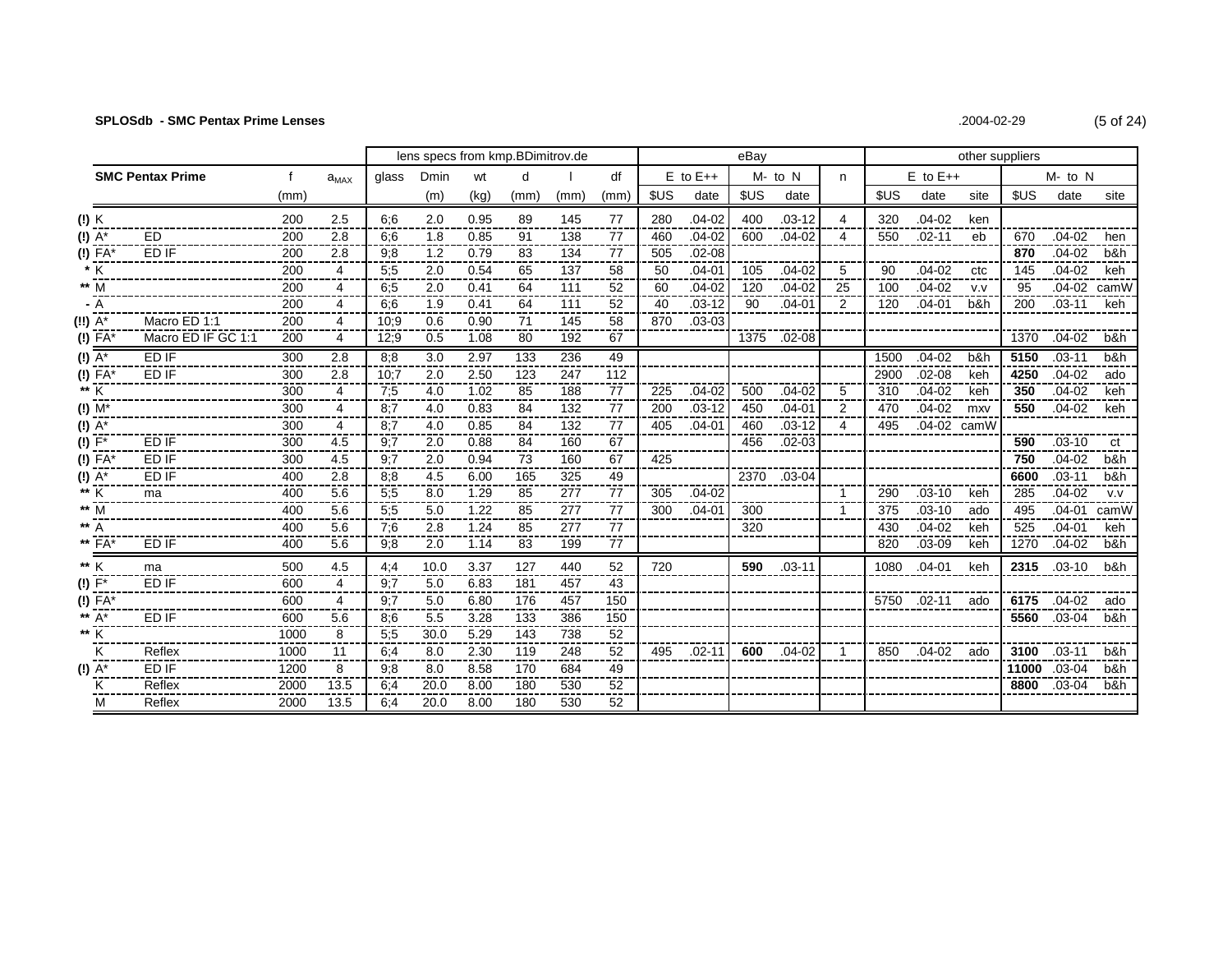# **SPLOSdb - SMC Pentax Zoom Lenses** .2004-02-29 (6 of 24)

|             |                        |           | lens specs from kmp.BDimitrov.de |       |      |       |      |      |                 |      | eBay         |      |            |                |      |              | other suppliers |      |            |           |  |  |  |
|-------------|------------------------|-----------|----------------------------------|-------|------|-------|------|------|-----------------|------|--------------|------|------------|----------------|------|--------------|-----------------|------|------------|-----------|--|--|--|
|             | <b>SMC Pentax Zoom</b> |           | $a_{MAX}$                        | glass | Dmin | wt    | d    |      | df              |      | $E$ to $E++$ |      | $M - to N$ | n              |      | $E$ to $E++$ |                 |      | $M - to N$ |           |  |  |  |
|             |                        | (mm)      |                                  |       | (m)  | (kg)  | (mm) | (mm) | (mm             | \$US | date         | \$US | date       |                | \$US | date         | site            | \$US | date       | site      |  |  |  |
|             | <b>FE</b>              | $17 - 28$ | $3.5 - 4.5$                      | 9:7   | 0.5  | 0.255 | 65   | 61   | $\mathbf{r}$    | 355  | $.03 - 11$   | 330  | $.03 - 12$ | $\mathbf{1}$   |      |              |                 | 410  | $.04 - 02$ | b&h       |  |  |  |
| FAJ         | AL GC                  | 18-35     | $4 - 5.6$                        | 12:10 | 0.3  | 0.20  | 71   | 69   | 67              |      |              |      |            | x              |      |              |                 | 165  | $.04 - 02$ | b&h       |  |  |  |
| ** FA       | AL GC                  | 20-35     | 4                                | 10:8  | 0.3  | 0.25  | 70   | 68   | 58              | 395  |              | 355  | $.03 - 12$ | 1              | 400  | $.04 - 02$   | keh             | 420  | $.04 - 01$ | bigg      |  |  |  |
| ** M        |                        | 24-35     | 3.5                              | 9,9   | 0.5  | 0.29  | 64   | 48   | 58              | 195  | .03.09       |      |            |                | 255  | $.04 - 02$   | keh             | 270  | $.03 - 11$ | foto      |  |  |  |
| - M         |                        | 24-50     | 4                                | 12:10 | 0.4  | 0.38  | 64   | 67   | 58              | 185  | $.03 - 10$   |      |            |                | 160  | $.04 - 02$   | V.V             | 180  | $.04 - 02$ | keh       |  |  |  |
| - A         |                        | 24-50     | 4                                | 11:10 | 0.4  | 0.38  | 64   | 68   | 58              | 140  | $.03 - 12$   | 155  | $.03 - 12$ | 5              |      |              |                 | 255  | $.04 - 02$ | keh       |  |  |  |
|             |                        | 24-50     | 4                                | 11:10 | 0.4  | 0.38  | 70   | 67   | 58              | 190  | $.03 - 05$   | 215  | $.04 - 01$ | $\mathbf{1}$   |      |              |                 |      |            |           |  |  |  |
| ** FA       | AL IF GC               | 24-90     | $3.5 - 4.5$                      | 13:11 | 0.5  | 0.36  | 72   | 75   | 67              | 270  | $.03 - 11$   | 265  | $.04 - 01$ | 2              | 325  | $.04 - 01$   | keh             | 340  | $.04 - 02$ | keh       |  |  |  |
| ĸ           |                        | 28-50     | $3.5 - 4.5$                      | 10:10 | 0.6  | 0.315 | 65   | 52   | 52              | 60   | $.04 - 01$   |      |            | $\mathbf{1}$   | 85   | $.04 - 02$   | keh             |      |            |           |  |  |  |
| м           |                        | 28-50     | $3.5 - 4.5$                      | 10:10 | 0.6  | 0.31  | 65   | 52   | 52              | 100  | $.04 - 01$   | 115  | $.04 - 01$ | 4              | 100  | $.03 - 11$   | keh             | 145  | $.03 - 12$ | chUK      |  |  |  |
| (!) FA*     | AL PZ rfe              | 28-70     | 2.8                              | 14:11 | 0.4  | 0.80  | 85   | 104  | 67              | 810  |              | 775  | $.03 - 11$ |                | 575  | $.04 - 02$   | ctc             | 980  | $.04 - 02$ | ado       |  |  |  |
| (!) FA      | AL rfe                 | 28-70     | 4                                | 9;7   | 0.4  | 0.24  | 66   | 66   | 52              | 80   | $.04 - 02$   | 95   | $.04 - 02$ | 7              | 105  | $.04 - 02$   | keh             | 220  | $.04 - 02$ | kex       |  |  |  |
| - A         | rfe                    | 28-80     | $3.5 - 4.5$                      | 12;9  | 0.8  | 0.36  | 63   | 75   | 58              | 35   | $.04 - 02$   | 90   | $.04 - 01$ | 8              | 80   | $.04 - 02$   | boca            | 190  | $.04 - 02$ | V.V       |  |  |  |
| ** F        | rfe                    | 28-80     | $3.5 - 4.5$                      | 12:9  | 0.4  | 0.39  | 70   | 75   | 58              | 50   | $.04 - 02$   | 85   | $.04 - 02$ | 13             | 90   | $.04 - 02$   | b&h             | 120  | $.04 - 01$ | b&h       |  |  |  |
| <b>x</b> FA | PZ rfe bk              | 28-80     | $3.5 - 4.7$                      | 8:8   | 0.4  | 0.38  | 71   | 84   | 58              | 30   | $.04 - 02$   | 115  | .04-02     | 22             | 45   | $04 - 02$    | ado             | 70   | $.04 - 02$ | ado       |  |  |  |
| x FA        | rfe sv bk              | 28-80     | $3.5 - 5.6$                      | 8:8   | 0.5  | 0.28  | 65   | 78   | 58              | 35   | $.04 - 02$   | 55   | .04-02     | 5              | 50   | .04-02       | b&h             | 150  | $.03 - 11$ | <b>uc</b> |  |  |  |
| x FA        | AL rfe svbk            | 28-80     | $3.5 - 5.6$                      | 7:7   | 0.7  | 0.23  | 74   | 72   | 58              | 40   | $.04 - 02$   | 65   | $.04 - 02$ | 5              | 55   | $.04 - 01$   | keh             |      |            |           |  |  |  |
| FAJ         | AL rfe                 | 28-80     | $3.5 - 5.6$                      | 10.8  | 0.4  | 0.20  | 67   | 68   | 58              |      |              | 60   | $.03 - 12$ | X              |      |              |                 | 50   | $.04 - 02$ | b&h       |  |  |  |
| FA          | rfe                    | 28-90     | $3.5 - 5.6$                      | 10:8  | 0.4  | 0.20  | 67   | 68   | 58              | 51   | $.03 - 10$   | 56   | $.04 - 02$ | $\overline{2}$ | 55   | $.04 - 01$   | ado             | 65   | $.04 - 02$ | ctc       |  |  |  |
| ** FA       | AL IF GC sv bk         | 28-105    | $3.2 - 4.5$                      | 12:11 | 0.5  | 0.26  | 66   | 66   | 58              |      |              | 150  |            |                | 172  | $.03 - 11$   | keh             | 200  | $.04 - 02$ | b&h       |  |  |  |
| ** FA       | AF PZ rfe bk           | 28-105    | $4 - 5.6$                        | 13:11 | 0.4  | 0.52  | 73   | 96   | 58              | 120  | $.04 - 02$   | 155  | $.03 - 12$ | 9              | 150  | $.03 - 12$   | b&h             | 360  | $.03 - 11$ | b&h       |  |  |  |
| ** FA       | AF IF sv bk            | 28-105    | $4 - 5.6$                        | 15:12 | 0.5  | 0.31  | 72   | 74   | 62              | 125  |              |      |            |                | 95   | $.03 - 11$   | ado             | 125  | $.03 - 11$ | ado       |  |  |  |
| ** A        | rfe                    | 28-135    | 4                                | 17:15 | 1.7  | 0.82  | 80   | 112  | 77              |      |              | 245  | $.04 - 01$ | $\mathbf{1}$   | 235  | $.03 - 10$   | v.v             | 340  | $.04 - 02$ | keh       |  |  |  |
| x FA        | AL IF sv bk            | 28-200    | $3.8 - 5.6$                      | 16;14 | 0.5  | 0.47  | 78   | 83   | $\overline{72}$ | 135  | $.03 - 12$   | 160  | $.04 - 02$ | 4              | 105  | $.04 - 02$   | ado             | 205  | $.04 - 02$ | keh       |  |  |  |
| $-AF$       |                        | 35-70     | 2.8                              | 7:7   | 1.2  | 0.58  | 73   | 77   | 58              | 85   | $.04 - 02$   | 170  | $.03 - 12$ | 3              | 65   | $.04 - 02$   | ado             | 100  | $.04 - 02$ | gct       |  |  |  |
| $*$ M       |                        | 35-70     | $2.8 - 3.5$                      | 7:7   | 1.0  | 0.47  | 67   | 76   | 58              | 50   | $.04 - 01$   | 130  | $.03 - 12$ | 2              | 110  | $.04 - 02$   | bpy             | 110  | $.04 - 02$ | qdw       |  |  |  |
| $* A$       |                        | 35-70     | $3.5 - 4.5$                      | 8:8   | 0.3  | 0.24  | 66   | 50   | 49              | 50   | $.04 - 02$   | 130  | $.03 - 12$ | 8              | 80   | $.04 - 02$   | keh             | 105  | $.04 - 02$ | ado       |  |  |  |
| * ⊏         | rfe                    | 35-70     | $3.5 - 4.5$                      | 8:8   | 0.3  | 0.24  | 67   | 50   | 49              | 30   | $.04 - 02$   | 60   | $.04 - 02$ | 9              | 25   | $.03 - 10$   | ado             | 55   | $.03 - 11$ | keh       |  |  |  |
| ** A        | rfe                    | 35-70     | 4                                | 7:7   | 0.3  | 0.33  | 65   | 80   | 58              | 40   | $.04 - 02$   | 85   | $.04 - 02$ | 12             | 120  | $.04 - 02$   | ctl             | 140  | $.03 - 11$ | wood      |  |  |  |
| - A         | rfe                    | 35-80     | $4 - 5.6$                        | 7:6   | 0.4  | 0.19  | 65   | 58   | 49              | 35   | $.04 - 02$   | 65   | $.04 - 02$ | 11             | 35   | $.03 - 12$   | kex             | 50   | $.04 - 02$ | tl        |  |  |  |
|             | rfe                    | 35-80     | $4 - 5.6$                        | 7:6   | 0.4  | 0.19  | 65   | 58   | 49              | 30   | $.04 - 02$   | 65   | $.03 - 12$ | 25             | 45   | $.04 - 02$   | keh             | 50   | $.04 - 02$ | b&h       |  |  |  |
| - FA        | rfe                    | 35-80     | $4 - 5.6$                        | 7:6   | 0.4  | 0.16  | 65   | 58   | 49              | 35   | .04-02       | 40   | $.04 - 02$ | 9              | 70   | $.03 - 11$   | keh             | 80   | $.03 - 12$ | cris      |  |  |  |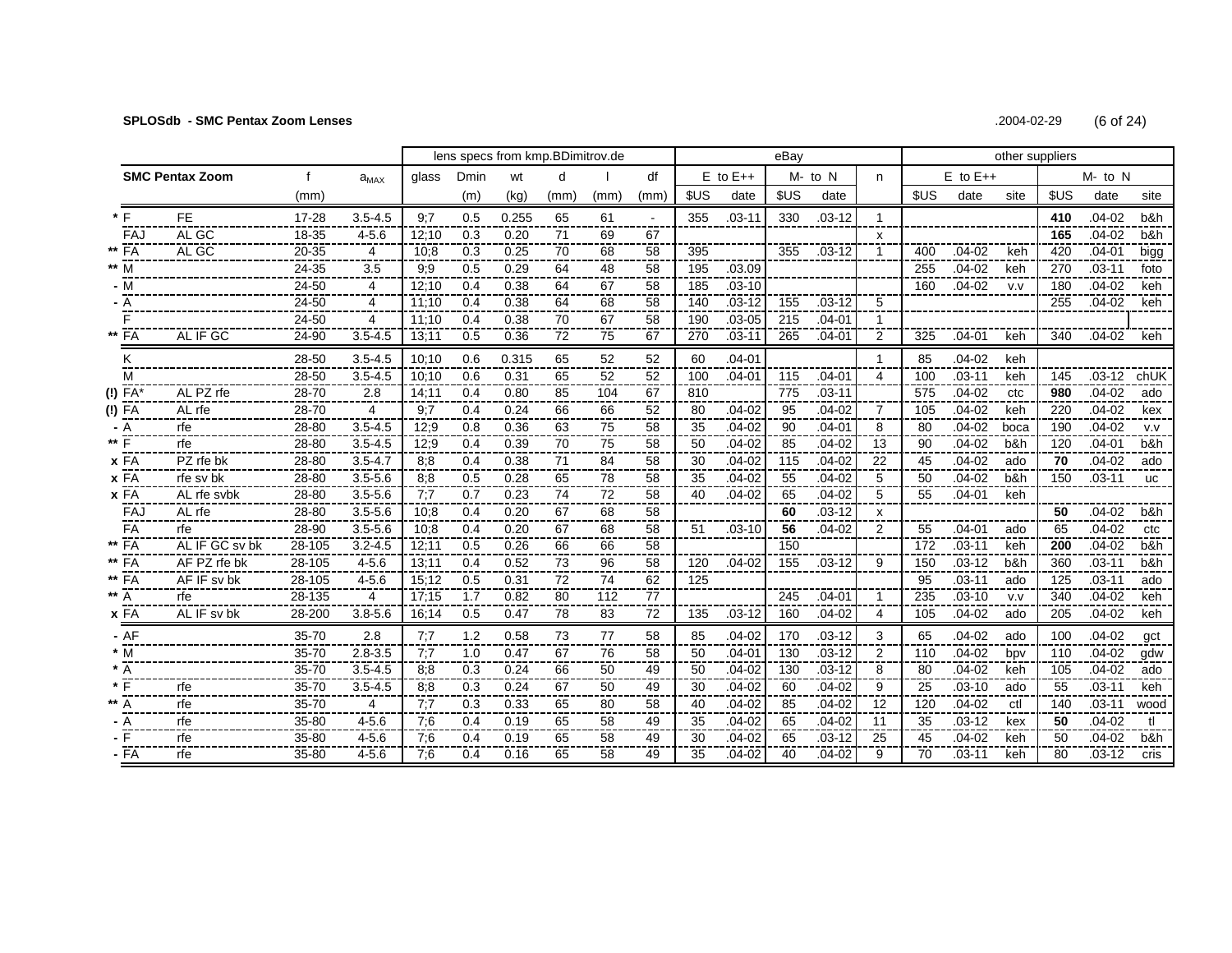### **SPLOSdb - SMC Pentax Zoom Lenses**

.2004-02-29  $(7 \text{ of } 24)$ 

|      |                    |                        |         |             | lens specs from kmp.BDimitrov.de |      |       |                 |      |                          |                 |              | eBav |            |                | other suppliers |              |             |      |            |      |
|------|--------------------|------------------------|---------|-------------|----------------------------------|------|-------|-----------------|------|--------------------------|-----------------|--------------|------|------------|----------------|-----------------|--------------|-------------|------|------------|------|
|      |                    | <b>SMC Pentax Zoom</b> |         | $a_{MAX}$   | glass                            | Dmin | wt    | d               |      | df                       |                 | $E$ to $E++$ |      | M- to N    | n              |                 | $E$ to $E++$ |             |      | M- to N    |      |
|      |                    |                        | (mm)    |             |                                  | (m)  | (kg)  | (mm)            | (mm) | (mm)                     | \$US            | date         | \$US | date       |                | \$US            | date         | site        | \$US | date       | site |
|      |                    | rfe tt                 | 35-105  | 3.5         | 15:13                            | 1.5  | 0.615 | 70              | 98   | 67                       | 130             | $.04 - 02$   | 225  | $.04 - 02$ | 11             | 110             | $.04 - 02$   | mcb         | 190  | $.04 - 01$ | v.v  |
|      |                    |                        | 35-105  | $4 - 5.6$   | 14:12                            | 0.4  | 0.35  | 72              | 71   | 58                       | 45              | $.04 - 02$   | 60   | $.03 - 12$ | 4              | 65              | $.04 - 02$   | keh         | 195  | $.04 - 02$ | hen  |
|      |                    |                        | 35-135  | $3.5 - 4.5$ | 16:12                            | 0.8  | 0.45  | 63              | 92   | 58                       |                 |              | 190  | $.04 - 01$ | 2              | 180             | $.03 - 11$   | wood        | 275  | $.04 - 02$ | keh  |
|      |                    |                        | 35-135  | $3.5 - 4.5$ | 16:12                            | 0.8  | 0.49  | 71              | 92   | 58                       | 80              | $.04 - 02$   | 100  | $.04 - 02$ | 5              | 125             | $.03 - 12$   | jack        | 135  | $.04 - 02$ | keh  |
|      | - A                |                        | 35-210  | $3.5 - 4.5$ | 17:14                            | 1.1  | 0.78  | 71              | 126  | 67                       |                 |              | 200  | $.04 - 01$ |                |                 |              |             |      |            |      |
|      | - M                |                        | 40-80   | $2.8 - 4$   | 7:7                              | 1.2  | 0.395 | 66              | 76   | 49                       | 45              | $.04 - 02$   | 115  | $.04 - 02$ | 19             | 85              | $.04 - 02$   | ado         | 125  | $.03 - 12$ | ado  |
|      | K                  | ver.1; ver.2           | 45-125  | 4           | 14;11                            | 1.5  | 0.62  | 69              | 127  | 58                       | 130             | $.04 - 01$   | 120  | $.04 - 01$ | 2              | 55              | $.04 - 02$   | ado         | 105  | $.03 - 11$ | keh  |
|      | x FA               | PZ rfe bk              | 70-200  | $4 - 5.6$   | 10:8                             | 1.1  | 0.465 | 73              | 117  | 49                       | 65              | $.04 - 02$   | 100  | $.04 - 02$ | 6              | 100             | $.04 - 02$   | keh         |      |            |      |
|      | ** A               | pp rfe                 | 70-210  | 4           | 13:13                            | 1.2  | 0.68  | 72              | 149  | 58                       | 65              | $.04 - 02$   | 155  | $.04 - 02$ | 21             | 70              | $.04 - 02$   | <b>UC</b>   | 175  | $.04 - 02$ | keh  |
|      | $*$ $\overline{F}$ | ED rfe                 | 70-210  | $4 - 5.6$   | 13,9                             | 1.1  | 0.56  | $\overline{71}$ | 99   | 49                       | $\overline{75}$ | $.04 - 02$   | 100  | $.04 - 02$ | $\overline{8}$ | 70              | $.04 - 01$   | b&h         | 160  | $.03 - 12$ | pq   |
|      | ** M               |                        | 75-150  | 4           | 12;9                             | 1.2  | 0.47  | 64              | 111  | 49                       | 45              | $.04 - 02$   | 120  | $.04 - 02$ | 14             | 85              | $.04 - 02$   | mcb         | 110  | $.04 - 02$ | keh  |
|      | FAJ                | rfe                    | 75-300  | $4.5 - 5.6$ | 12;10                            | 1.3  | 0.39  | 68              | 116  | 58                       | 50              | $.03 - 11$   |      |            | x              |                 |              |             | 115  | $.04 - 01$ | ado  |
|      | (!!) FA*           | ED IF PZ               | 80-200  | 2.8         | 16:13                            | 1.4  | 1.51  | 88              | 195  | 77                       | 945             | $.03 - 12$   | 1010 |            | 1              | 1170            | $.03 - 11$   | keh         | 1330 | $.04 - 02$ | b&h  |
| ** K |                    |                        | 80-200  | 4.5         | 15:12                            | 1.6  | 0.56  | 65              | 142  | 52                       | 125             | $.04 - 01$   | 110  | $.04 - 01$ | $\overline{2}$ | 150             | $.02 - 11$   | ctc.        | 135  | $.04 - 02$ | keh  |
|      | ** M               | ver.1                  | 80-200  | 4.5         | 15:12                            | 1.6  | 0.56  | 65              | 142  | 52                       | 50              | $.04 - 02$   | 105  | $.04 - 01$ | 23             | 95              | $.03 - 11$   | ado         | 115  | $.04 - 01$ | ado  |
|      | - M                | ver.2                  | 80-200  | 4.5         | 12:9                             | 1.2  | 0.62  | 68              | 146  | 52                       | 30              | $.03 - 12$   | 105  | $.04 - 01$ | 3              |                 |              |             |      |            |      |
|      | - A                | rfe                    | 80-200  | $4.7 - 5.6$ | 11:7                             | 1.1  | 0.30  | 65              | 100  | 49                       | 35              | $.03 - 12$   | 60   | $.04 - 02$ | 5              | 70              | $.04 - 02$   | k-mar       | 110  | $.03 - 11$ | b&h  |
|      | - F                | rfe bk                 | 80-200  | $4.7 - 5.6$ | 11:7                             | 1.1  | 0.30  | 65              | 100  | 49                       | 60              | $.04 - 02$   | 170  | $.04 - 02$ | 10             | 50              | $.04 - 02$   | keh         | 75   | $.04 - 02$ | keh  |
|      | $-FA$              | rfe sv                 | 80-200  | $4.7 - 5.6$ | 11:7                             | 1.1  | 0.27  | 65              | 100  | 49                       | 70              | $.03 - 11$   | 120  | $.04 - 01$ | 3              | 75              | $.04 - 01$   | keh         | 120  | $.04 - 02$ | keh  |
|      | - FA               | rfe sv bk              | 80-320  | $4.5 - 5.6$ | 13:10                            | 1.5  | 0.55  | 75              | 129  | 58                       | 125             | $.04 - 02$   | 190  | $.04 - 02$ | 9              | 140             | $.04 - 02$   | keh         | 150  | $.03 - 12$ | camW |
|      | κ                  |                        | 85-210  | 3.5         | 12:11                            | 3.5  | 1.05  | 77              | 208  | 67                       | 175             | $.04 - 01$   |      |            |                | 195             | $.03 - 10$   | V.V         | 285  | $.04 - 02$ | keh  |
|      | κ                  |                        | 85-210  | 4.5         | 11:10                            | 3.5  | 0.73  | 68              | 218  | 58                       | 50              | $.04 - 02$   | 150  | $.03 - 12$ | 3              | 145             | .04-02       | ctc         | 215  | $.04 - 02$ | ado  |
|      | x F                | rfe bk                 | 100-300 | $4.5 - 5.6$ | 12;8                             | 1.5  | 0.605 | 72              | 155  | 58                       | 75              | $.04 - 02$   | 120  | $.04 - 02$ | 10             | 95              | $.03 - 11$   | keh         | 150  | $.04 - 02$ | camW |
|      | xFA                | PZ rfe bk [1]          | 100-300 | $4.5 - 5.6$ | 12:8                             | 1.5  | 0.61  | 72              | 155  | 58                       | 70              | $.04 - 01$   | 105  | $.04 - 01$ | 8              | 70              | $.04 - 01$   | ado         | 145  | $.04 - 01$ | keh  |
|      | FA                 | rfe sv                 | 100-300 | $4.7 - 5.8$ | 11:9                             | 1.5  | 0.39  | 70              | 129  | 58                       | 80              | $.04 - 01$   | 105  | $.04 - 01$ | 6              | 100             | $.04 - 01$   | keh         | 130  | $.03 - 11$ | keh  |
|      | $** \overline{K}$  |                        | 135-600 | 6.7         | 15;12                            | 6.0  | 4.07  | 105             | 582  | $\hspace{0.05cm}$        |                 |              | 1000 | $.04 - 02$ | 1              | 1495            |              | .03-12 camW |      |            |      |
|      | $(!) F^*$          | ED IF                  | 250-600 | 5.6         | 18:16                            | 3.5  | 4.9   | 149             | 435  | $\overline{\phantom{0}}$ | 2275            | $.04 - 02$   |      |            |                |                 |              |             |      |            |      |
|      | (!) FA*            | ED IF PZ               | 250-600 | 5.6         | 18:16                            | 3.5  | 5.40  | 134             | 442  | 112                      |                 |              |      |            |                | 4750            | $.02 - 09$   | keh         | 7440 | $.04 - 02$ | ado  |
|      | κ                  | Reflex                 | 400-600 | $8 - 12$    | 12:7                             | 3.0  | 0.73  | 82              | 108  | 67                       | 370             | $.04 - 02$   | 675  | $.04-02$   | 3              | 1450            | $.03 - 01$   | b&h         |      |            |      |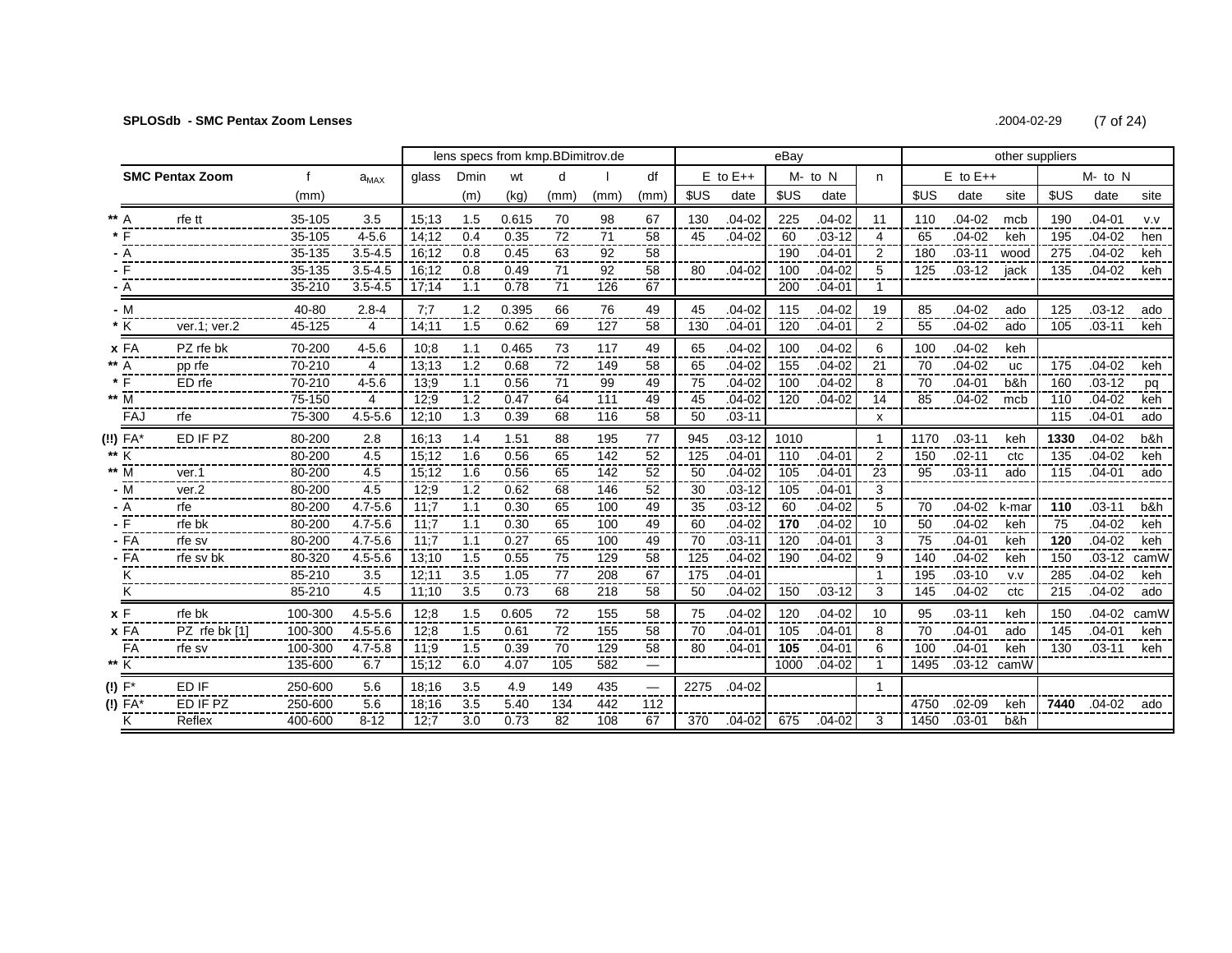#### SPLOSdb - SMC Takumar and selected Takumar (all M42 screw mount)

.2004-02-29  $(8 of 24)$ 

|                |                    |                 |                       |                  | www.aohc.it & spotmatic.web-page.net |      |      |      |           |      |              | eBay |            |                |      |              | other suppliers |            |            |       |
|----------------|--------------------|-----------------|-----------------------|------------------|--------------------------------------|------|------|------|-----------|------|--------------|------|------------|----------------|------|--------------|-----------------|------------|------------|-------|
|                |                    |                 | $a_{MAX}$             | glass            | <b>Dmin</b>                          | wt   | d    |      | df        |      | $E$ to $E++$ |      | M- to N    | n.             |      | $E$ to $E++$ |                 |            | $M - to N$ |       |
|                |                    | (mm)            |                       |                  | (m)                                  | (kg) | (mm) | (mm) | (mm)      | \$US | date         | \$US | date       |                | \$US | date         | site            | <b>SUS</b> | date       | site  |
| **K SMCT       |                    | 15              | 3.5                   | 13:12            | 0.3                                  | 0.57 | 80   | 82   | bi        | 800  | $.03 - 10$   |      |            |                | 795  | $.03 - 11$   | b&h             |            |            |       |
|                | K SMCT FE (160/44) | 17              | 4<br>----             | 11:7             | 0.2                                  | 0.23 | 67   | 32   | bi<br>--- | 215  | $.03 - 11$   | 290  | $.03 - 11$ |                | 320  | $.03 - 11$   | V.V             |            |            |       |
| <b>SMCT</b>    |                    | 20              | 4.5                   | 11:10            | 0.2                                  | 0.25 | 62   | 45   | 77        | 245  | $.04 - 02$   | 305  | $.04 - 01$ | $\overline{2}$ | 290  | $.03 - 11$   | keh             | 430        | $.03 - 11$ | keh   |
| **K SMCT       |                    | 24              | 3.5                   | 9;8              | 0.3                                  | 0.25 | 62   | 47   | 58        | 140  | $.04 - 02$   | 225  | $.03 - 12$ | 7              | 160  | $.03 - 11$   | v.v             | 195        | $.03 - 11$ | cole  |
| <b>SMCT</b>    |                    | 28              | 3.5                   | 7:7              | 0.4                                  | 0.22 | 58   | 42   | 49        | 55   | $.04 - 02$   | 100  | $.04 - 02$ | 32             | 50   | $.04 - 02$   | cts             | 90         | $.04 - 02$ | mcr   |
| **K SMCT       |                    | 35              | 2                     | 8:7              | 0.4                                  | 0.24 | 58   | 54   | 49        | 75   | $.04 - 02$   | 205  | $.03 - 12$ | 9              | 165  | $.04 - 01$   | cex             | 135        | $.03 - 12$ | igor  |
| <b>SMCT</b>    |                    | 35              | 3.5                   | 5:4              | 0.5                                  | 0.15 | 58   | 34   | 49        | 45   | $.04 - 01$   | 60   | $.03 - 12$ | 6              | 50   | $.04 - 02$   | hen             | 85         | $.03 - 12$ | camW  |
| **K SMCT       |                    | 50              | 1.4                   | 7:6              | 0.5                                  | 0.25 | 61   | 42   | 49        | 25   | $.04 - 02$   | 65   | $.04 - 02$ | 32             | 40   | $.04 - 02$   | hen             | 90         | $.03 - 11$ | cole  |
|                | ** K SMCT Macro    | 50              | 4                     | 4;3              | 0.2                                  | 0.25 | 61   | 55   | 49        | 60   | $.04 - 02$   | 125  | $.04 - 01$ | 18             | 100  | $.03 - 06$   | <b>DW</b>       | 195        | $.04 - 02$ | mcr   |
| *K SMCT        |                    | 55              | 1.8                   | 6:5              | 0.5                                  | 0.20 | 59   | 39   | 49        | 20   | $.04 - 02$   | 40   | $.04 - 02$ | 15             | 20   | $.03 - 11$   | ctl             | 45         | $.04 - 02$ | nwcc  |
| <b>K SMCT</b>  |                    | 55              | $\overline{2}$        | 6:5              | 0.5                                  | 0.20 | 59   | 39   | 49        | 15   | $.04 - 02$   | 50   | $.04 - 01$ | 9              | 25   | $.03 - 11$   | <b>UC</b>       | 45         | $.03 - 12$ | trv   |
| $(!)$ K SMCT   |                    | 85              | 1.8                   | 6.6              | 0.9                                  | 0.34 | 65   | 57   | 58        | 150  | $.04 - 02$   | 250  | $.04 - 01$ | 6              | 380  | $.03 - 11$   | keh             |            |            |       |
| <b>SMCT</b>    |                    | 85              | 1.9                   | 5,4              | 0.9                                  | 0.35 | ?    | ?    | 58        | 130  | $.04 - 01$   |      |            | -1             | 210  | $.04 - 01$   | b&h             | 230        | $.04 - 01$ | ado   |
| *K SMCT        | Macro [1]          | 100             | 4<br>---              | 5:3              | 0.5                                  | 0.35 | 65   | 81   | 49        | 125  | $.04 - 02$   | 160  | $.04 - 02$ | 9              | 210  | $.03 - 11$   | V.V             | 270        | $.04 - 02$ | hen   |
| <b>SMCT</b>    | <b>Bellows</b>     | 100             | 4                     | 5;3              |                                      | 0.14 | 54   | 37   | 49        | 80   | $.04 - 02$   | 100  | $.04 - 02$ | 3              | 100  | $.03 - 10$   | wood            | 175        | $.04 - 02$ | pac   |
| **K SMCT       |                    | 105             | 2.8                   | 5:4              | 1.2                                  | 0.29 | 59   | 64   | 49        | 80   | $.03 - 12$   | 130  | $.04 - 02$ | 8              | 140  | $.03 - 12$   | ado             |            |            |       |
| *K SMCT        |                    | 120             | 2.8                   | 5:4              | 1.2                                  | 0.34 | 61   | 75   | 49        |      |              |      |            |                | 100  | $.04 - 02$   | cts             | 130        | $.04 - 02$ | mxv   |
| <b>SMCT</b>    |                    | 135             | 2.5                   | 5;4              | 1.5                                  | 0.44 | 67   | 86   | 58        | 55   | $.04 - 02$   | 135  | $.04 - 02$ | 13             | 90   | $.04 - 02$   | bkvn            | 120        | $.04 - 02$ | k-mar |
| *K SMCT        |                    | $\frac{1}{135}$ | 3.5<br>----           | 4:4              | 1.5                                  | 0.34 | 59   | 88   | 49<br>--- | 25   | $.04 - 02$   | 105  | $.04 - 02$ | 28             | 40   | $.04 - 02$   | wood            | 125        | $.04 - 02$ | ritz  |
| *K SMCT        |                    | 150             | 4<br>----             | $\overline{5,5}$ | 1.8                                  | 0.32 | 59   | 95   | 49        | 55   | $.04 - 02$   | 125  | $.03 - 10$ | 2              |      |              |                 |            |            |       |
| *K SMCT        |                    | 200             | 4                     | 5:5              | 2.5                                  | 0.55 | 67   | 136  | 58        | 50   | $.04 - 02$   | 155  | $.04 - 01$ | 12             | 90   | $.04 - 02$   | ritz            | 125        | $.04 - 02$ | camW  |
| <b>SMCT</b>    |                    | 300             | 4                     | 5:5              | 5.5                                  | 0.95 | 85   | 187  | 77<br>--  | 115  | $.03 - 12$   | 210  | $.04 - 01$ | 4              | 200  | $.02 - 11$   | iao             | 325        | $.04 - 02$ | mcr   |
| **K SMCT ma    |                    | 400             | 5.6                   | 5:5              | 10.0                                 | 1.30 | 85   | 278  | 77        | 272  |              | 600  | $.04 - 01$ |                |      |              |                 |            |            |       |
|                | **K SMCT ma[2]     | 500             | 4.5                   | 4:4              | 10.0                                 | 3.50 |      |      | 46        | 580  | $.04 - 01$   | 790  | $.04 - 02$ | 5              | 500  | $.04 - 02$   | mxy             |            |            |       |
| **K SMCT       |                    | 1000            | 8                     | 5:5              | 30.0                                 | 5.50 | 143  | 728  | 49        | 1500 | $.03 - 03$   |      |            |                |      |              |                 |            |            |       |
| <b>K</b> SMCT  | Zoom               | 45-125          | $\overline{4}$<br>--- | 14:11            | 1.5                                  | 0.61 | 68   | 128  | 58<br>--- |      |              |      |            |                |      |              |                 |            |            |       |
| K SMCT         | Zoom               | 85-210          | 4.5                   | 11:10            | 3.5                                  | 0.71 | 65   | 218  | 58        | 100  | $.04 - 02$   | 180  | $.04 - 02$ | 8              | 55   | $.04 - 02$   | mcb             | 180        | $.03 - 12$ | b&h   |
| ** K SMCT Zoom |                    | 135-600         | 6.7                   | 15:12            | 6.0                                  | 4.05 | 103  | 582  | 49        |      |              |      |            |                |      |              |                 |            |            |       |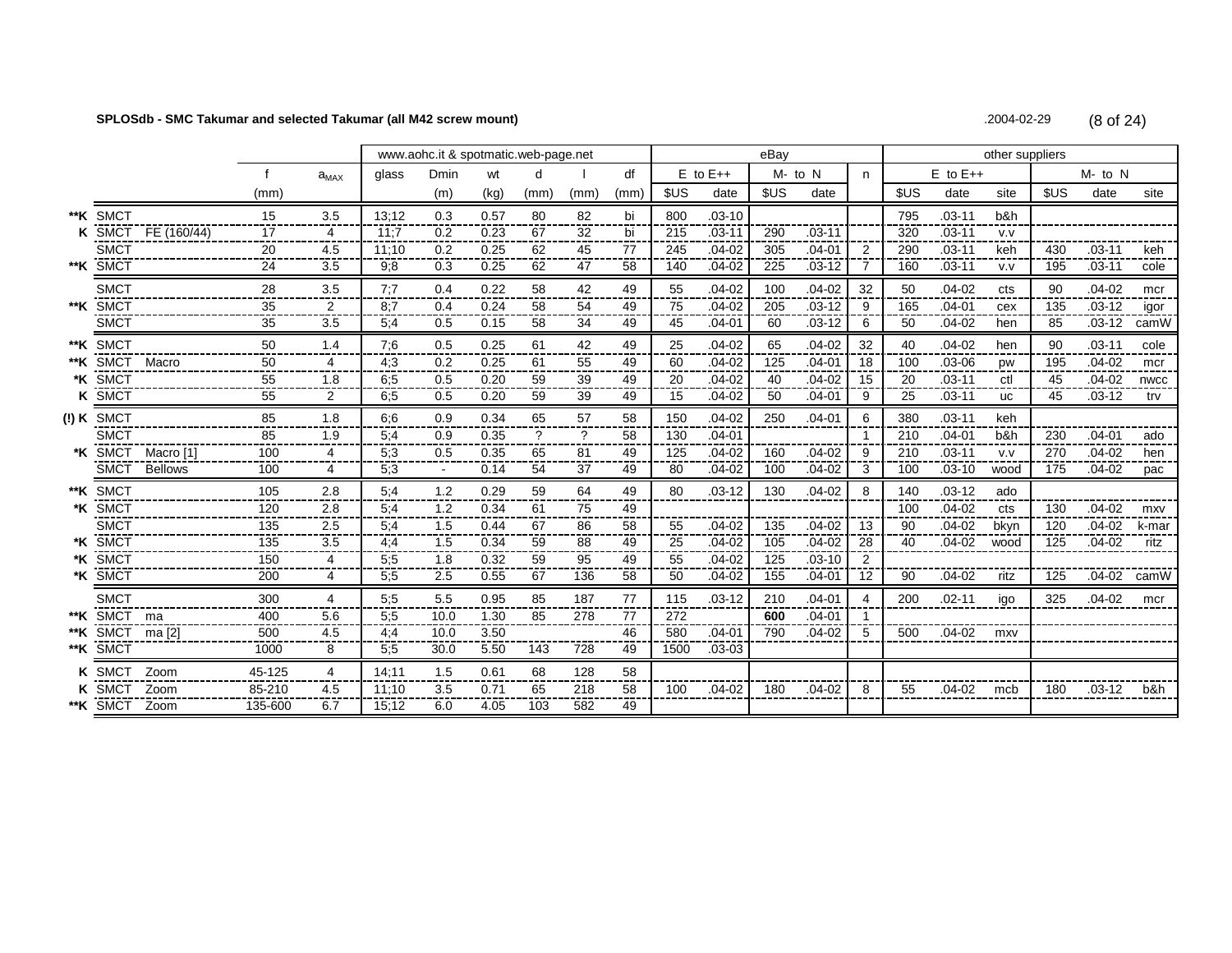#### SPLOSdb - SMC Takumar and selected Takumar (all M42 screw mount)

.2004-02-29  $(9 of 24)$ 

|  |                             |        |           | www.aohc.it & spotmatic.web-page.net |      |      |      |      |      |      |              | eBay |            |    |      |              | other suppliers |       |            |       |
|--|-----------------------------|--------|-----------|--------------------------------------|------|------|------|------|------|------|--------------|------|------------|----|------|--------------|-----------------|-------|------------|-------|
|  |                             |        | $a_{MAX}$ | glass                                | Dmin | wt   |      |      | df   |      | $E$ to $E++$ |      | M- to N    | n. |      | $E$ to $E++$ |                 |       | M- to N    |       |
|  |                             | (mm)   |           |                                      | (m)  | (kg) | (mm) | (mm) | (mm) | \$US | date         | \$US | date       |    | \$US | date         | site            | \$US. | date       | site  |
|  | K Pentax Super-Tak FE       | 17     |           | 11:7                                 | 0.2  | 0.23 | 67   | 32   | bi   | 150  | $.03 - 12$   | 230  | $.04 - 02$ | 6  | 250  | $.04 - 02$   | V.V             | 275   | $.03 - 12$ | camW  |
|  | Pentax Tak FE (160/44)      | 18     |           | 4:3                                  | 0.2  | 0.10 | 55   | 20   |      | 165  | $.04 - 02$   | 265  | .04-02     | 6  | 300  | $.04 - 02$   | b&h             | 395   | $.04-02$   | ritz  |
|  | Pentax Super-Tak            | 20     | 4.5       | 11:10                                | 0.2  | 0.25 | 62   | 45   | 77   | 140  | $.03 - 11$   | 175  | $.04-02$   |    | 130  | .03-11       | foto            | 200   | $.04-02$   | k-mar |
|  | <b>**K</b> Pentax Super-Tak | 24     | 3.5       | 9.8                                  | 0.3  | 0.25 | 62   | 47   | 58   |      |              |      |            |    | 185  | $.04 - 01$   | bkvn            | 215   | $.04 - 01$ | igor  |
|  | Pentax Super-Tak            | 35     |           | 8:7                                  | 0.5  | 0.40 |      |      | 70   | 110  | $.04 - 01$   |      |            |    | 65   | .04-01       | ctc             | 110   | $.04 - 01$ | igor  |
|  | Pentax Mac-Tak [4.3]        | 50     |           | 4:3                                  | 0.2  | 0.27 |      |      | 49   | 50   | $.04 - 02$   |      |            | 6  | 105  | $.03 - 05$   | keh             | 120   | $.04 - 01$ | igor  |
|  | Pentax Super-Mac-Tak        | 50     |           | 4.3                                  | 0.2  | 0.27 | 61   | 55   | 49   | 55   | $.04 - 02$   | 145  | .04-01     |    | 105  | $.03-12$     | ado             | 100   | $.04-02$   | nwcc  |
|  | Pentax Bellow Tak           | 100    |           | 5:3                                  |      | 0.14 | 65   | 81   | 49   |      |              |      |            |    |      |              |                 | 100   | $.03 - 11$ | wood  |
|  | Pentax Super-Tak            | 70-150 | 4.5       | 14:12                                | 3.5  | 1.21 |      |      | 43   | x85  | $.04-02$     |      |            |    | 180  | $.04 - 02$   | b&h             |       |            |       |

 $K =$  basically the same lens as the 'K' mount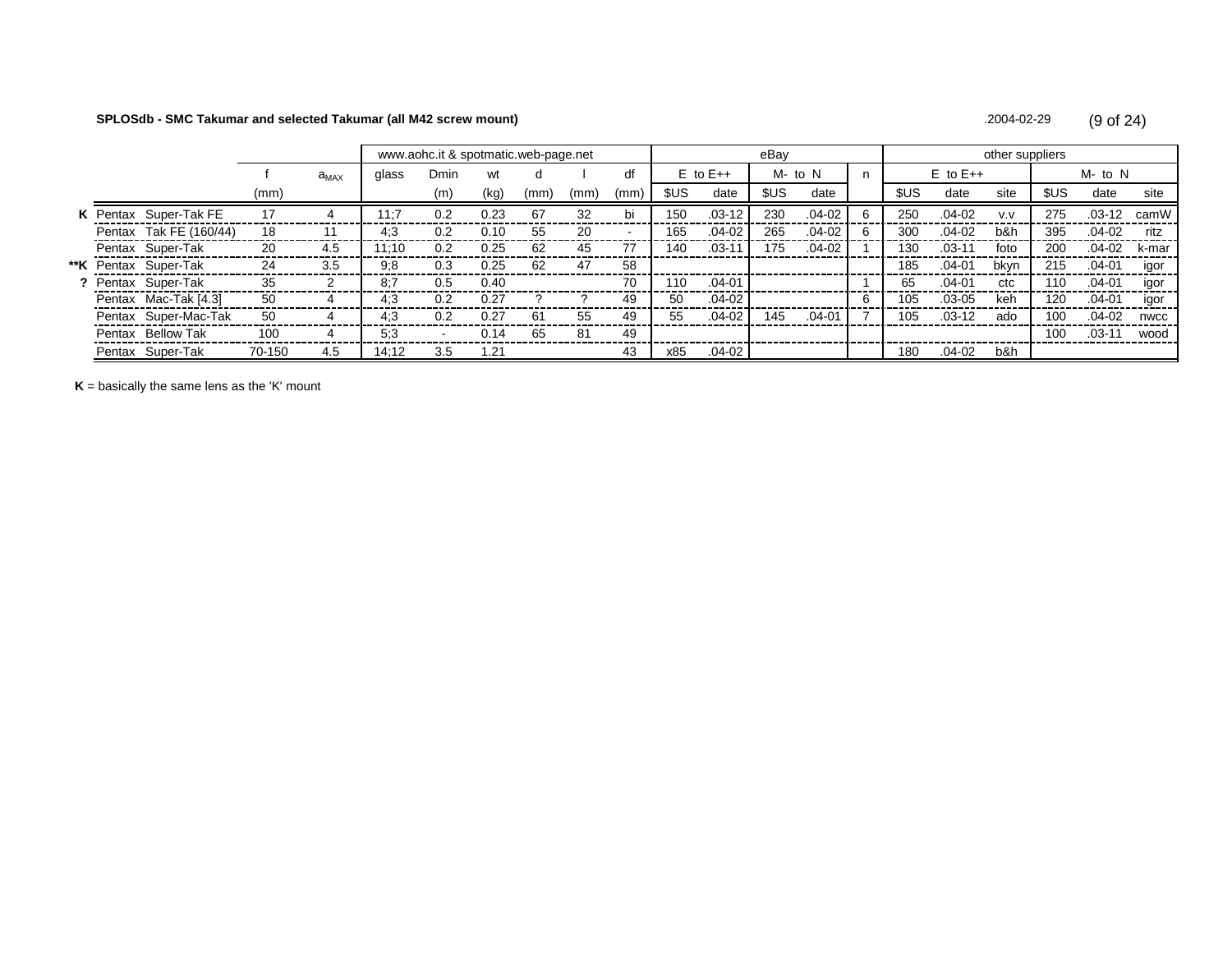# **SPLOSdb - 3rd Party "Big Four" Pentax-compatible lenses** .2004-02-29 (10 of 24)

| $(10$ of 24)<br>2004-02-29 |
|----------------------------|
|----------------------------|

|           |                          |      |             |            |      |      |      |      |      |            |              | eBay |            |                           |      |              | other suppliers |      |              |      |
|-----------|--------------------------|------|-------------|------------|------|------|------|------|------|------------|--------------|------|------------|---------------------------|------|--------------|-----------------|------|--------------|------|
|           |                          |      | $a_{MAX}$   | mt.        | Dmin | wt   | d    |      | df   |            | $E$ to $E++$ |      | M- to N    | n                         |      | $E$ to $E++$ |                 |      | $M$ - to $N$ |      |
|           |                          | (mm) |             | [1]        | (m)  | (kg) | (mm) | (mm) | (mm) | <b>SUS</b> | date         | \$US | date       |                           | \$US | date         | site            | \$US | date         | site |
| Sigma     | EX FE (180/22)           | 8    | 4           | <b>KAF</b> | 0.2  | 0.32 | 74   | 62   | bi   |            |              |      |            |                           | 205  | $.03 - 05$   | keh             | 490  | $.04 - 02$   | b&h  |
| Sigma     | EX ASP IF DG [14;10;6]   | 14   | 2.8         | <b>KAF</b> | 0.2  | 0.63 | 82   | 91   | bi   |            |              | 395  | $.03 - 12$ |                           |      |              |                 | 800  | $.04 - 02$   | b&h  |
| x Sigma   |                          | 14   | 3.5         | K          |      |      |      |      |      |            |              |      |            |                           | 470  | $.04 - 02$   | mxy             |      |              |      |
| Sigma     | EX FE (180/44)           | 15   | 2.8         | <b>KAF</b> | 0.2  | 0.33 | 74   | 71   | bi   | 245        | $.04 - 01$   | 360  | $.04 - 02$ | 4                         | 275  | $.04 - 02$   | ado             | 400  | $.04 - 02$   | b&h. |
| Sigma     | XQ (180/44)              | 16   | 2.8         | Κ          |      |      |      |      |      | 81         | $.02 - 08$   | 150  | $.04 - 01$ | -1                        |      |              |                 |      |              |      |
| Sigma     | Widearama                | 18   | 3.2         | M42        |      |      |      |      |      | 95         | $.04 - 01$   |      |            | -1                        |      |              |                 |      |              |      |
| x Sigma   |                          | 18   | 3.5         | K          |      |      |      |      |      |            |              | 100  | $.04 - 01$ | $\mathbf{1}$              |      |              |                 |      |              |      |
| Sigma     | EX Asp DG RF rl          | 20   | 1.8         | <b>KAF</b> | 0.2  | 0.52 | 89   | 87   | 82   |            |              |      |            |                           | 300  | $.02 - 09$   | keh             | 360  | $.04 - 02$   | b&h  |
| Sigma     | EX ASP DG DF rl          | 24   | 1.8         | <b>KAF</b> | 0.2  | 0.49 | 83   | 80   | 77   |            |              |      |            |                           |      |              |                 | 235  | $.04 - 01$   | keh  |
| Sigma     | <b>XQ Filtermatic MF</b> | 24   | 2.8         | ĸ          | 0.3  | 0.31 | 70   | 51   | 62   | 35         | $.03 - 11$   |      |            |                           | 70   | $.04 - 02$   | ctl             |      |              |      |
| *? Sigma  | Super-Wide II            | 24   | 2.8         | ĸ          |      |      |      |      | 52   | 55         | $.04 - 02$   |      |            |                           | 95   | $.04 - 02$   | keh             |      |              |      |
| *? Sigma  | AF macro [8;7;6]         | 24   | 2.8         | <b>KAF</b> | 0.2  | 0.25 | 64   | 43   | 52   |            |              | 110  | $.03 - 11$ |                           | 90   | $.04 - 01$   | bigg            | 160  | $.03 - 12$   | ado  |
| x? Sigma  | EX                       | 28   | 1.8         | <b>KAF</b> | 0.3  | 0.29 | 69   | 62   | 58   |            |              |      |            |                           |      |              |                 | 230  | $.04 - 02$   | b&h  |
| Sigma     | Mini-Wide II             | 28   | 2.8<br>---- |            |      |      |      |      | 52   | 30         | $.04 - 02$   | 40   | $.04 - 02$ | 12                        | 70   | $.04 - 02$   | keh             |      |              |      |
| (!) Sigma | EX macro 1:1 [10;9;7]    | 50   | 2.8         | KAF.       | 0.2  | 0.32 | 72   | 64   | 55   | 150        |              |      |            |                           | 130  | $.04 - 02$   | b&h             | 250  | $.04 - 02$   | b&h  |
| - Sigma   | EX macro                 | 90   | 2.8         |            |      |      |      |      |      |            |              |      |            |                           | 170  | $.04 - 02$   | b&h             | 175  | $.03 - 11$   | V.V  |
| Sigma     | XQ macro                 | 100  | 2.8         |            |      |      |      |      | 58   | x100       | $.03 - 12$   |      |            |                           |      |              |                 |      |              |      |
| Sigma     | EX macro 1:1             | 105  | 2.8         | <b>KAF</b> | 0.3  | 0.45 | 74   | 95   | 58   | 185        | $.03 - 11$   |      |            |                           |      |              |                 | 300  | $.04 - 01$   | keh  |
| Sigma     | Sigmatel                 | 135  | 1.8         | YS         | 1.5  | 0.80 | 79   | 95   | 77   | 160        | $.03 - 03$   |      |            |                           |      |              |                 |      |              |      |
| Sigma     | XQ                       | 135  | 1.8         |            |      |      |      |      |      |            |              | 375  | $.03 - 11$ |                           |      |              |                 |      |              |      |
| (!) Sigma | EX APO Macro IF 1:1      | 180  | 3.5         | <b>KAF</b> | 0.5  | 0.95 | 80   | 180  | 72   |            |              | 490  | $.04 - 02$ | 1                         |      |              |                 | 740  | $.04 - 02$   | b&h  |
| Sigma     | EX AF APO                | 300  | 2.8         | <b>KAF</b> | 2.5  | 2.40 | 119  | 214  | 46   |            |              |      |            |                           |      |              |                 | 2200 | $.04 - 02$   | b&h  |
| (!) Sigma | AF APO Macro 1:3         | 300  | 4           | <b>KAF</b> | 1.2  | 1.47 | 92.5 | 197  | 77   |            |              | 250  | $.04 - 02$ | $\boldsymbol{\mathsf{x}}$ |      |              |                 |      |              |      |
| Sigma     | AF APO Macro 1:3         | 400  | 5.6         | <b>KAF</b> | 1.6  | 1.45 | 90.5 | 257  | 77   |            |              | 240  | $.03 - 12$ |                           |      |              |                 | 420  | $.03-12$     | b&h. |
| ** Sigma  | MF APO Macro 1:3         | 400  | 5.6         | KA         | 1.6  |      |      |      |      | 150        | $.03 - 10$   | 150  | $.03 - 12$ | 3                         | 420  | $.03 - 11$   | b&h             |      |              |      |
| x Sigma   | MF/AF APO (not macro)    | 400  | 5.6         | K          | 4.0  |      |      |      | 72   | 70         | $.04 - 01$   | 160  | $.04 - 02$ | $\boldsymbol{\mathsf{x}}$ | 255  | $.04 - 01$   | keh             |      |              |      |
| Sigma     | XQ                       | 500  | 4           |            |      |      |      |      |      |            |              | 735  | $.04 - 01$ | -1                        |      |              |                 |      |              |      |
| (!) Sigma | EX APO AF                | 500  | 4.5         | <b>KAF</b> | 4.0  | 3.10 | 123  | 350  | 46   |            |              |      |            |                           |      |              |                 | 3030 | $.04 - 02$   | ado  |
| Sigma     | <b>APO MF</b>            | 500  | 4.5         | Κ          | 5.0  |      |      |      | 30.5 | 750        | .03-11       |      |            |                           |      |              |                 |      |              |      |
| (!) Sigma | EX APO                   | 800  | 5.6         | <b>KAF</b> | 7.0  | 4.74 | 157  | 520  | 46   |            |              |      |            |                           |      |              |                 |      | 5910 .04-02  | b&h  |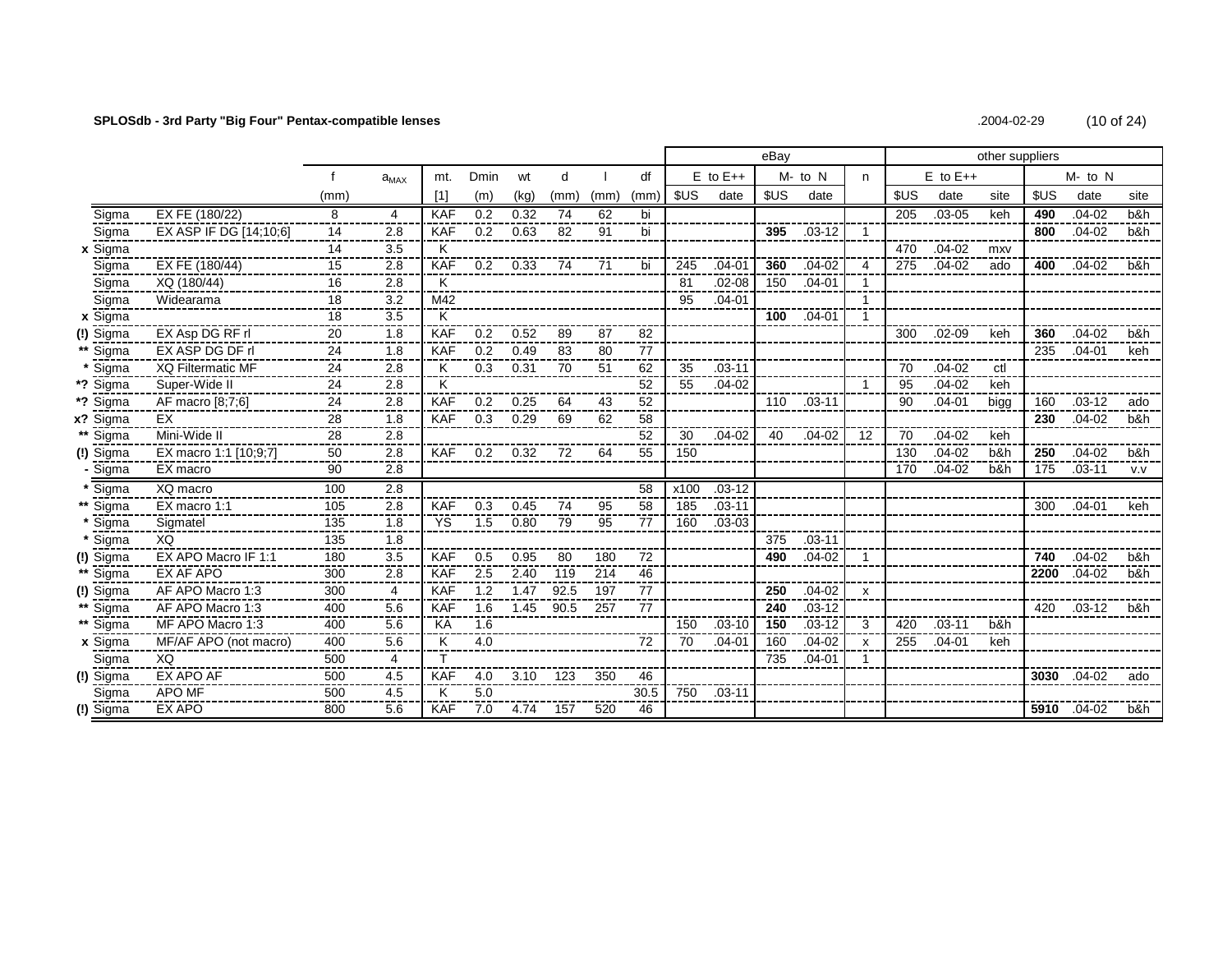# **SPLOSdb - 3rd Party "Big Four" Pentax-compatible lenses** .2004-02-29 (11 of 24)

|           |                 |           |             |            |      |      |      |      |      |      |              | eBay |            |   |      |              | other suppliers |       |            |      |
|-----------|-----------------|-----------|-------------|------------|------|------|------|------|------|------|--------------|------|------------|---|------|--------------|-----------------|-------|------------|------|
|           |                 |           | $a_{MAX}$   | mt.        | Dmin | wt   | d    |      | df   |      | $E$ to $E++$ |      | M- to N    | n |      | $E$ to $E++$ |                 |       | M- to N    |      |
|           |                 | (mm)      |             |            | (m)  | (kg) | (mm) | (mm) | (mm) | \$US | date         | \$US | date       |   | \$US | date         | site            | \$US. | date       | site |
| * Sigma   | EX ASP DG DF RL | $12 - 24$ | $4.5 - 5.6$ | <b>KAF</b> | 0.3  | 0.62 | 87   | 100  | gi   |      |              |      |            |   |      |              |                 | 650   | $.04 - 02$ | b&h  |
| * Sigma   | EX ASP DG DF RL | 15-30     | $3.5 - 4.5$ | <b>KAF</b> | 0.3  | 0.62 | 87   | 130  | gi   |      |              |      |            |   |      |              |                 | 560   | $.04 - 02$ | b&h  |
| Sigma     | EX ASP RL       | 17-35     | $2.8 - 4$   | <b>KAF</b> | 0.5  | 0.40 | 89   | 84   | 82   |      |              | 310  | $.04 - 01$ |   |      |              |                 | 400   | $.04 - 02$ | ado  |
| * Sigma   | APO MF          | 18-35     | $3.5 - 4.5$ | κ          | 0.3  | 0.28 | 86   | 73   | 82   | 165  | $.03 - 04$   |      |            |   | 255  | .04-01       | ado             | 245   | $.03 - 11$ | keh  |
| ** Sigma  | EX ASP DG DF RL | 20-40     | 2.8         | <b>KAF</b> | 0.3  | 0.60 | 89   | 108  | 82   |      |              |      |            |   |      |              |                 | 650   | $.04 - 02$ | b&h  |
| - Sigma   |                 | $21 - 35$ | $3.5 - 4.2$ |            |      |      |      |      | 82   |      |              | 60   | $.03 - 12$ |   |      |              |                 |       |            |      |
| * Sigma   | EX ASP IF DG    | 24-70     | 2.8         | <b>KAF</b> | 0.4  | 0.70 | 89   | 116  | 82   |      |              | 250  | $.03 - 11$ |   | 300  | $.04 - 02$   | keh             | 295   | $.04 - 02$ | camW |
| ** Sigma  | EX ASP          | 28-70     | 2.8         | <b>KAF</b> | 0.4  | 0.60 | 84   | 101  | 77   |      |              | 190  | $.04 - 02$ | 2 | 190  | $.04-02$     | b&h             | 330   | $.04 - 02$ | ado  |
| * Sigma   | DL ASP IF HZ    | 28-300    | $3.6 - 6.3$ | Κ          | 0.9  | 0.58 | 80   | 95   | 72   |      |              | 185  | .03-12     | x | 165  | $.04 - 02$   | keh             | 220   | $.04 - 02$ | b&h  |
| Sigma     | XQ Mini-Zoom    | 39-80     | 3.5         |            | 0.4  |      |      |      | 62   | 90   | $.03 - 12$   |      |            |   | 45   | $.04 - 01$   | ado             |       |            |      |
| ** Sigma  | EX APO          | 50-500    | 4-6.5       | κ          | 3    | 1.65 | 94   | 218  | 86c  |      |              |      |            |   | 665  | $.02 - 11$   | keh             | 940   | $.04 - 02$ | b&h  |
| Sigma     |                 | 70-150    | 3.5         | κ          |      |      |      |      |      | 25   | $.04 - 01$   |      |            |   |      |              |                 |       |            |      |
| (!) Sigma | EX APO          | 70-200    | 2.8         | <b>KAF</b> | 1.8  | .22  | 86   | 183  | 77   | 430  |              | 460  | $.04 - 02$ | 2 | 500  | $.04 - 02$   | cole            | 650   | $.04-02$   | ado  |
| * Sigma   | AF DL macro     | 70-300    | $4.0 - 5.6$ | κ          | 1.0  | 0.54 | 80   | 121  | 58   | 60   | $.04 - 01$   |      |            |   | 110  | $.03 - 12$   | chc             | 150   | .04-02     | b&h  |
| (!) Sigma | EX APO IF       | 100-300   |             | Κ          | .8   | 1.48 | 92   | 224  | 82   |      |              | 605  | $.04 - 01$ | 2 |      |              |                 | 840   | .04-02     | b&h  |
| ** Sigma  | APO Asp         | 135-400   | $4.5 - 5.6$ |            |      |      |      |      |      | x260 | $.03 - 12$   |      |            |   | 310  | $.04 - 02$   | keh             | 520   | .04-02     | b&h  |
| * Sigma   | APO IF          | 170-500   | $5 - 6.3$   | Κ          | 3.0  |      | 92   | 224  | 82   | 325  | $.04 - 01$   | 405  | $.04 - 01$ | 3 | 450  | $.03 - 10$   | igor            | 630   | .04-02     | ado  |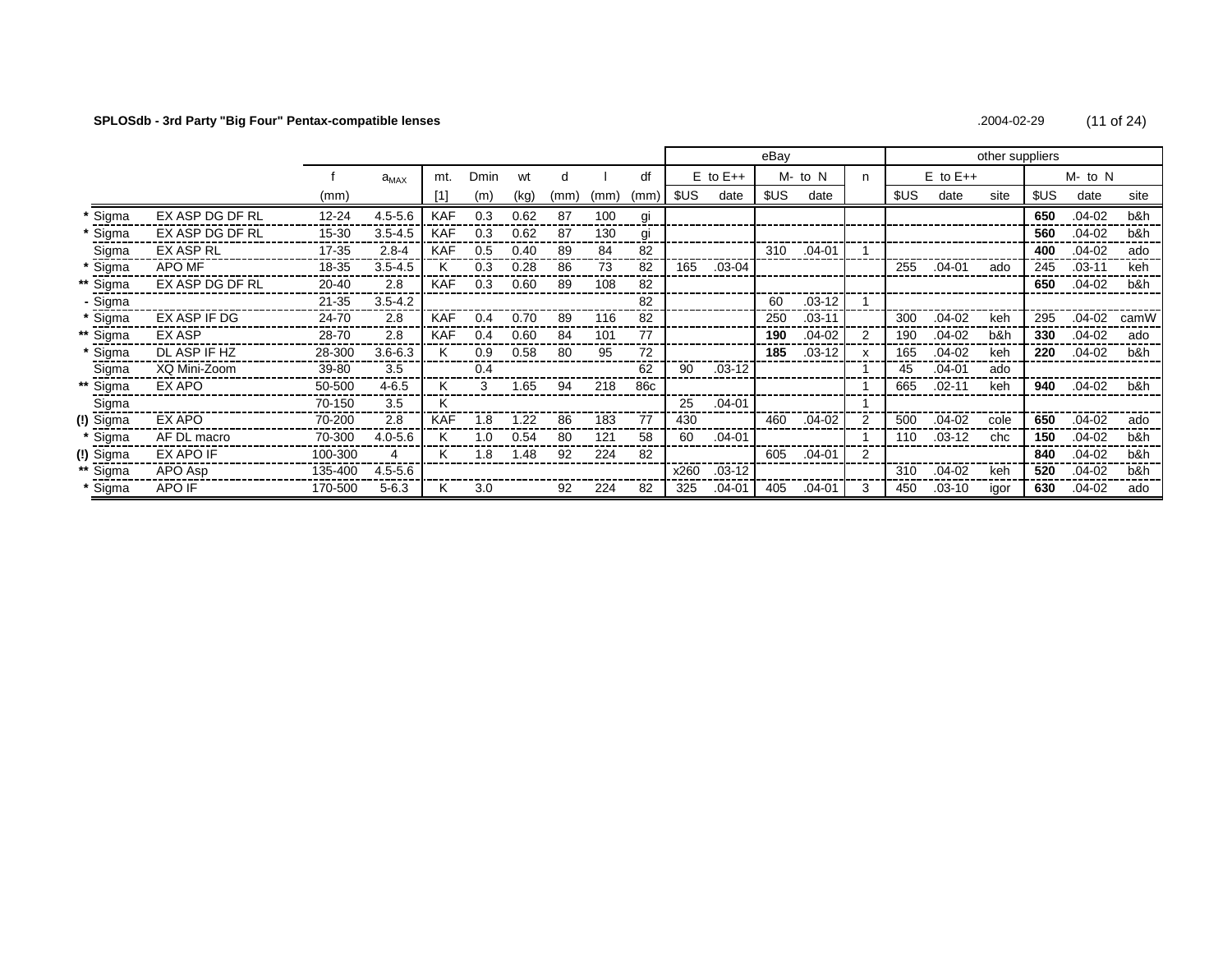# **SPLOSdb - 3rd Party "Big Four" Pentax-compatible lenses** 6 and the set of 24) **.2004-02-29** .2004-02-29 (12 of 24)

| .2004-02-29 | $(12$ of 24) |  |
|-------------|--------------|--|
|             |              |  |

|            |                          |                 |                  |                |               |      |                 |      |       |      |              | eBay |            |                |      |              | other suppliers |      |            |      |
|------------|--------------------------|-----------------|------------------|----------------|---------------|------|-----------------|------|-------|------|--------------|------|------------|----------------|------|--------------|-----------------|------|------------|------|
|            |                          |                 | $a_{MAX}$        | mt.            | Dmin          | wt   | d               |      | df    |      | $E$ to $E++$ |      | M- to N    | n              |      | $E$ to $E++$ |                 |      | M- to N    |      |
|            |                          | (mm)            |                  | $[1]$          | (m)           | (kg) | (mm)            | (mm) | (mm)  | \$US | date         | \$US | date       |                | \$US | date         | site            | SUS  | date       | site |
| Tamron     | SP ASP IF rl [14;12;5]   | 14              | 2.8              | <b>KAF</b>     | 0.2           | 0.66 | 87              | 89   | b.i.  |      |              | 600  |            |                |      |              |                 | 950  | $.02 - 09$ | b&h  |
| Tamron     | <b>SP</b>                | 17              | $\overline{3.5}$ | A2             | 0.3           | 0.27 | $\overline{71}$ | 48   | 82    | 175  | $.04 - 02$   | 260  | $.04 - 02$ | 10             | 245  | $.04 - 02$   | keh             | 250  | $.03 - 12$ | lev  |
| Tamron     | $\overline{[10,9,5]}$    | $\overline{24}$ | 2.5              | A <sub>2</sub> | 0.3           | 0.23 | 68              | 43   | 55    | 80   | $.04 - 01$   | 110  | $.03 - 11$ | $\mathbf 1$    | 95   | $.04 - 02$   | nwcc            | 115  | $.03 - 12$ | ado  |
| Tamron     | <b>BBAR MF</b>           | 28              | $\overline{2.5}$ | A <sub>2</sub> | 0.3           | 0.24 | 65              | 39   | 49    | 35   | $.04 - 02$   | 45   | $.03 - 12$ | 10             | 35   | $.04 - 02$   | ado             | 85   | $.04 - 02$ | chUK |
| Tamron     | SP Macro [10,9,9]        | $\overline{90}$ | 2.5              | A <sub>2</sub> | 0.4           | 0.41 | 68              | 102  | 55    | 95   | $.04 - 02$   | 175  | $.04 - 02$ | 32             | 100  | $.03 - 12$   | <b>UC</b>       | 180  | $.04 - 02$ | b&h  |
| Tamron     | SP Macro + 1:1 ext.      | 90              | 2.5              | A <sub>2</sub> | 0.4           | 0.41 | 68              | 102  | 55    |      |              | 250  | $.04 - 02$ | -1             | 100  | $.03 - 12$   | <b>UC</b>       | 175  | $.04 - 02$ | wood |
| Tamron     | SP AF Macro 1:1 [10:9:9] | 90              | 2.8              | <b>KAF</b>     | 0.3           | 0.40 | 71              | 97   | 55    | 240  | $.04 - 02$   | 360  | $.04 - 02$ | 4              | 240  | $.04 - 02$   | b&h             | 390  | $.04 - 02$ | ado  |
| (!) Tamron | <b>SP</b>                | 180             | 2.5              | A2             | 1.2           | 0.87 |                 | 120  | 77    | 355  | $.04 - 01$   | 400  | $.03 - 12$ | 2              | 350  | $.04 - 01$   | b&h             |      |            |      |
| Tamron     | SP Macro 1:1             | 180             | 3.5              | A2             | 0.5           | 0.93 |                 | 168  | 72    |      |              | 410  | $.03 - 11$ |                |      |              |                 |      |            |      |
| Tamron     | SP MF LD IF full set     | 300             | 2.8              | A2             | 2.5           | 2.21 | 120             | 212  | 43    | 550  | $.04 - 02$   | 1300 | $.04 - 01$ | 3              |      |              |                 |      |            |      |
| Tamron     | SP MF LD IF              | 300             | 2.8              | A2             | 2.5           | 2.21 | 120             | 212  | 43    | 550  | $.04 - 02$   | 740  | $.04 - 02$ | 8              | 710  | $.03 - 12$   | V.V             | 1500 | $.03-12$   | b&h. |
| Tamron     | SP AF LD IF              | 300             | 2.8              | <b>KAF</b>     |               |      |                 |      |       |      |              |      |            |                |      |              |                 |      |            |      |
| (!) Tamron | SP (54B)                 | 300             | 5.6              | A2             | 1.4           | 0.65 | 65              | 170  | 58    | 75   | $.04 - 02$   | 95   | $.04 - 02$ | 5              | 100  | $.04 - 02$   | ken             | 200  | $.03 - 12$ | ado  |
| Tamron     | SP Cat                   | 350             | 5.6              | A2             |               |      |                 |      |       | 150  | $.04 - 01$   | 350  | $.04 - 02$ | 3              | 250  | $.03 - 12$   | nat             |      |            |      |
| Tamron     | SP MF                    | 400             | 4                | A2             |               |      |                 |      |       | x650 | $.03 - 11$   |      |            |                | 950  | $.04 - 01$   | ado             | 1200 | $.04 - 02$ | b&h  |
| Tamron     | LD rl                    | 17-35           | $2.8 - 4$        | A2             | 0.3           | 0.44 | 83              | 86   | 77    |      |              | 400  | $.02 - 09$ |                |      |              |                 | 480  | $.04 - 02$ | ado  |
| Tamron     | SP ASP IF [15:12:6]      | $20 - 40$       | $2.7 - 3.5$      | A2             | 0.5           | 0.53 | 82              | 81   | 77    |      |              | 400  | $.02 - 09$ |                |      |              |                 |      |            |      |
| Tamron     | SP ASP IF                | 24-48           | $3.5 - 3.8$      | A2             |               |      |                 |      |       | 155  | $.04 - 02$   | 215  | $.03 - 10$ | 1              |      |              |                 |      |            |      |
| Tamron     | SP AF Macro 1:1          | 24-135          | $3.5 - 5.6$      | <b>KAF</b>     | $0.4^{\circ}$ | 0.53 | 79              | 81   | 72    |      |              | 255  | $.04 - 02$ | 2              |      |              |                 | 380  | $.04 - 02$ | ado  |
| Tamron     | SP CF Macro MF           | 28-75           | 2.8              | A2             | 0.3           | 0.51 | -73             | 92   | 67    |      |              |      |            |                |      |              |                 | 320  | $.04 - 02$ | ado  |
| Tamron     | SP CF Macro MF           | 28-80           | $3.5 - 4.3$      | A              | 0.4           |      |                 |      | 67    | 60   | $.04 - 02$   | 90   | $.04 - 02$ | 9              | 85   | $.03 - 12$   | mcb             | 180  | $.03 - 12$ | pq   |
| Tamron     | SP LD ASP MF             | 28-105          | 2.8              | A2             | 0.5           | 0.88 | 87              | 112  | 82    |      |              | 295  | $.04 - 01$ | $\mathbf{1}$   | 495  | $.03 - 12$   | thom            | 615  | $.04 - 02$ | keh  |
| Tamron     | SP MF                    | 28-135          | $4 - 4.5$        | A2             |               |      |                 |      |       | 45   | $.04 - 01$   | 120  | $.04 - 02$ | $\overline{2}$ |      |              |                 |      |            |      |
| Tamron     | SP MF [9:8]              | 35-80           | $2.8 - 3.5$      | A2             | 0.3           |      |                 |      | 62    | 45   | $.04 - 01$   | 85   | $.04 - 02$ | 6              | 80   | $.03 - 12$   | ken             | 100  | $.04 - 02$ | b&h  |
| Tamron     | SP MF                    | 35-105          | 2.8              | A2             |               |      |                 |      | 67    | 230  |              | 315  | $.03 - 10$ |                | 310  | $.04 - 02$   | keh             | 440  | $.03 - 12$ | kex  |
| Tamron     | BBAR MF (22A)            | 35-135          | $3.5 - 4.2$      | A2             |               |      |                 |      | 67    | 80   | $.03 - 12$   |      |            | $\mathbf{1}$   | 80   | $.04 - 02$   | keh             | 160  | $.04 - 02$ | cts  |
| Tamron     | SPMF(26A)                | 35-210          | $3.5 - 4.2$      | A <sub>2</sub> |               |      |                 |      |       | 65   | $.03 - 12$   | 100  | $.04 - 02$ | 5              | 200  | $.03 - 12$   | bcc             |      |            |      |
| Tamron     | SP LD [14;10] soft       | 70-150          | 2.8              | A2             |               | 0.75 | 67              | 79   | 72    |      |              | 200  | $.04 - 01$ | $\mathbf{1}$   |      |              |                 |      |            |      |
| Tamron     | SP LD IF                 | 70-210          | 2.8              | A2             |               |      |                 |      |       |      |              |      |            |                |      |              |                 |      |            |      |
| Tamron     | SP (52A) tt              | 70-210          | $3.5 - 4$        | A2             |               | 0.84 | 64              | 173  | 58    | 50   | $.04 - 02$   | 155  | $.04 - 02$ | 13             | 160  | $.04 - 02$   | ritz            | 270  | $.04 - 02$ | b&h  |
| Tamron     | SP LD pp                 | 80-200          | 2.8              | A2             |               |      |                 |      |       | 230  | $.04 - 02$   | 345  | $.04 - 02$ | 6              | 425  | $.03 - 12$   | V.V             |      |            |      |
| Tamron     | SP LD (30A)              | 80-200          | 2.8              | A2             | 1.5           | 1.22 | 82              | 178  | 77    | 515  | $.03 - 04$   |      |            |                | 555  | $.03 - 12$   | lev             |      |            |      |
| Tamron     | <b>SP</b>                | 200-500         | 5.6              | A2             | 2.5           | 2.78 |                 | 365  | 95 43 | 150  | $.04 - 02$   | 435  | $.03 - 06$ | 1              | 695  | $.04 - 02$   | keh             | 780  | $.03 - 12$ | V.V  |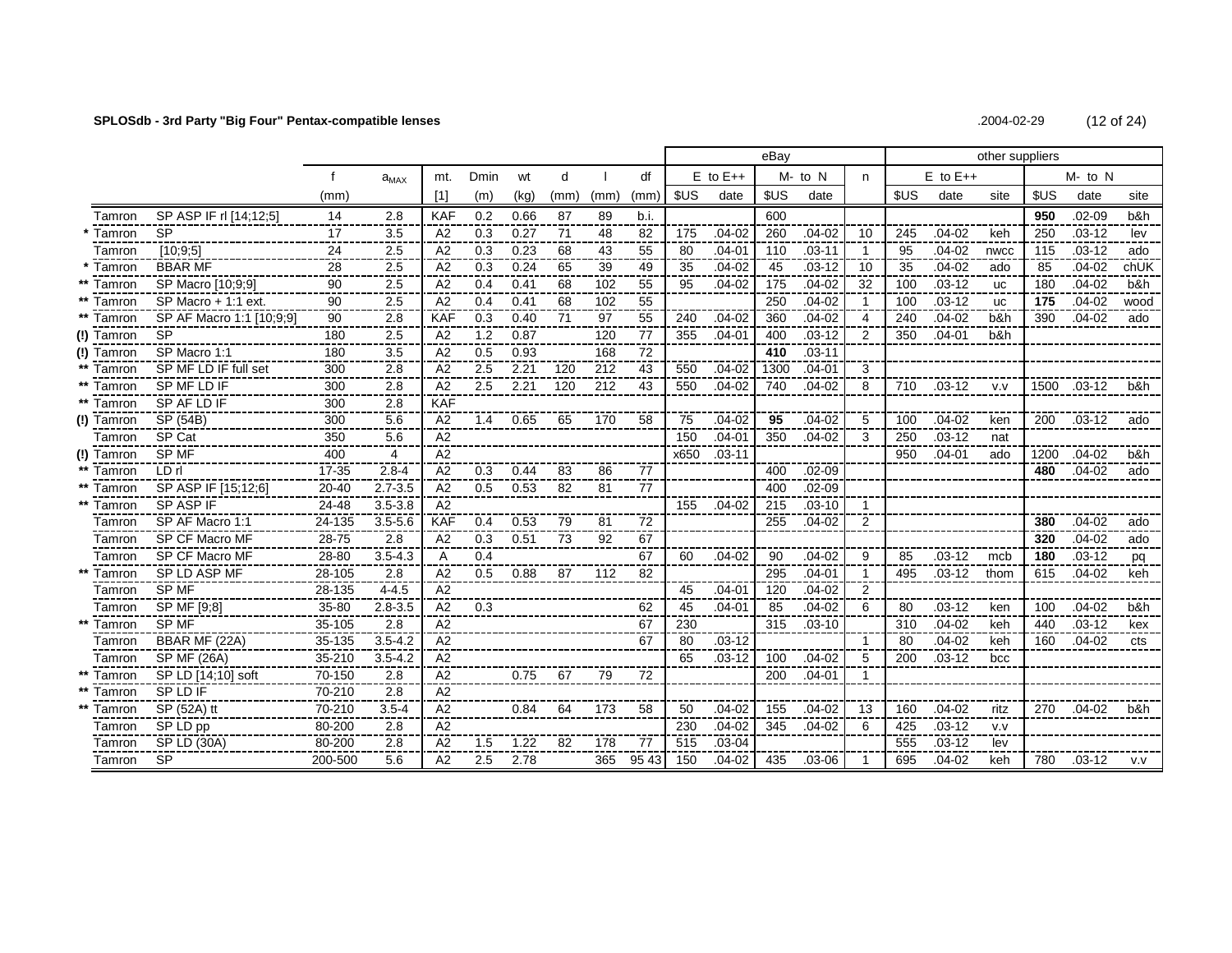# **SPLOSdb - 3rd Party "Big Four" Pentax-compatible lenses** .2004-02-29 (13 of 24)

|                    |                        |         |             |            |             |      |      |      |       |           |              | eBay |            |    |      |              | other suppliers |      |            |      |
|--------------------|------------------------|---------|-------------|------------|-------------|------|------|------|-------|-----------|--------------|------|------------|----|------|--------------|-----------------|------|------------|------|
|                    |                        |         | $a_{MAX}$   | mt.        | <b>Dmin</b> | wt   | d    |      | df    |           | $E$ to $E++$ |      | M- to N    | n. |      | $E$ to $E++$ |                 |      | M- to N    |      |
|                    |                        | (mm)    |             | [1]        | (m)         | (kg) | (mm) | (mm) | (mm)  | \$US      | date         | \$US | date       |    | \$US | date         | site            | \$US | date       | site |
| Tokina             | AT-X AF Pro            | 17      | 3.5         | <b>KAF</b> | 0.3         | 0.44 | 88   | 65   | 77    |           |              |      |            |    | 180  | $.04 - 02$   | keh             |      |            |      |
| * Tokina           | <b>RMC SL MF</b>       | 17      | 3.5         | M42        | 0.3         | 0.29 | 70   | 52   | 67    | 175       | $.02 - 11$   |      |            |    | 230  | $.02 - 11$   | b&h             |      |            |      |
| * Tokina           | RMC SL MF              | 24      | 2.8         | M42        |             |      |      |      | 52    |           |              | 70   | $.03 - 09$ |    |      |              |                 |      |            |      |
| (!) Tokina         | AT-X Macro 1:2         | 90      | 2.5         | K          | 0.4         | 0.53 | 64   | 80   | 55    |           |              | 230  | $.02 - 11$ |    | 225  | $.04-02$     | keh             |      |            |      |
| (!) Tokina         | extender 1:1           |         |             | Κ          |             | 0.74 | 64   | 126  | 55    |           |              |      |            |    |      |              |                 |      |            |      |
| ∣ Tokina           | AT-X AF PRO            | 300     | 2.8         | KAF        | 2.4         | 2.30 | 117  | 187  |       | 112 x1350 |              |      |            |    | 2000 | $.02 - 11$   | pgi             |      |            |      |
| Tokina             | AT-X MF                | 300     | 2.8         | K          |             |      |      |      |       |           |              |      |            |    |      |              |                 | 1000 | $.04-01$   | keh  |
| (!) Tokina         | AT-X                   | 300     | 4           |            |             |      |      |      |       |           |              |      |            |    |      |              |                 |      |            |      |
| * Tokina           | AT-X AF [10;8]         | 400     | 5.6         | Κ          | 2.5         | 0.99 |      |      | 72    | 255       | $.03 - 09$   |      |            |    | 300  | $.04 - 02$   | keh             | 440  | $.04 - 02$ | kex  |
| - Tokina           | SD.                    | 400     | 5.6         | <b>KAF</b> | 2.4         |      |      |      | 72    | 85        | $.04 - 02$   | 200  | $.04 - 01$ | 3  | 110  | $.03 - 12$   | ado             |      |            |      |
| (!)? Tokina        | AT-X Pro               | 19-35   | 3.5         | <b>KAF</b> | 0.4         | 0.39 | 81   | 76   | 77    | 95        | $.04 - 01$   |      |            |    |      |              |                 | 190  | $.04 - 02$ | ado  |
| <b>(!)?</b> Tokina | AT-X Pro               | 20-35   | 2.8         | <b>KAF</b> | 0.5         | 0.59 | 84   | 86   | 77    |           |              |      |            |    |      |              |                 | 540  | $.04 - 02$ | b&h  |
| Tokina             | AF 235 II              | 20-35   | $3.5 - 4.5$ | <b>KAF</b> | 0.4         | 0.46 |      |      | 77    | 155       | $.03 - 11$   | 255  | $.03 - 11$ |    | 165  | $.04 - 02$   | keh             | 320  | $.03 - 11$ | gdw  |
| Tokina             | AT-X                   | 24-40   | 2.8         | KA         |             |      |      |      | 62    | 125       | $.03 - 12$   |      |            |    | 205  | $.03 - 11$   | keh             | 230  | $.03 - 11$ | b&h  |
| (!) Tokina         | AT-X & AT-X Pro SV     | 28-70   | 2.8         | <b>KAF</b> | 0.7         | 0.72 | 84   | 108  | 72    | 115       | $.04 - 01$   |      |            |    | 180  | $.04 - 02$   | keh             | 280  | $.04 - 02$ | b&h  |
| Tokina             | AT-X Pro               | 28-70   | $2.6 - 2.8$ | <b>KAF</b> | 0.70        | 0.75 | 79   | 107  | 72    |           |              | 275  |            |    | 250  | $.04 - 02$   | b&h             | 265  | $.03 - 11$ | keh  |
| Tokina             | AT-X Pro II            | 28-70   | $2.6 - 2.8$ | <b>KAF</b> | 0.70        | 0.75 | 79   | 107  | 77    | x200      | $.04 - 01$   | 275  |            |    | 245  | $.04 - 02$   | keh             |      |            |      |
| Tokina             | AT-X Pro               | 28-80   | 2.8         | <b>KAF</b> | 0.5         | 0.82 | 84   | 120  | 77    |           |              |      |            |    | 265  | $.04 - 01$   | keh             | 400  | $.04 - 02$ | chc  |
| Tokina             | AT-X                   | 35-70   | 2.8         | KA         |             |      |      |      | 72    | 125       | $.04 - 02$   |      |            |    |      |              |                 |      |            |      |
| Tokina             | AT-X & AT-X Pro AF [2] | 80-200  | 2.8         | <b>KAF</b> | 1.8         | 1.35 | 84   | 184  | 77    | 300       | .03-12 1     | 405  | $.04 - 02$ | 6  | 300  | $.03 - 11$   | ken             | 450  | $.04 - 01$ | keh  |
| Tokina             | AT-X pp                | 80-200  | 2.8         | <b>KAF</b> | 1.8         | 1.35 | 84   | 184  | 77    | 210       | $.04 - 01$   |      |            |    | 180  | $.04 - 02$   | ado             | 325  | $.04 - 02$ | keh  |
| Tokina             | AT-X                   | 100-300 | 4           | Κ          |             |      |      |      |       |           |              |      |            |    |      |              |                 |      |            |      |
| * Tokina           | AT-X                   | 150-500 | 5.6         | Κ          | 3.1         | 2.23 | 104  | 315  | 95 rf |           |              |      |            |    | 565  | $.03-12$     | kex             |      |            |      |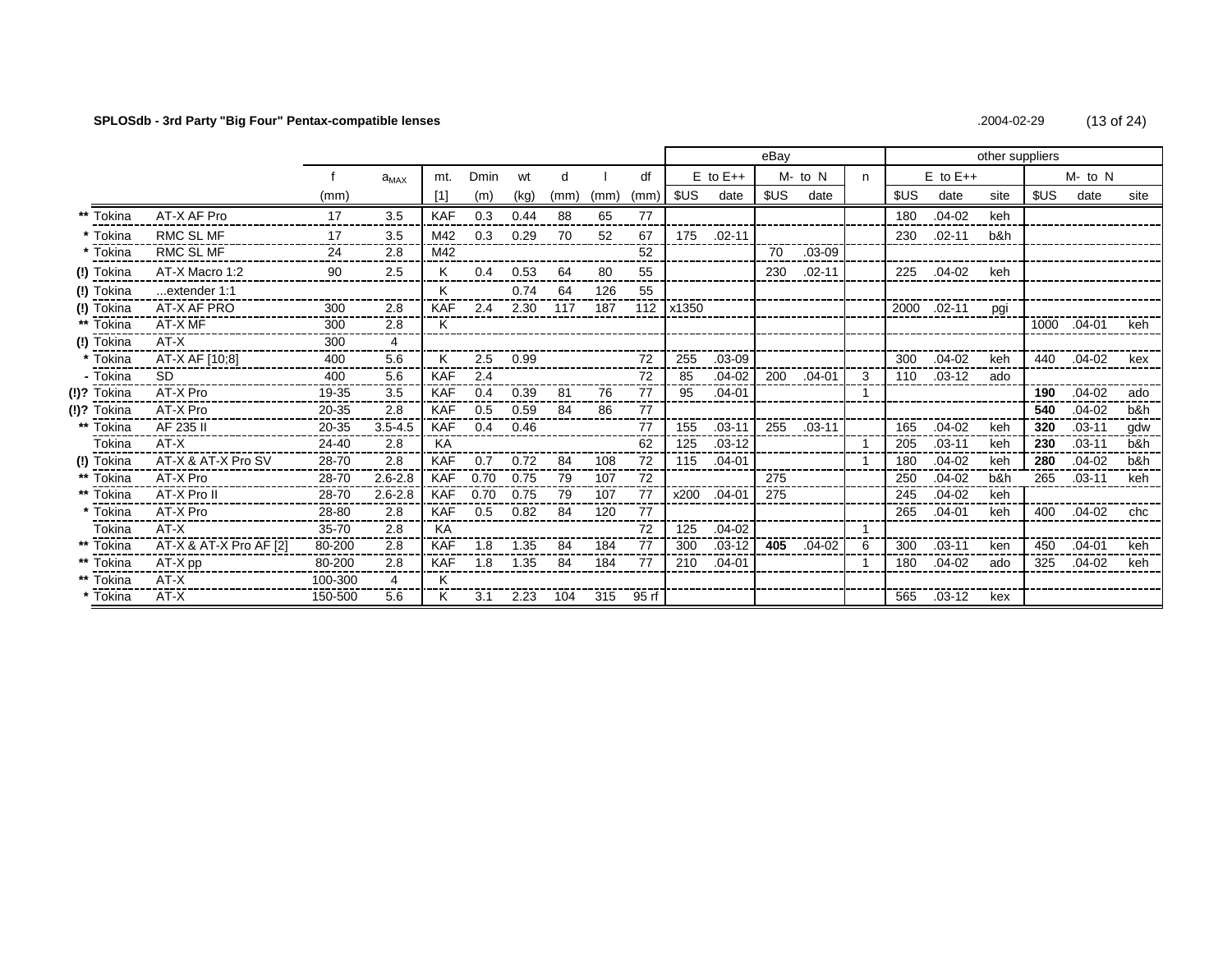# **SPLOSdb - 3rd Party "Big Four" Pentax-compatible lenses** .2004-02-29 (14 of 24)

|                    |                                        |                    |                   |                         |                  |            |      |         |                 |      |              | eBay |            |                |      |              | other suppliers |      |              |      |
|--------------------|----------------------------------------|--------------------|-------------------|-------------------------|------------------|------------|------|---------|-----------------|------|--------------|------|------------|----------------|------|--------------|-----------------|------|--------------|------|
|                    |                                        |                    | $a_{MAX}$         | mt.                     | Dmin             | wt         | d    |         | df              |      | $E$ to $E++$ |      | M- to N    | n.             |      | $E$ to $E++$ |                 |      | $M$ - to $N$ |      |
|                    |                                        | (mm)               |                   | [1]                     | (m)              | (kg)       | (mm) | (mm)    | (mm)            | \$US | date         | \$US | date       |                | \$US | date         | site            | \$US | date         | site |
| Vivitar            |                                        | 17                 | 3.5               | K                       |                  |            |      |         | 67              | 160  | $.03 - 12$   |      |            | $\overline{1}$ | 170  | $.04 - 02$   | mxy             |      |              |      |
| x Vivitar          |                                        | 19                 | 3.8               |                         |                  |            |      |         |                 | 70   | $.03 - 12$   | x130 | $.03 - 11$ | -1             |      |              |                 | 105  | $.03 - 11$   | b&h  |
| Vivitar            | <b>[Kino]</b>                          | 20                 | 3.8               |                         |                  |            |      |         |                 | 50   | $.04 - 01$   | 85   | $.04-02$   | 2              | 75   | $.03 - 06$   | brd             |      |              |      |
| Vivitar            | Compact MC                             | 24                 | $\frac{2}{\cdot}$ | K                       | 0.3              | 0.27       | 63   | 48      | 55              | 55   | $.04 - 02$   | 130  |            | $\overline{4}$ |      |              |                 | 150  | .03-11       | cole |
| Vivitar            | TX [Tokina]                            | 24                 | 2.8               | ТX                      |                  | 0.28       |      |         |                 |      |              |      |            |                | 115  | $.04 - 02$   | hen             |      |              |      |
| Vivitar            | Auto wide angle                        | 24                 | 2.8               | KA                      | 0.2              |            |      |         | 52              | 45   | $.04 - 02$   | 65   | $.04 - 02$ | 8              | 55   | $.04 - 01$   | b&h             |      |              |      |
| Vivitar            | Series 1                               | 28                 | 1.9               | M42                     | 0.3              |            |      |         | 58              | 95   | $.04 - 02$   | 100  | $.03 - 09$ |                |      |              |                 |      |              |      |
| Vivitar            |                                        | 28                 | $\overline{2}$    |                         | 0.3              |            |      |         | 55              | 55   | $.03 - 11$   | 85   | $.04 - 02$ | $\overline{1}$ | 75   | $.03 - 07$   | ado             |      |              |      |
| Vivitar            |                                        | 28                 | 2.5               | M42                     |                  |            |      |         |                 | 25   | $.04 - 02$   | 65   | $.04 - 02$ | 10             | 30   | $.04 - 01$   | k-mar           | 40   | $.04 - 02$   | tl   |
| Vivitar            |                                        | 35                 | 1.9               |                         |                  |            |      |         |                 |      |              |      |            |                | 60   | $.04 - 02$   | ctl             | 120  | $.04 - 02$   | mcr  |
| (!) Vivitar        | Series 1 Macro 1:2                     | 90                 | 2.5               | M42                     | 0.9              |            |      |         | 58              | 90   | $.04 - 01$   | 180  | $.03 - 12$ | 3              | 130  | $.04 - 02$   | bigg            | 225  | $.04 - 02$   | mcr  |
| Vivitar            | Series 1 Macro 1:1                     | 105                | 2.5               | K                       |                  | $0.4$ 0.66 | 72   | 102     | 52              |      |              |      |            |                | 220  |              | b&h             | 215  | $.04 - 02$   | keh  |
| x Vivitar          |                                        | 135                | 1.5               | M42                     |                  |            |      |         |                 |      |              |      |            |                |      |              |                 |      |              |      |
| $x$ Vivitar        |                                        | 135                | 1.8               | M42                     |                  |            |      |         |                 |      |              |      |            |                |      |              |                 |      |              |      |
| (!) Vivitar        | Series 1 [6;6]                         | 135                | 2.3               | M42                     | 0.9              | 0.85       |      |         | 72              | 70   | $.04 - 02$   | 90   | $.03 - 12$ | 2              | 130  | $.03 - 06$   | ti              | 200  | $.03 - 12$   | ado  |
| * Vivitar          |                                        | 135                | 2.5               | M42                     |                  |            |      |         |                 | 20   | $.04 - 01$   |      |            | $\overline{1}$ |      |              |                 |      |              |      |
| * Vivitar          | Close Focus [Komine]                   | 135                | 2.8               | M42                     | 0.6              | 0.44       | 70   | 84      | 62              | 61   | $.03 - 11$   | 93   | $.03 - 06$ |                |      |              |                 |      |              |      |
| (!) Vivitar        | S.1 VMC [Komine]                       | 200                | 3                 | M42                     | $\overline{1.2}$ | 0.82       | 79   | 117     | $\overline{72}$ | 125  | $.03 - 03$   |      |            |                |      |              |                 |      |              |      |
| Vivitar            | Auto-Tele [Tokina]                     | 400                | 5.6               | TX                      | 4.0              | 1.38       | 83   | 235     | 77              | 75   | $.04 - 01$   | 105  | $.03 - 07$ | $\overline{1}$ | 115  | $.04 - 02$   | hen             |      |              |      |
| (!) Vivitar        | Series 1 Solid Cat                     | 450                | 4.5               |                         | 3.66             | 1.6        |      | 117 152 | 97              |      |              |      |            |                |      |              |                 |      |              |      |
| (!) Vivitar        | Series 1 Solid Cat                     | 600                | 8<br>----         |                         |                  |            |      |         |                 | 310  | $.03-12$     | 360  | $.04 - 02$ | $\overline{2}$ |      |              |                 |      |              |      |
| (!) Vivitar        | Series 1 Solid Cat                     | 800                | 11                |                         |                  |            |      |         |                 |      |              | 515  | $.03 - 12$ | -1             | 600  | $.03 - 11$   | ken             |      |              |      |
| Vivitar            | Tele                                   | 800                | 8<br>3.5          |                         |                  |            |      |         |                 | 170  | $.04 - 02$   |      |            | $\mathbf 1$    |      |              |                 |      |              |      |
| Vivitar            | Series 1                               | 24-48              | 3.8               | ΪK                      |                  |            |      |         | 77              |      |              | 155  |            |                |      |              |                 |      |              |      |
| Vivitar<br>Vivitar | Series 1 [Kino]<br>Series <sub>1</sub> | 24-48<br>$24 - 70$ | $3.8 - 4.8$       | $\overline{\mathsf{K}}$ |                  |            |      |         |                 |      |              |      | $.03 - 04$ |                | 75   | $.04 - 02$   |                 |      |              |      |
| Vivitar            | Series 1                               | 28-90              | $2.8 - 3.5$       | K                       |                  |            |      |         | 62              | 75   | $.04 - 02$   | 100  | $.04 - 02$ | 14             | 135  | $.04 - 02$   | ado<br>mxy      |      |              |      |
| Vivitar            | Series 1                               | 28-105             | $2.8 - 3.8$       | K                       |                  |            |      |         |                 | 70   | $.04 - 02$   | 105  | $.03 - 12$ | 4              | 135  | $.04 - 02$   | keh             | 110  | $.04 - 01$   | ado  |
| (!) Vivitar        | Series 1 [Kino] vf                     | $35 - 85$          | 2.8               | M42                     | 0.1              | 0.77       | 81   | 91      | 67<br>72        | 105  | $.04 - 02$   | 190  | $.03 - 08$ | 6              |      |              |                 |      |              |      |
| Vivitar            | pp & tt CF [Kino]                      | 70-150             | 3.8               |                         |                  |            |      |         | 62              | 20   | $.04 - 02$   | 40   | $.04 - 02$ | 8              | 50   | $.04 - 02$   | kex             | 100  | $.04 - 02$   | chUK |
| Vivitar            | S.1 Macro [Komine] vf                  | 70-210             | $2.8 - 4$         | KA                      | 1.1              | 0.67       | 68   | 131     | 62              | 40   | .04-02       | 90   | $.04 - 02$ | 8              | 95   | $.04 - 02$   | ado             | 144  | $.04 - 02$   | keh  |
| ** Vivitar         | S.1 Macro [Kino] vf                    | 70-210             | 3.5               | K                       | 2.0              | 0.97       | 76   | 158     | 67              | 45   | $.04 - 02$   | 90   | $.04 - 02$ | -17            | 90   | $.04 - 02$   | russ            | 160  | $.04 - 02$   | cwNW |
| * Vivitar          | S.1 Macro [Tokina] vf                  | 70-210             | 3.5               |                         |                  |            |      |         | 62              |      |              |      |            |                | 160  | $.03 - 11$   | keh             |      |              |      |
| (!) Vivitar        | S.1 FF (xw MZ-5N?)                     | 90-180             | 4.5               | M42                     | $0.4^{\circ}$    | 1.49       |      |         | 72              | 175  |              |      |            |                | 250  | $.03 - 11$   | bcc             |      |              |      |
| Vivitar            | Series 1                               | 100-500            | $5.6 - 8$         |                         |                  |            |      |         |                 | x225 | $.03 - 12$   |      |            |                | 160  | $.03 - 11$   | ado             |      |              |      |
| Vivitar            |                                        | 120-600            | $5.6 - 8$         | K                       |                  |            |      |         | 82              | 305  | $.03 - 06$   |      |            |                |      |              |                 |      |              |      |
|                    |                                        |                    |                   |                         |                  |            |      |         |                 |      |              |      |            |                |      |              |                 |      |              |      |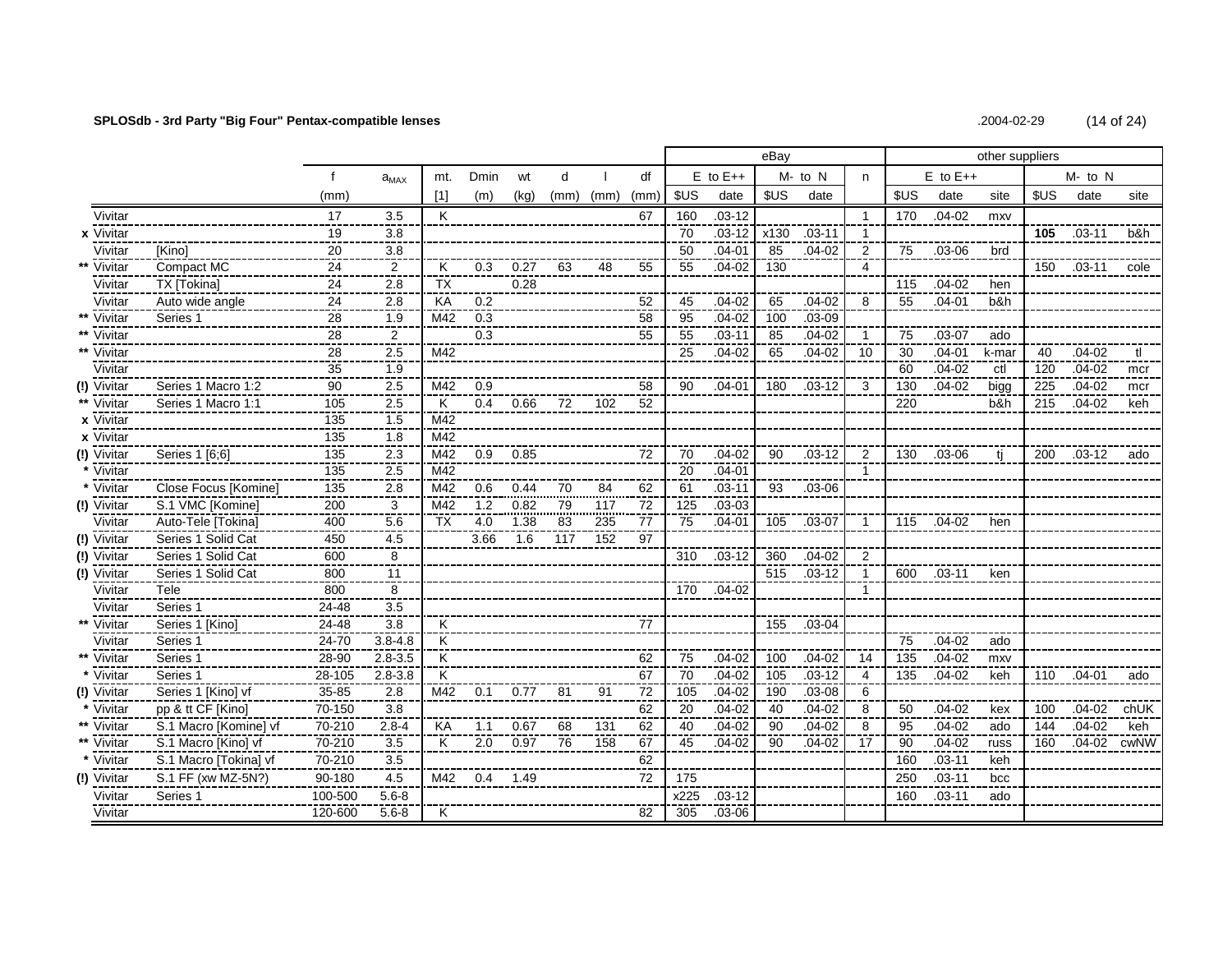# **SPLOSdb - 3rd Party "other" Pentax-compatible lenses** .2004-02-29 (15 of 24)

|              |                        |                        |                |     |             |            |      |      |      |      |              | eBay |            |                |      |              | other suppliers |      |                  |      |
|--------------|------------------------|------------------------|----------------|-----|-------------|------------|------|------|------|------|--------------|------|------------|----------------|------|--------------|-----------------|------|------------------|------|
|              |                        |                        | $a_{MAX}$      | mt. | <b>Dmin</b> | wt         | d    |      | df   |      | $E$ to $E++$ |      | $M - to N$ | n              |      | $E$ to $E++$ |                 |      | $M$ - to $N$     |      |
|              |                        | (mm)                   |                |     | (m)         | (kg)       | (mm) | (mm) | (mm) | \$US | date         | \$US | date       |                | \$US | date         | site            | \$US | date             | site |
| Alpa         | Makro-Switar           | 50                     | 1.9            | M42 |             |            |      |      |      |      |              |      |            |                |      |              |                 |      |                  |      |
| Angenieux    | Retrofocus             | 28                     | 3.5            | M42 |             |            |      |      |      | 325  | $.03 - 12$   |      |            | $\overline{1}$ |      |              |                 |      |                  |      |
| Angenieux    | Retrofocus             | ---<br>35              | 2.5            | M42 |             |            |      |      |      | 400  | $.04 - 02$   | 455  | $.03 - 05$ | -1             |      |              |                 |      |                  |      |
| Angenieux    |                        | 90                     | 2.5            |     |             |            |      |      |      |      |              |      |            |                | 650  | .04-01       | bkyn            |      |                  |      |
| Angenieux    |                        | 200                    | 2.8            |     |             |            |      |      |      |      |              | 556  | $.02 - 12$ |                |      |              |                 |      |                  |      |
| Angenieux    |                        | 70-210                 | 3.5            |     |             |            |      |      |      |      |              | 975  | $.03 - 01$ |                |      |              |                 |      |                  |      |
| Arsat        | shift                  | 35                     | 2.8            | M42 |             |            |      |      |      |      |              | 135  | $.04 - 01$ | $\overline{1}$ |      |              |                 |      |                  |      |
| C Zeiss J    | Flektogon [9;8]        | $\overline{20}$        | 2.8            | M42 | 0.2         | 0.31       | 74   | 47   | 67   | 190  | $.04 - 02$   | 250  | $.04 - 02$ | 19             | 190  | $.04 - 01$   | ado             |      |                  |      |
| C Zeiss J    | Flektogon [10;6]       | 20                     | 4              | M42 |             | $0.2$ 0.34 | 83   | 49   | 77   | 95   | $.04 - 02$   | 185  | $.04 - 02$ | -7             | 150  | $.03 - 03$   | <b>CC</b>       |      |                  |      |
| C Zeiss J    | MC.                    | 29                     | 2.8            | M42 |             |            |      |      |      | 65   | $.04 - 01$   |      |            | $\overline{1}$ |      |              |                 |      |                  |      |
| ** C Zeiss J | Flektogon [6;6]        | $\overline{35}$<br>--- | 2.4            | M42 |             | $0.2$ 0.25 | 64   | 52   | 49   | 65   | $.04 - 02$   | 100  | $.04 - 02$ | 31             | 55   | $.04 - 02$   | chUK            | 96   | .03-12 mwcc      |      |
| C Zeiss J    | <b>Biotar</b> sv       | $\overline{75}$<br>--- | 1.5<br>---     | M42 |             |            |      |      |      | 265  | $.04 - 02$   |      |            | $\mathbf{1}$   |      |              |                 |      |                  |      |
| C Zeiss J    | Primoplan V sv         | 75                     | 1.9            | M42 |             |            |      |      |      | 250  | $.04 - 01$   |      |            | $\mathbf{1}$   |      |              |                 |      |                  |      |
| C Zeiss J    | Pancolar               | 80                     | 1.8            | M42 |             |            |      |      |      | 155  | $.03 - 11$   | 310  | $.04 - 01$ | -1             |      |              |                 |      |                  |      |
| C Zeiss J    | Planar HFT             | 85                     | 1.4            | M42 |             |            |      |      |      | 1150 | $.03 - 12$   |      |            | $\overline{1}$ |      |              |                 |      |                  |      |
| C Zeiss J    | Sonnar MC [5;3]        | 180                    | 2.8            | M42 | 2.2         | 1.10       | 100  | 146  | 86   | 150  | $.04 - 02$   | 180  | $.03 - 12$ | 3              | 195  | $.03-12$     | ado             |      |                  |      |
| C Zeiss J    | Sonnar MC [6;4]        | 200                    | 2.8            | M42 |             | $2.2$ 1.20 |      | 146  | 77   | 200  | $.04 - 02$   | 230  | $.04 - 02$ | 8              |      |              |                 |      |                  |      |
| C Zeiss J    | Sonnar MC              | 300                    | $\overline{4}$ | M42 |             |            |      |      |      |      |              | 245  | $.04 - 01$ | $\mathbf{1}$   |      |              |                 |      |                  |      |
| C Zeiss J    | Sonnar MC [6:4]        | 500                    | 8              | M42 |             |            |      |      |      |      |              |      |            |                |      |              |                 |      | 1400 .03-12 mwcc |      |
| C Zeiss J    | Jenazoom II Macro MC   | 28-200                 | $3.5 - 5.6$    | K   |             |            |      |      | 72   | 140  | $.03 - 12$   |      |            | $\overline{1}$ |      |              |                 |      |                  |      |
| C Zeiss J    | Vario-Pancolar         | 35-70                  | $2.7 - 3.5$    | M42 |             |            |      |      |      | 70   | $.04 - 02$   | 375  | $.04 - 02$ | $\overline{2}$ |      |              |                 |      |                  |      |
| C Zeiss J    | Vario-Sonnar           | 80-200                 | 4              | Κ   |             |            |      |      |      |      |              | 405  | $.04 - 01$ | -1             |      |              |                 |      |                  |      |
| Cosina       |                        | 40                     | 2.5            |     |             |            |      |      |      | 365  | $.03 - 12$   |      |            | $\overline{1}$ |      |              |                 |      |                  |      |
| Cosina       | <b>MC</b>              | 55                     | 1.2            |     |             |            |      |      | 58   | 75   | $.04 - 01$   | 115  | $.04 - 02$ | $\overline{2}$ |      |              |                 |      |                  |      |
| Enna         | Tele-Ennalyt. Revuenon | 24                     | 4              | M42 |             |            |      |      |      | 270  | $.03 - 02$   |      |            |                | 175  | $.04 - 02$   | pac             |      |                  |      |
| Enna         | Lithagon               | 35<br>---              | 4              | M42 |             |            |      |      |      | 20   | $.04 - 01$   |      |            | -1             |      |              |                 |      |                  |      |
| Enna         | Revuenon               | 55                     | 1.2            |     |             |            |      |      | 58   |      |              | 150  | $.03 - 12$ |                |      |              |                 |      |                  |      |
| Enna         | Tele-Ennalyt           | 85                     | 1.5            | M42 |             |            |      |      |      | 270  | $.03 - 02$   | 530  | $.04 - 02$ |                |      |              |                 |      |                  |      |
| Enna         | Tele-Ennalyt           | 135                    | 3.5            | M42 |             |            |      |      |      | 41   | $.03 - 11$   |      |            |                |      |              |                 |      |                  |      |
| Enna         |                        | 400                    | 4.5            | M42 |             |            |      |      |      | 115  | $.04 - 01$   |      | 180 .03-02 | $\overline{1}$ |      |              |                 | 255  | .03-12 mwcc      |      |
| Enna         |                        | 600                    | 5.6            |     |             |            |      |      |      | 550  | $.03 - 02$   |      |            |                |      |              |                 |      |                  |      |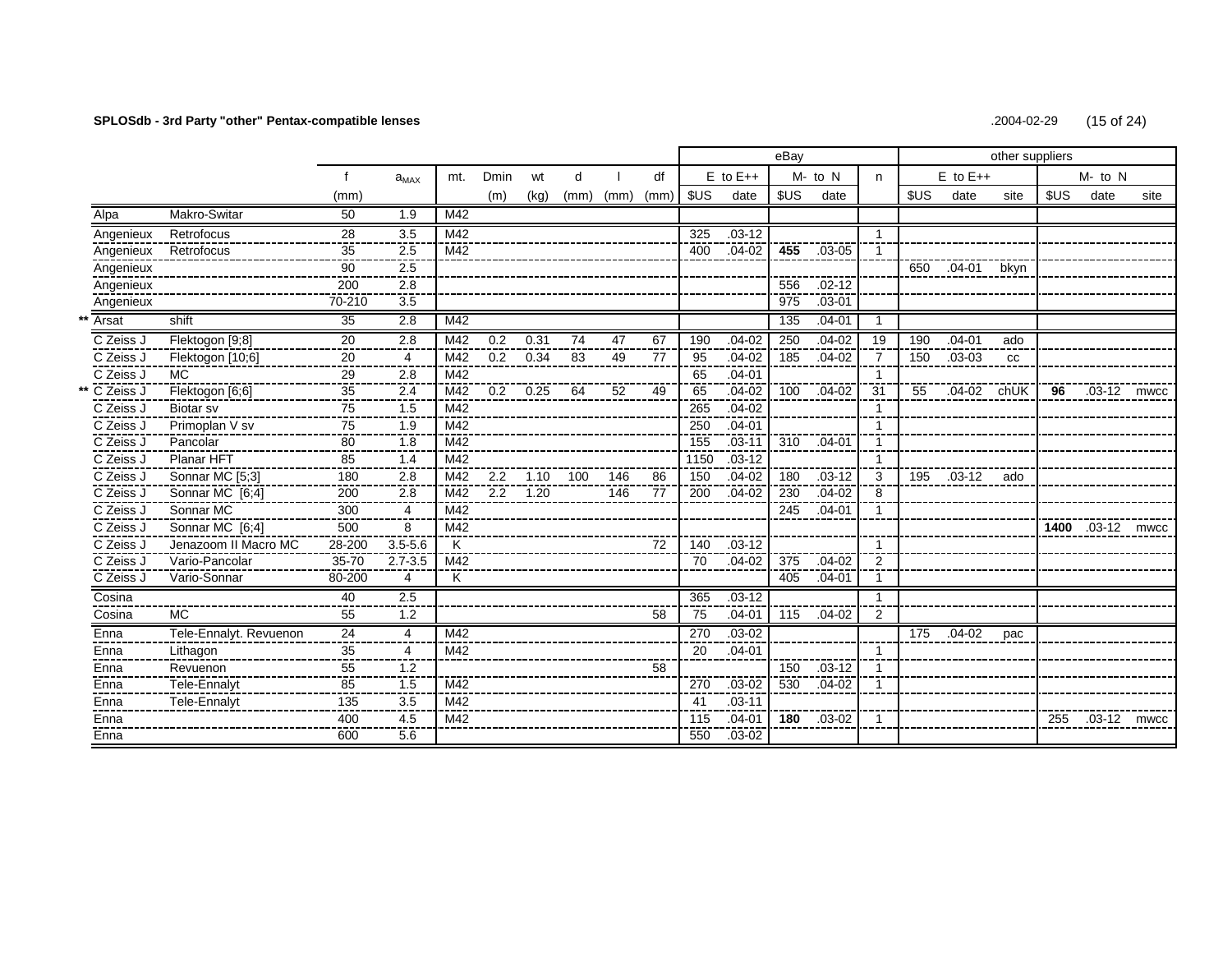# SPLOSdb - 3rd Party "other" Pentax-compatible lenses

.2004-02-29  $(16$  of 24)

|                      |                       |                 |                  |                         |      |            |      |      |      |      |              | eBay            |            |                           |      |              | other suppliers |      |             |      |
|----------------------|-----------------------|-----------------|------------------|-------------------------|------|------------|------|------|------|------|--------------|-----------------|------------|---------------------------|------|--------------|-----------------|------|-------------|------|
|                      |                       | $\mathbf{f}$    | $a_{MAX}$        | mt.                     | Dmin | wt         | d    |      | df   |      | $E$ to $E++$ |                 | $M - to N$ | n                         |      | $E$ to $E++$ |                 |      | M- to N     |      |
|                      |                       | (mm)            |                  |                         | (m)  | (kq)       | (mm) | (mm) | (mm) | \$US | date         | \$US            | date       |                           | \$US | date         | site            | \$US | date        | site |
| Feinmess             | Bonotar [3;x]         | 28              | $\overline{2}$   | M42                     | 0.3  |            |      |      | 55   | 51   | $.02 - 11$   |                 |            |                           |      |              |                 |      |             |      |
| Feinmess             |                       | 70-210          | 3.5              |                         |      |            |      |      |      |      |              |                 |            |                           |      |              |                 |      |             |      |
| Fujinon              |                       | 50              | 1.4              | M42                     |      |            |      |      |      |      |              | $\overline{70}$ | $.04 - 01$ | $\overline{1}$            |      |              |                 |      |             |      |
| Fujinon              |                       | 135             | 2.5              | M42                     |      |            |      |      |      | 65   | $.04 - 02$   |                 |            |                           |      |              |                 |      |             |      |
| Fujinon              |                       | 400             | 4.5              | M42                     |      |            |      |      |      |      |              | 525             | $.03 - 08$ |                           |      |              |                 |      |             |      |
| Helios               | Helios 40-2 bk        | 85              | 1.5              | M42                     | 0.8  |            |      |      |      | 90   | $.04 - 02$   | 110             | $.04 - 02$ | 13                        |      |              |                 | 255  | .03-12 mwcc |      |
| Helios               | Helios 40-2 sv        | 85              | 1.5              | M42                     | 0.8  |            |      |      |      | 65   | $.04 - 02$   | 80              | $.04 - 02$ | 5                         |      |              |                 |      |             |      |
| Kenko <sup>[1]</sup> | 0.15x FE aux          | x0.15           | $\mathsf{x}$     |                         |      |            |      |      |      | 50   | $.04 - 02$   | 80              | $.04 - 01$ | 18                        |      |              |                 |      |             |      |
| Kilfit               | Zoomar Pan-Tele Kilar | 300             | 4                |                         |      |            |      |      |      | 455  | $.03 - 10$   | 510             | $.04 - 01$ |                           |      |              |                 |      |             |      |
| ** Kilfit            | Zoomar Pan-Tele Kilar | 300             | 5.6              | M42                     |      |            |      |      |      | 135  | $.04 - 02$   |                 |            | $\overline{1}$            |      |              |                 |      |             |      |
| ** Kilfit            | Sport-Fern-Kilar      | 600             | 5.6              |                         |      |            |      |      |      |      |              | 600             | $.04 - 02$ |                           |      |              |                 |      |             |      |
| ** Kiron             |                       | $\overline{24}$ | 2                | M42                     |      |            |      |      |      | 90   | $.03 - 05$   |                 |            |                           |      |              |                 |      |             |      |
| ** $\frac{100}{100}$ |                       | 28              | $\overline{2}$ . | M42                     |      | $0.3$ 0.25 | 62   | 49   | 55   | 40   | $.04 - 02$   | 90              | $.04 - 02$ | 8                         |      |              |                 |      |             |      |
| (!) Kiron            | Macro aka Lister Dine | 105             | 2.8              | M42                     |      |            |      |      |      | 127  |              |                 |            |                           |      |              |                 | 190  | <b>XX</b>   | ctl  |
| Kiron                | Macro vf              | 28-105          | $3.2 - 4.5$      |                         |      |            |      |      | 67   | 20   | $.04 - 02$   |                 |            |                           |      |              |                 | 95   | $.04 - 01$  | ritz |
| ** Kiron             | Macro                 | 28-210          | $3.8 - 5.6$      | K                       | 1.1  | 0.78       |      | 127  | 72   | 55   | $.04 - 01$   |                 |            | 3                         | 75   | $.03 - 12$   | bcc             | 85   | $.04 - 02$  | ado  |
| Kiron                |                       | 28-70           | $2.8 - 3.5$      |                         |      |            |      |      | 67   |      |              |                 |            |                           | 80   | $.04 - 02$   | cd              | 110  | $.04 - 02$  | hen  |
| $(!)$ Kiron          |                       | 28-85           | $2.8 - 3.8$      |                         |      |            |      |      | 67   | 71   | $.03 - 10$   | 105             | $.03-12$   | $\overline{2}$            | 120  | $.03 - 12$   | V.V             |      |             |      |
| Kiron                | Macro vf              | 30-80           | 3.5              | K                       | 1.1  | 0.78       |      | 127  | 55   |      |              |                 |            |                           |      |              |                 |      |             |      |
| Kiron                | Macro                 | $35 - 135$      | 3.5              | K                       |      |            |      |      | 62   | 45   | $.04 - 01$   |                 |            |                           | 110  | .04-02       | qas             | 150  | .04-01 cwNW |      |
| Kiron                | Macro 1:4 MC          | 70-150          | $\overline{4}$   | <b>MD</b>               | 0.9  | 0.43       | 64   | 78   | 52   | 30   | $.03 - 12$   |                 |            |                           |      |              |                 |      |             |      |
| Kiron                | Macro                 | 70-210          | 4                | K                       |      |            |      |      | 62   | 30   | $.04 - 02$   | 80              | $.03 - 12$ | 5                         |      |              |                 |      |             |      |
| Kiron                | Macro                 | 70-210          | 4.5              | K                       |      |            |      |      |      |      |              |                 |            |                           |      |              |                 |      |             |      |
| <b>Kiron</b>         |                       | 80-200          | 4                | $\overline{\rm K}$      |      |            |      |      |      | 30   | $.03 - 12$   |                 |            | 5                         | 50   | $.04 - 02$   | ken             |      |             |      |
| Kiron                | Macro 1:4 MC          | 80-200          | 4.5              | $\overline{\mathsf{K}}$ | 1.3  |            | 67   |      | 55   | 20   | $.04 - 02$   | 65              | $.04 - 02$ | 11                        | 110  | $.04 - 02$   | ctc             | 110  | $.04 - 01$  | chUK |
| Maksutov             | MTO (3M-5A +)         | 500             | 8                | T.                      |      |            |      |      |      | 55   | $.03 - 12$   | 90              | $.04 - 01$ | $\boldsymbol{\mathsf{x}}$ | 90   | $.03 - 11$   | k-mar           |      |             |      |
| Maksutov             | $MTO$ (3M-5A+)        | 1000            | 11               | M42                     | 10.0 |            |      |      | 120  | 70   | $.04 - 01$   | 120             | $.04 - 01$ | $\boldsymbol{\mathsf{x}}$ |      |              |                 |      |             |      |
| Mamiya/S             | SX Auto               | 21              | $\overline{4}$   | M42                     | 0.7  |            | 51   | 57   | 58   | 45   | $.04 - 01$   | 100             | $.04 - 02$ | $\overline{2}$            |      |              |                 |      |             |      |
| Mamiya/S             | CS Auto [6;6]         | 35              | 1.4              | M42                     |      |            |      |      |      |      |              |                 |            |                           |      |              |                 |      |             |      |
| Mamiya/S             | $CS$ Auto $[6,6]$     | 35              | 2.8              | M42                     | 0.4  | 0.15       |      |      | 49   | 38   | $.02 - 11$   |                 |            |                           | tod  | $.03 - 12$   | 60              |      |             |      |
| Mamiya/S             | macro 1:1             | 60              | 2.8              | M42                     | 0.4  | 0.15       |      |      | 49   | 140  | $.04 - 02$   |                 |            | $\overline{2}$            | tod  | $.03 - 12$   | 60              |      |             |      |
| Mamiya/S             | SX Auto               | 85              | 2.8              | $\overline{M42}$        |      |            |      |      |      | 115  | $.04 - 02$   |                 |            | -1                        |      | $.03 - 12$   | 60              |      |             |      |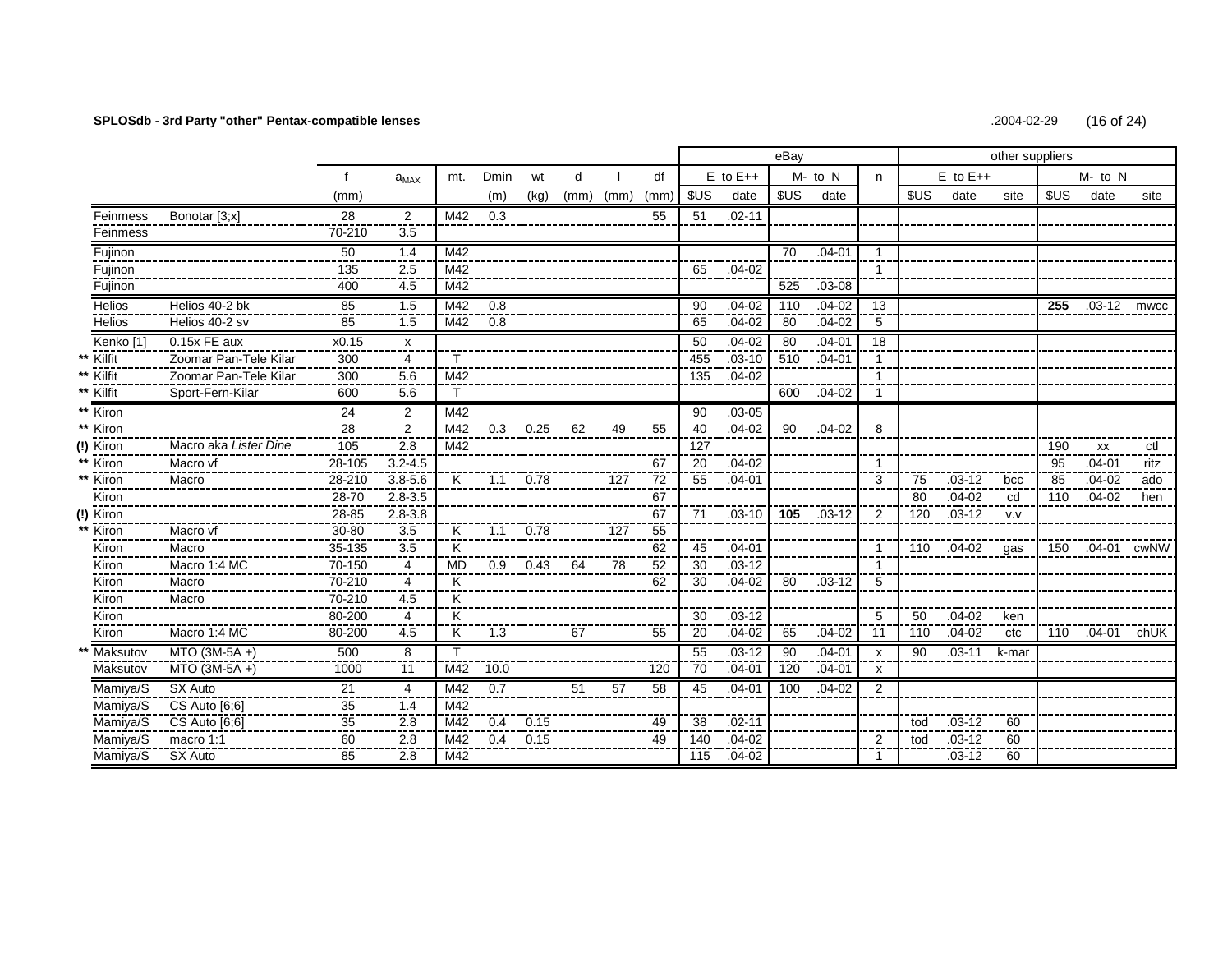# **SPLOSdb - 3rd Party "other" Pentax-compatible lenses** .2004-02-29 (17 of 24)

|                    |           |                      |                 |                  |     |      |      |      |      |                 |      |              | eBay |            |                        |      |              | other suppliers |      |             |      |
|--------------------|-----------|----------------------|-----------------|------------------|-----|------|------|------|------|-----------------|------|--------------|------|------------|------------------------|------|--------------|-----------------|------|-------------|------|
|                    |           |                      |                 | $a_{MAX}$        | mt. | Dmin | wt   | d    |      | df              |      | $E$ to $E++$ |      | $M - to N$ | n                      |      | $E$ to $E++$ |                 |      | M- to N     |      |
|                    |           |                      | (mm)            |                  |     | (m)  | (kg) | (mm) | (mm) | (mm)            | \$US | date         | \$US | date       |                        | \$US | date         | site            | \$US | date        | site |
| Meyer              |           | Primagon [4;4]       | 35              | 4.5              | M42 | 0.4  | 0.15 | 58   | 39   | 49              | 38   | $.02 - 11$   |      |            |                        |      |              |                 |      |             |      |
| Meyer              |           | Domiplan [3;3]       | 50              | 2.8              | M42 | 0.8  | 0.14 | 59   | 32   | 49              | 20   | $.04 - 02$   |      |            | 6                      | 32   | $.03 - 12$   | vuk             | 40   | $.04 - 01$  | ritz |
| Meyer              |           | Orestegor [5;5]      | 200             | 4                | M42 | 2.5  | 0.60 | 66   | 126  | 58              | 30   | $.04 - 02$   | 60   | $.04 - 01$ | $\boldsymbol{\Lambda}$ |      |              |                 |      |             |      |
| Meyer              |           | Orestegor            | 300             | 4                | M42 |      |      |      |      |                 | 110  | $.04 - 01$   | 145  | $.04 - 02$ | $\overline{2}$         |      |              |                 | 495  | $.04 - 02$  | ritz |
| Meyer              |           | Telemegor            | 400             | 5.5              | M42 | 5.5  | 1.75 | 105  | 325  | 82              |      |              | 125  | $.03 - 12$ | $\overline{2}$         |      |              |                 | 175  | $.03 - 11$  | ritz |
| <b>MIR</b>         |           | MC MIR-47K           | 20              | 2.5              |     | 0.3  | 0.42 |      |      |                 | 95   | $.03 - 12$   | 105  | $.04 - 02$ |                        |      |              |                 |      |             |      |
| <b>MIR</b>         |           | MC MIR-20M           | 20              | 3.5              |     |      |      |      |      |                 |      |              | 100  | $.04-02$   | 4                      |      |              |                 | 265  | $.04 - 02$  | bwp  |
| Palar              |           | Palar                | 800             | 5.6              |     |      |      |      |      |                 | 150  | $.03 - 08$   |      |            |                        |      |              |                 |      |             |      |
|                    | Panagor   | Panagor Auto wide    | 21              | 4                | M42 |      |      |      |      |                 | x100 | $.03 - 11$   |      |            |                        |      |              |                 |      |             |      |
|                    | Peleng    | Peleng FE (180/23)   | 8               | 3.5              | M42 | 0.3  |      | 73   | 66   | rf              | 165  | $.04 - 02$   | 185  | $.04 - 02$ | 4                      |      |              |                 |      |             |      |
|                    | Rokinon   | Rokinon Auto Wide MC | $\overline{20}$ | $\overline{2.8}$ | K   | 0.2  | 0.23 | 59   | 41   | $\overline{58}$ | 175  | $.03 - 10$   |      |            |                        |      |              |                 |      |             |      |
|                    | Schneider | Super-Angulon        | 21              | 3.4              |     |      |      |      |      |                 |      |              |      |            |                        |      |              |                 |      |             |      |
|                    | Schneider | Curtagon             | 28              | 4                |     |      |      |      |      |                 |      |              | x90  | $.03 - 12$ |                        |      |              |                 |      | 1670 .03-11 | b&h  |
|                    | Schneider | Xenagon [4;3]        | 30              | 3.5              |     |      |      |      |      |                 |      |              |      |            |                        |      |              |                 |      |             |      |
|                    | Schneider | Curtagon             | 35              | 2.8              | M42 |      |      |      |      |                 | 105  | $.04 - 01$   | 160  | $.03 - 11$ |                        |      |              |                 |      |             |      |
|                    | Schneider | Curtagon             | 35              | 4                | M42 |      |      |      |      |                 | 42   | $.03 - 08$   |      |            |                        | 715  | $.04 - 01$   | cex             |      | 1410 .03-11 | b&h  |
|                    | Schneider | Radionar [3:3]       | 40              | 2.8              |     |      |      |      |      |                 | 96   |              |      |            |                        |      |              |                 |      |             |      |
|                    | Schneider | Xenotar              | 80              | 2.8              |     |      |      |      |      |                 |      |              |      |            |                        |      |              |                 |      |             |      |
|                    | Soligor   |                      | 20              | 2.8              | M42 |      |      |      |      |                 | 65   | $.02 - 11$   |      |            |                        | 120  | $.03 - 11$   | bui             |      |             |      |
|                    | Soligor   |                      | 21              | 3.8              | M42 |      |      |      |      |                 | 85   | $.03 - 11$   |      |            |                        |      |              |                 |      |             |      |
|                    | Soligor   | <b>MC</b>            | 24              | 2.5<br>----      |     |      |      |      |      | 55              | 25   | $.03 - 12$   |      |            | 2                      |      |              |                 |      |             |      |
|                    | Soligor   |                      | 24              | 2.8              |     |      |      |      |      |                 | 52   | $.03 - 02$   |      |            |                        |      |              |                 |      |             |      |
|                    | Soligor   |                      | 35              | 2.5              |     |      |      |      |      |                 | 52   | $.03 - 02$   |      |            |                        |      |              |                 |      |             |      |
| Soligor            |           |                      | 135             | 1.8<br>----      | M42 | 1.8  |      |      |      | 77              | 210  | $.03 - 12$   |      |            | 2                      |      |              |                 |      |             |      |
| Soligor            |           |                      | 135             | 2                | M42 | 1.8  |      |      |      | 77              | 170  | $.03 - 12$   |      |            |                        |      |              |                 |      |             |      |
|                    | Soligor   |                      | 200             | 2.8              | M42 |      |      |      |      |                 | 100  | $.02 - 12$   |      |            |                        |      |              |                 |      |             |      |
| Soligor<br>Soligor |           |                      | 200             | 3.5              | M42 |      |      |      |      |                 | 25   |              |      |            |                        | 40   | $.03 - 02$   | adw             |      |             |      |
|                    |           |                      | 35-70           | $2.5 - 3.5$      | M42 |      |      |      |      |                 | 30   | $.04 - 02$   |      |            | 1                      |      |              |                 |      |             |      |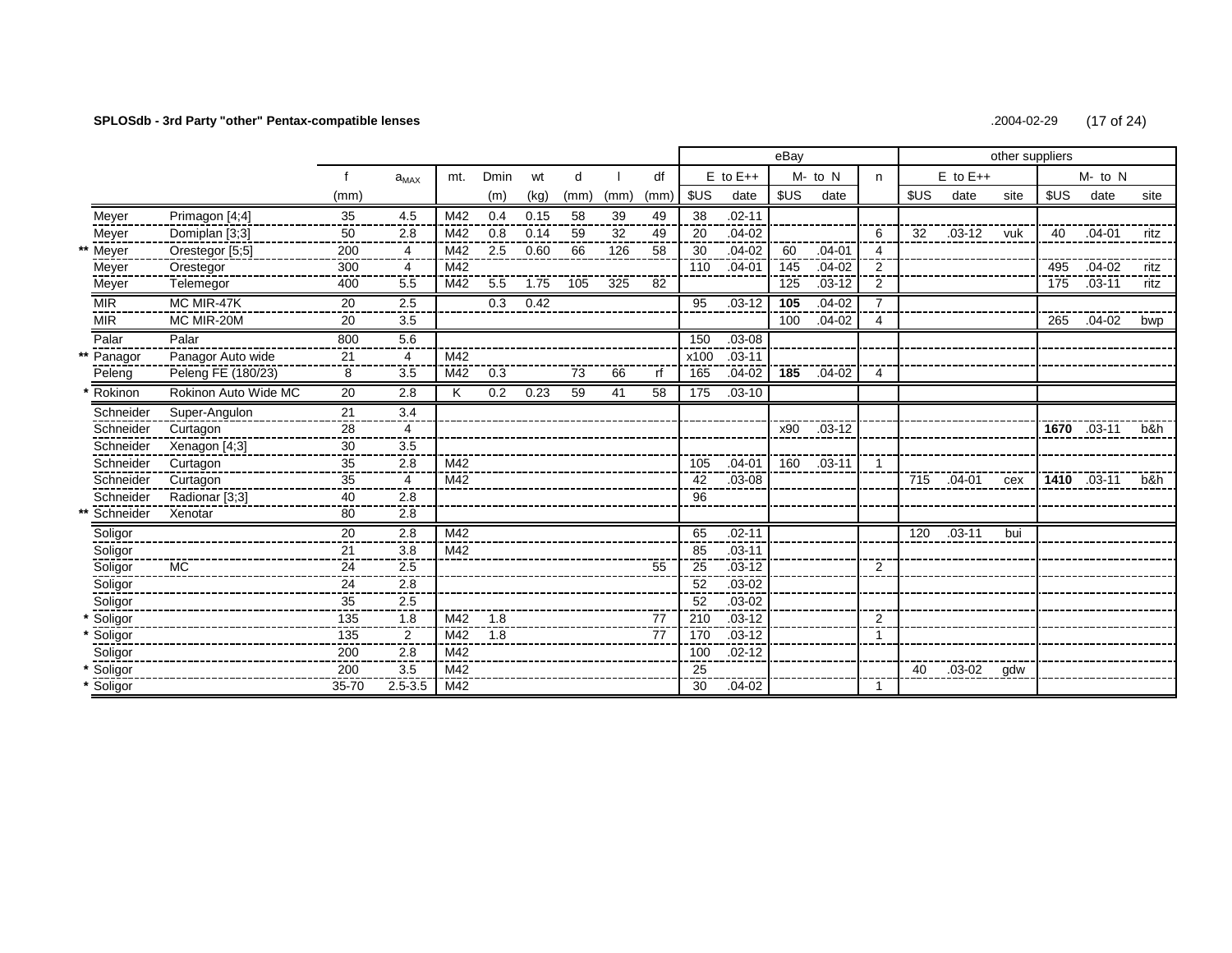# **SPLOSdb - 3rd Party "other" Pentax-compatible lenses** .2004-02-29 (18 of 24)

|                         |                         |         |             |           |      |      |      |      |      |      |              | eBay |            |                |     | other suppliers |      |      |         |      |
|-------------------------|-------------------------|---------|-------------|-----------|------|------|------|------|------|------|--------------|------|------------|----------------|-----|-----------------|------|------|---------|------|
|                         |                         |         | $a_{MAX}$   | mt.       | Dmin | wt   | d    |      | df   |      | $E$ to $E++$ |      | M- to N    | n              |     | $E$ to $E++$    |      |      | M- to N |      |
|                         |                         | (mm)    |             |           | (m)  | (kg) | (mm) | (mm) | (mm) | \$US | date         | \$US | date       |                | SUS | date            | site | \$US | date    | site |
| * SSS                   | Spiratone-Sun-Sigma     | 8       | 5.6         | M42       |      |      |      |      |      |      |              |      |            |                |     |                 |      |      |         |      |
| SSS<br>----             | Fish-eye (see Kenko)    | x0.15   |             |           |      |      |      |      |      |      |              |      |            | $\mathsf{x}$   |     |                 |      |      |         |      |
| SSS                     | Accura FE (180/?)       | 8       | 8           | M42       |      |      |      |      |      | 115  | $.03 - 12$   |      |            |                |     |                 |      |      |         |      |
| SSS                     | B'flex/Acc. FE (180/36) | 12      | 8           |           |      |      |      |      |      | 65   | $.04 - 01$   |      |            |                |     |                 |      |      |         |      |
| SSS                     | Spiratone               | 18      | 3.2         | YS        |      |      |      |      |      | 65   | $.04-02$     | 225  | $.04 - 02$ | $\overline{2}$ | 125 | .04-02          | ado  |      |         |      |
| SSS                     | Spiratone/Accura        | 18      | 3.5         | <b>YS</b> |      |      |      |      |      | 60   | $.03 - 09$   | 110  | $.04 - 02$ |                |     |                 |      |      |         |      |
| $*555$                  |                         | 20      | 2.8         |           |      |      |      |      |      | 60   | $.04 - 01$   |      |            |                |     |                 |      |      |         |      |
| SSS<br>SSS<br>SSS       |                         | 24      | 2.5         |           |      |      |      |      |      | 44   | $.02 - 12$   |      |            |                |     |                 |      |      |         |      |
|                         | Sun [Upsilon]           | 24      | 2.8         | M42       |      |      |      |      |      | 40   | $.03 - 12$   |      |            |                |     |                 |      |      |         |      |
| SSS <sup>-</sup>        | Sun                     | 28      | 2           | M42       |      |      |      |      |      |      |              |      |            |                | 60  | $.03 - 12$      | trv  | 80   | .04-01  | chUK |
| $\frac{1}{\sqrt{2}}$    | Sun                     | 28      | 2.5         | M42       |      |      |      |      |      |      |              |      |            |                | 40  | $.02 - 12$      | mcb  |      |         |      |
| sss<br>sss              | Super Lentar            | 28      | 2.8         | M42       |      | 0.25 | 59   | 55   | 49   | 11   | $.02 - 11$   |      |            |                |     |                 |      |      |         |      |
|                         | Spiratone               | 85      | 1.7         | M42       |      |      |      |      |      | 60   | $.03 - 01$   | 70   | $.04 - 02$ |                |     |                 |      |      |         |      |
| $rac{1}{\sqrt{2}}$      | Spiratone               | 135     | 1.8         | M42       |      |      |      |      |      |      |              | x100 | $.03 - 12$ |                |     |                 |      |      |         |      |
| SSS                     | Sun                     | 200     | 2.8         | K         |      |      |      |      |      | 100  | $.03 - 08$   |      |            |                |     |                 |      |      |         |      |
| SSS                     | Spiratone               | 300     | 4           | <b>YS</b> | 4.5  | 0.84 |      | 190  | 77   | 50   | $.03 - 07$   |      |            |                |     |                 |      |      |         |      |
| SSS                     | Sun                     | 400     | 5.6         |           | 6.00 | 1.55 |      | 250  | 72   | 51   | $.03 - 03$   |      |            |                |     |                 |      |      |         |      |
| $\overline{\text{sss}}$ | Sp. Sharpshooter PC     | 400     | 6.3         | <b>YS</b> | 7.00 | 0.72 | 75   | 324  | 72   | 40   | $.03 - 11$   | 50   | $.04 - 02$ | $\overline{4}$ | 60  | $.03 - 12$      | b&h  |      |         |      |
| $\overline{\text{ss}}$  | Sun                     | 24-40   | 3.5         | M42       |      |      |      |      |      | 75   |              | 129  | $.03 - 01$ |                |     |                 |      |      |         |      |
| Stenheil                | Stenheil M. Cassaron    | 40      | 3.5         |           |      |      |      |      |      | 100  | $.04 - 01$   |      |            |                |     |                 |      |      |         |      |
| Yashica                 | Yashinon DS Auto        | 20      | 3.3         | M42       |      |      |      |      |      |      |              | 230  | $.04 - 02$ |                |     |                 |      |      |         |      |
| Zenitar                 | Zenit FE (180/44)       | 24-45   | $2.8 - 3.5$ |           |      |      |      |      |      | 45   | $.04 - 02$   |      |            | $\mathsf{x}$   |     |                 |      |      |         |      |
| Zenitar                 | Zenit FE (180/44)       | 16 & 17 | 2.8         | M42       | 0.3  | 0.31 |      |      | rf.  | 85   | $.03 - 12$   | 100  | $.03 - 11$ |                | 285 | $.04 - 01$      | ado  |      |         |      |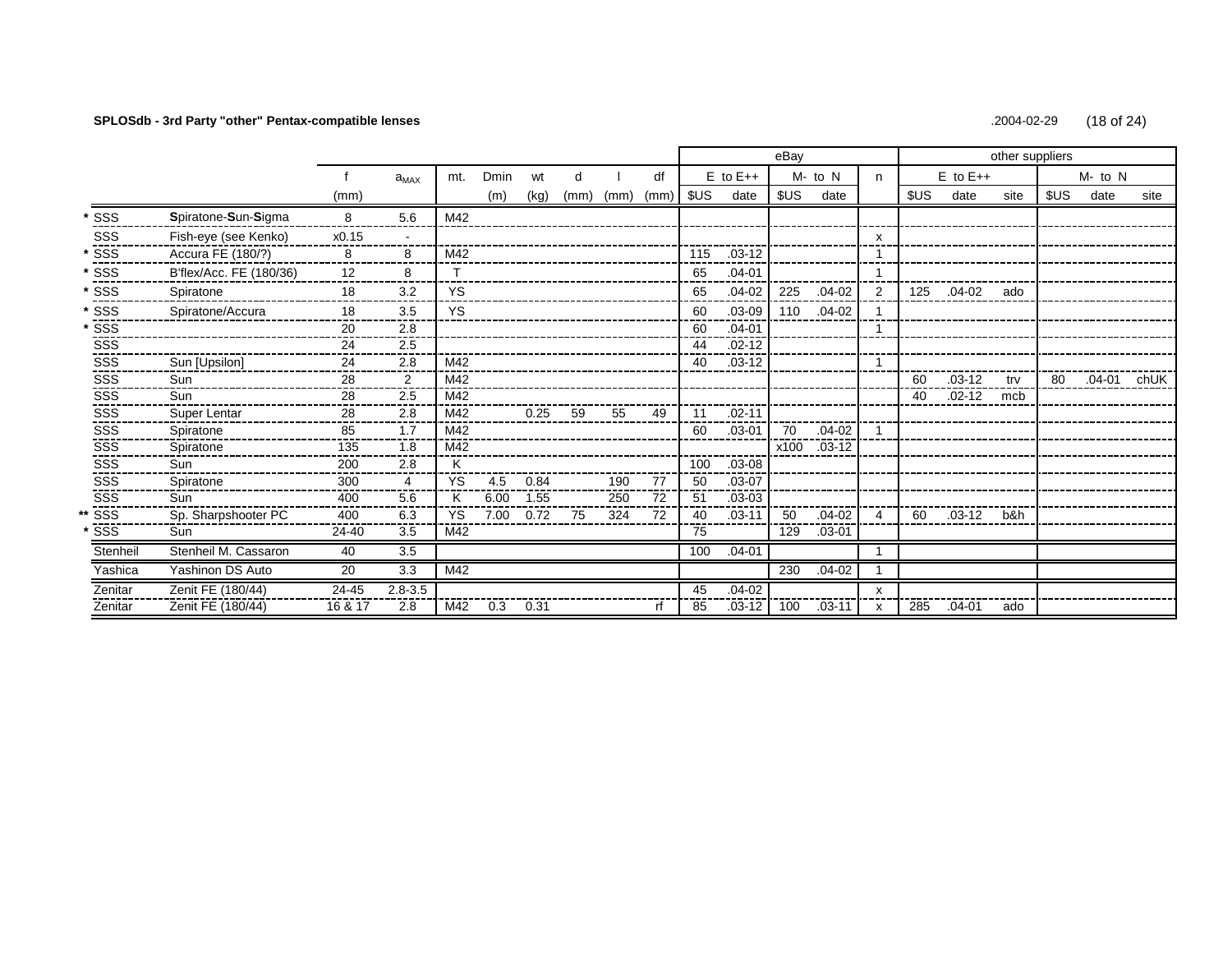# **SPLOSdb - Other Stuff: Teleconverters; Flash; Macro & etc.** .2004-02-29 (19 of 24)

|                       |                                                       |                   |                | eBay    |                |                    | other suppliers |                |                |                     |                |                             |  |  |
|-----------------------|-------------------------------------------------------|-------------------|----------------|---------|----------------|--------------------|-----------------|----------------|----------------|---------------------|----------------|-----------------------------|--|--|
|                       |                                                       |                   | $E$ to $E++$   |         | $M - to N$     | n.                 |                 | $E$ to $E++$   |                |                     | M- to N        |                             |  |  |
|                       |                                                       | \$US              | date           | \$US    | date           |                    | \$US            | date           | site           | <b>SUS</b>          | date           | site                        |  |  |
| Cameras & etc         |                                                       |                   |                |         |                |                    |                 |                |                |                     |                |                             |  |  |
| Pentax                | MZ-S                                                  | 470               | $03-11$        | 610     | .04-02         | 5                  |                 |                |                | 665                 | $.04 - 02$     | keh                         |  |  |
| Pentax                | MZ-S & grip BG-10                                     |                   |                |         |                |                    |                 |                |                | 675                 | $.03-12$       | camW                        |  |  |
| Pentax                | Winder ME II                                          | 35                | .04-02         | 65      | $.04 - 02$     | 29                 | 50              | $.04 - 02$     | mcb            | 70                  | $.04 - 02$     | cts                         |  |  |
| <b>Teleconverters</b> |                                                       |                   |                |         |                |                    |                 |                |                |                     |                |                             |  |  |
| Pentax [1]            | Rear Converter-A 1.4X-L [5.5]                         | 250               |                | x195    | $.04 - 02$     |                    | 215             | .03-11         | keh            | 345                 | $.03 - 11$     | b&h                         |  |  |
| Pentax [1]            | Rear Converter-A 2X-L [6.5]                           | ,,,,,,,,,,<br>155 | $.04 - 02$     | 215     |                |                    | <br>205<br>     | $.04 - 02$     | <br>keh<br>    | --------<br>245<br> | $.04 - 01$     | <br>keh<br>                 |  |  |
| Pentax                | Rear Converter-A 1.4X-S [5.4]                         |                   |                |         |                |                    | 165             | $.04 - 01$     | keh            | 175                 | $.04 - 02$     | keh                         |  |  |
| Pentax                | Rear Converter-A 2X-S [7.6]<br>Rear Converter K T6-2X | 90<br>            | .04-01         | 150     | $.04 - 02$     | 2<br>              | 135<br>         | $.04 - 02$     | keh<br>        | 140<br>             | $.04 - 02$     | keh<br>                     |  |  |
| Pentax                |                                                       | 30                | $.03 - 12$     | 50      | $.04 - 01$     | $\overline{2}$<br> | 75              | $.04 - 02$     | keh            | 320<br>             | $.04 - 02$     | pq                          |  |  |
| Pentax                | Rear Converter SMCP-F 1.7X [6.4]                      | 125               | $.04 - 02$     | 145     | .04-01         | 3                  | 95              | $.03 - 12$     | camW           | 200                 | $.04 - 02$     | keh                         |  |  |
| Tamron                | <b>BBAR MC7 AF</b>                                    | 100               | $.03 - 01$     |         |                | x                  |                 |                |                |                     |                |                             |  |  |
| <b>Flash</b>          |                                                       |                   |                |         |                |                    |                 |                |                |                     |                |                             |  |  |
| Pentax AF.F           | AF500FTZ (5P socket)                                  | 165<br>           | $.04 - 02$     | 220     | $.04 - 02$     | 21<br>             | 170             | $.04 - 02$     | ken            | 245                 | $.03 - 11$     | keh                         |  |  |
|                       | AF400FTZ (5P socket)                                  | 75                | $.04 - 02$     | 125     | $.04 - 02$     | 12<br>-----        | 100             | $.04 - 02$     | ct<br>         | 160                 | $.04 - 01$     | keh<br>                     |  |  |
|                       | AF360 FGZ                                             |                   |                | 180<br> | $.04 - 02$<br> | $\overline{c}$<br> | 85<br>          | $.04 - 01$<br> | keh<br>        | 160<br>             | $.03 - 10$<br> | $\mathsf{V}.\mathsf{V}$<br> |  |  |
|                       | AF330FTZ                                              | 55<br>            | .04-02         | 90<br>  | .04-02<br>     | 12<br>             | 60<br>          | .04-01         | ken<br>        | 105<br>             | $.03 - 11$<br> | keh<br>                     |  |  |
|                       | AF240FT (5P socket)                                   | 30                | $.04 - 02$     | 60      | $.03 - 12$     |                    | 50              | $.03 - 12$     | ado            | 95                  | $.03 - 12$     | cd                          |  |  |
| Pentax TTL            | AF400T (on handle)                                    | 165<br>           | $.04 - 02$<br> | 215<br> | $.04 - 02$<br> | $\mathsf{x}$<br>   | 220<br>         | $.03 - 12$<br> | qas<br>.       | 200<br>             | $.04 - 02$<br> | qass<br>.                   |  |  |
|                       | AF280T                                                | 50                | .04-02         | 70      | .03-11         | X                  | 50              | $.03 - 11$     | <b>UC</b><br>. | 115                 | $.04 - 02$     | ctc<br>                     |  |  |
|                       | AF220T<br>                                            |                   |                |         |                | x<br>              | 40<br>          | $.03 - 11$     | <b>uc</b><br>  | 60                  | .03-12         | qas                         |  |  |
|                       | <b>AF200T</b>                                         | 20<br>            | $.04 - 02$     | 50      | $.04 - 01$     | x<br>              | 30              | $.03 - 11$     | keh            |                     |                |                             |  |  |
|                       | AF140C ring (2 tubes)                                 | 220<br>           | $.03 - 11$<br> |         |                |                    |                 |                |                |                     |                |                             |  |  |
|                       | AF080C ring                                           | 110               | $.03 - 12$     |         |                |                    | 175             | .04-02         | keh            | 210                 | .04-01         | ado                         |  |  |
| Pentax                | hot shoe adapter foto                                 |                   |                |         |                |                    | 19              | $.03 - 10$     | keh            | 36<br>              | $.03 - 11$<br> | b&h                         |  |  |
| Pentax<br>            | hot shoe adapter F                                    |                   |                |         |                |                    |                 |                |                | 20<br>              | $.03 - 11$<br> | b&h                         |  |  |
| Pentax<br>            | off camera shoe adapter F                             |                   |                | 30<br>  | $.03 - 11$     |                    | 27<br>          | .03-10         | keh<br>        | 43<br>min           | $.03 - 11$     | b&h                         |  |  |
| Pentax                | synch cord 5P (3')                                    |                   |                | 20      | $.03 - 11$     |                    | 15              | $.03 - 10$     | keh            | 25                  | $.03 - 11$     | b&h                         |  |  |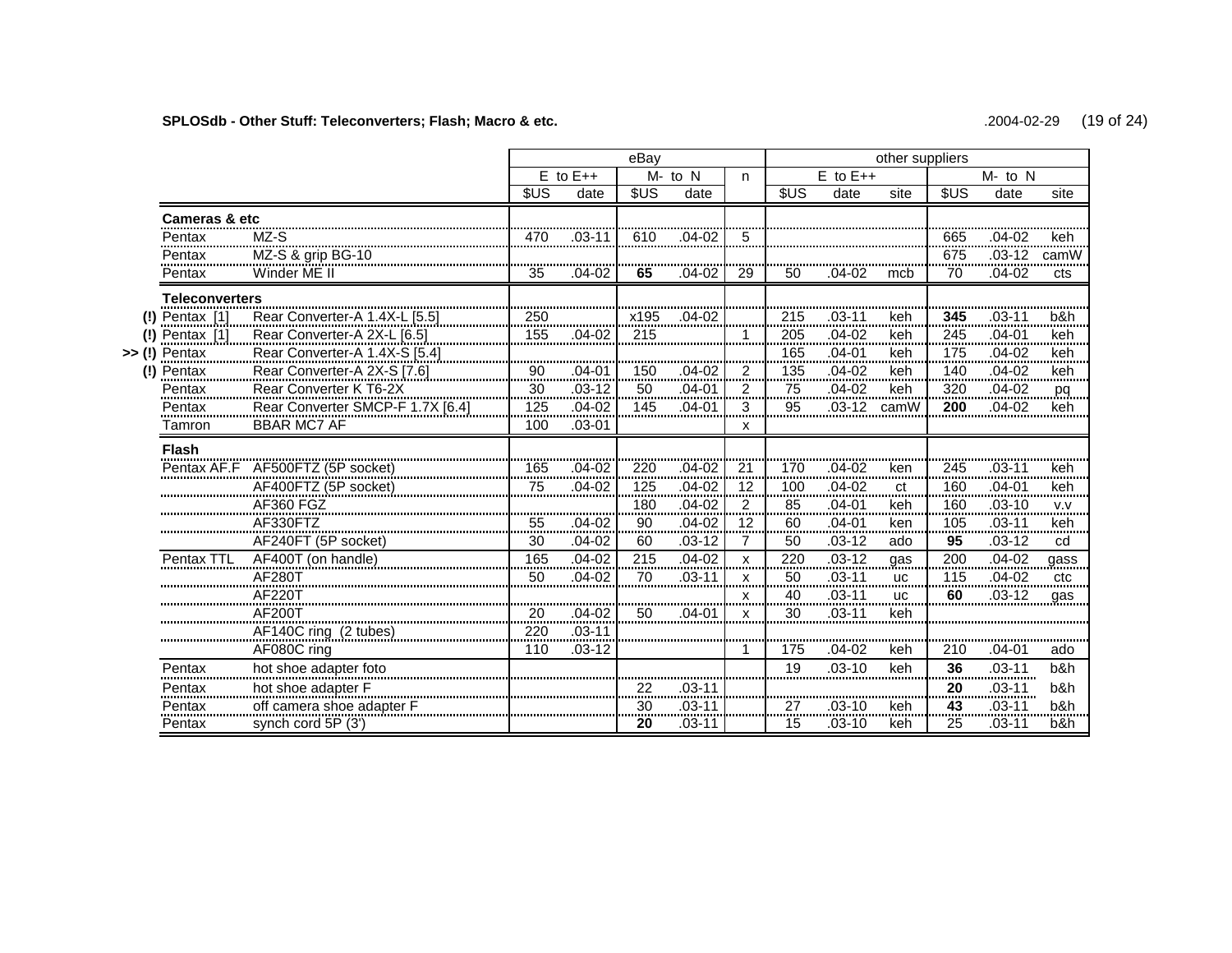# **SPLOSdb - Other Stuff: Teleconverters; Flash; Macro & etc.** .2004-02-29 (20 of 24)

|                          |                                        |                 |                         | eBay          |            |        |                  |              | other suppliers |      |            | site<br><br>ritz |  |  |  |  |  |  |  |  |
|--------------------------|----------------------------------------|-----------------|-------------------------|---------------|------------|--------|------------------|--------------|-----------------|------|------------|------------------|--|--|--|--|--|--|--|--|
|                          |                                        |                 | $E$ to $E++$            |               | $M - to N$ | n      |                  | $E$ to $E++$ |                 |      | $M - to N$ |                  |  |  |  |  |  |  |  |  |
|                          |                                        | <b>SUS</b>      | date                    | <b>SUS</b>    | date       |        | \$US             | date         | site            | \$US | date       |                  |  |  |  |  |  |  |  |  |
| <b>Macro Accessories</b> |                                        |                 |                         |               |            |        |                  |              |                 |      |            |                  |  |  |  |  |  |  |  |  |
| Pentax                   | bellows II (M42)                       | 55<br>          | $.03 - 12$              |               |            | x      | 85               | $.04 - 02$   | vUK             | 95   | .04-02     |                  |  |  |  |  |  |  |  |  |
| Pentax<br>               | auto bellows K or M                    | $\frac{80}{2}$  | .04-02<br>              | 175<br>.      | 04-02      | x<br>. | 110<br>,,,,,,,,, | $.04 - 02$   | ctl             |      |            |                  |  |  |  |  |  |  |  |  |
| Pentax                   | auto bellows A kit                     | $\frac{105}{2}$ | .04-01<br>              | 190           | .04-02     | X<br>  | 115<br>          | .03-12       | ado             | 140  |            | ado              |  |  |  |  |  |  |  |  |
| Pentax<br>               | slide copier K                         | 20              | $.04 - 02$              |               |            | x<br>  | $\frac{15}{2}$   | .03-12       | ctzn<br>        |      |            |                  |  |  |  |  |  |  |  |  |
| Pentax                   | macro focus rail III                   |                 |                         | 115           | $.04 - 02$ | X      | 90<br>.          | $.04-02$     | V.V             | 140  | $.03 - 11$ | keh              |  |  |  |  |  |  |  |  |
| Pentax                   | double cable release                   |                 |                         |               |            |        | 30               | $.03 - 10$   | mcb             |      |            |                  |  |  |  |  |  |  |  |  |
| Pentax                   | critical focus K                       | 30              | $.04 - 02$              | 50            | 04-02      | X      |                  |              |                 |      |            |                  |  |  |  |  |  |  |  |  |
| Pentax                   | critical focus M                       |                 |                         |               |            |        | 30               | .03-12       | ado             | 45   | .03-12     | lev<br>          |  |  |  |  |  |  |  |  |
| Pentax<br>.              | Ref Converter-K (90 deg adapter)       |                 |                         | 55            | $.03 - 12$ | x      | 70               | $.03 - 12$   | ado             | 95   | $.04 - 02$ | cd<br>           |  |  |  |  |  |  |  |  |
| Pentax                   | Ref Converter-M (90 deg adapter)       | 75              | $.03 - 12$              | 110           | $.03 - 09$ | x      |                  |              |                 | 95   | $.04 - 02$ | ritz             |  |  |  |  |  |  |  |  |
| <b>Special Stuff</b>     |                                        |                 |                         |               |            |        |                  |              |                 |      |            |                  |  |  |  |  |  |  |  |  |
| Gossen                   | Sixticolor colour temperature meter    | 35              | .03-12                  | 50<br>------- | $.03 - 12$ | X      | 70               | $.03 - 12$   | k-mar           |      |            |                  |  |  |  |  |  |  |  |  |
| Spiratone                | spot meter                             |                 |                         | 61            | $.03 - 12$ | X      |                  |              |                 |      |            |                  |  |  |  |  |  |  |  |  |
| Pentax                   | digital spot meter                     |                 |                         | 300           | $.03 - 12$ |        |                  |              |                 | 270  | .03-12     | ctc<br>          |  |  |  |  |  |  |  |  |
| Pentax                   | Spot meter V                           | 180<br>         | $.03 - 08$              |               |            |        | 275              | በ3-12        | lev             | 370  | .03-11     | ps               |  |  |  |  |  |  |  |  |
| Pentax                   | IR remote                              | 60<br>          |                         |               |            |        |                  |              |                 |      |            |                  |  |  |  |  |  |  |  |  |
| Pentax                   | stereo image adapter & viewer          | 150             | $.04 - 02$              | 225           | .04-02     | 2      |                  |              |                 |      |            |                  |  |  |  |  |  |  |  |  |
| Pentax                   | right angle lens mirror                |                 |                         |               |            |        | 90               | $.03 - 12$   | CZ              |      |            |                  |  |  |  |  |  |  |  |  |
| <b>Special Adapters</b>  |                                        |                 |                         |               |            |        |                  |              |                 |      |            |                  |  |  |  |  |  |  |  |  |
| Pentax                   | microscope adapter K                   | 35<br>          |                         |               |            |        | 55<br>           | .03-11       | v.v             |      |            |                  |  |  |  |  |  |  |  |  |
| Pentax                   | microscope adapter M42                 | 25              | $.04 - 02$              | 70            | .04-02     | 2      | 55               | $.03 - 1$    | v.v             |      |            |                  |  |  |  |  |  |  |  |  |
| Pentax                   | telescope adapter M42                  |                 |                         |               |            |        |                  |              |                 |      |            |                  |  |  |  |  |  |  |  |  |
| Pentax                   | monocular converter (lens > telescope) | 35              | .03-09                  | 85            | .04-01     |        |                  |              |                 |      |            |                  |  |  |  |  |  |  |  |  |
| Vivitar                  | lens > telescope TLA-1 P/K-M           |                 |                         | 25            | .04-01     |        | 50               | .02-12       | fmt             |      |            |                  |  |  |  |  |  |  |  |  |
| <b>SSS</b>               | lens > telescope P/K-M (Spiratone)     | 40              | ,,,,,,,,,,,,,<br>.03-12 |               |            | x      | <br>20           | $.03 - 03$   | wolf            | 30   | .03-12     | mxv              |  |  |  |  |  |  |  |  |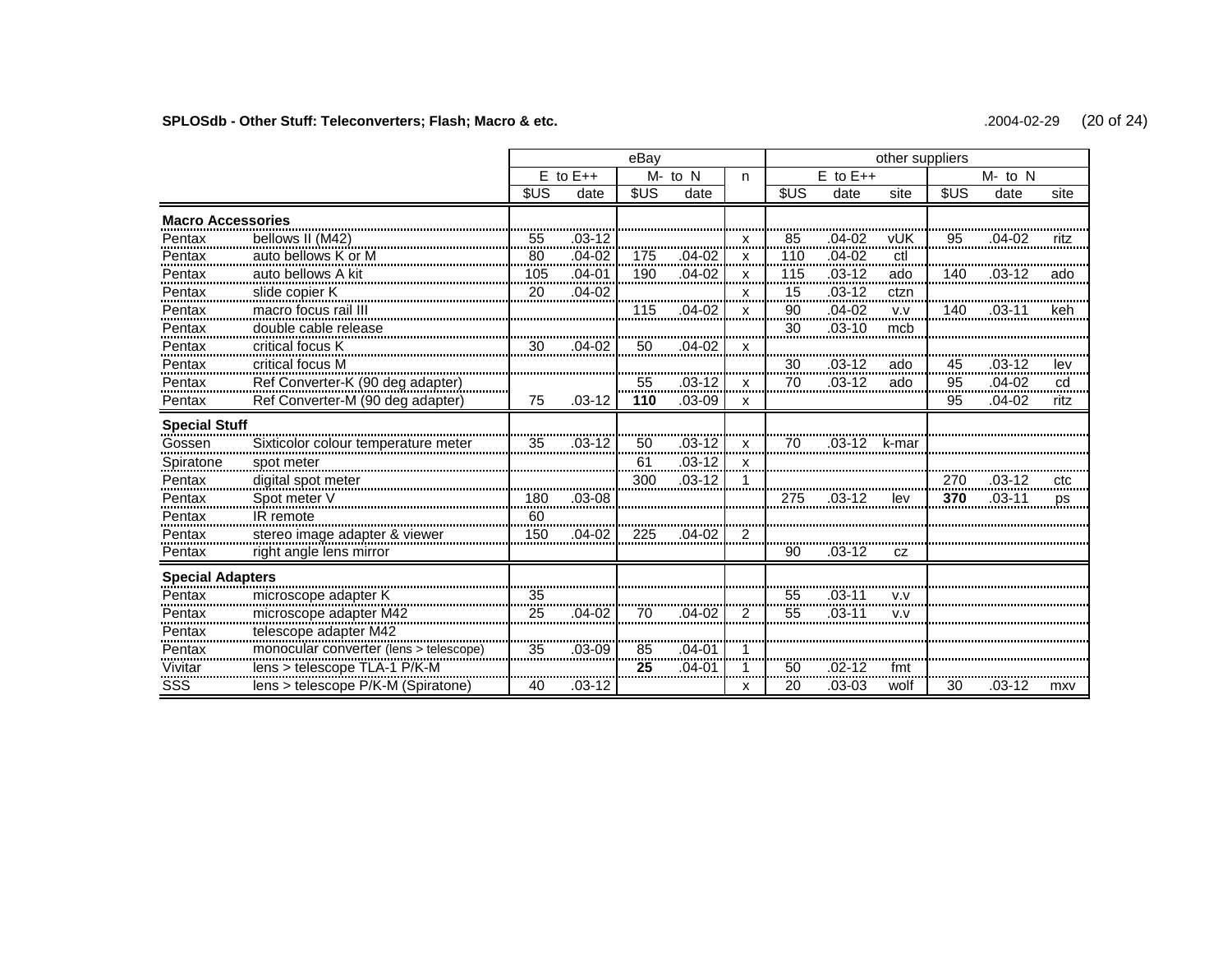### **SPLOSdb - Pentax LX and accessories**

| .2004-02-29 | (21 of 24) |
|-------------|------------|

|                            |              |                      |            |                | eBay       |                 |                    |                          |              | other suppliers |                |                |           |  |  |  |  |  |
|----------------------------|--------------|----------------------|------------|----------------|------------|-----------------|--------------------|--------------------------|--------------|-----------------|----------------|----------------|-----------|--|--|--|--|--|
|                            |              |                      |            | $E$ to $E++$   |            | $M - to N$      | n.                 |                          | $E$ to $E++$ |                 |                | $M$ - to $N$   |           |  |  |  |  |  |
|                            |              |                      | \$US       | date           | <b>SUS</b> | date            |                    | \$US                     | date         | site            | \$US           | date           | site      |  |  |  |  |  |
| <b>LX Camera</b>           | finder       | lens                 |            |                |            |                 |                    |                          |              |                 |                |                |           |  |  |  |  |  |
| <b>LX</b>                  | FA-1/-1W     |                      |            |                |            |                 |                    | 400                      | .04-02       | wood            | 570            | $.04 - 01$     | v.v       |  |  |  |  |  |
| <b>LX</b>                  | FA-1/-1W     | K 50/1.7             |            |                |            |                 |                    |                          |              |                 | 590            | $.04 - 02$     | pq        |  |  |  |  |  |
| LX                         | <b>FA-1W</b> | motor                |            |                |            |                 |                    | 475                      | $.04 - 02$   | ado             |                |                |           |  |  |  |  |  |
| LX v1                      |              |                      | 315        | .04-02         | 505        | .04-02          | 1                  | 290                      | $.04 - 02$   | mcb             | 550            | .04-02         | <br>foto  |  |  |  |  |  |
| LX v1                      | $FA-1$       |                      | 330        | $.04 - 02$     | 530        | $.04 - 02$      | 10                 | 350                      | $.03 - 12$   | ado             | 535            | $.04 - 02$     | pq        |  |  |  |  |  |
| LX v1                      | FA-1/-1W     | K 50/1.2             |            |                | 710        | $.04 - 01$      | <br>$\overline{2}$ | 350                      | $.04 - 02$   | bpv             |                |                |           |  |  |  |  |  |
| $LX$ $v1$                  | FA-1W        | K M 50/1.4           | 400        | $.04 - 01$     | 500        | $.03 - 12$      | 6                  |                          |              |                 |                |                |           |  |  |  |  |  |
| $LX$ v1                    | <b>FA-1W</b> | M 40-80/2.8-4        | $-455$     | $.04 - 01$     |            |                 | $\mathbf 1$        |                          |              |                 |                |                |           |  |  |  |  |  |
| LXv2                       | FA-1W        |                      | 410        | $.04 - 02$     | 560        | $.03 - 12$      | 4                  |                          |              |                 |                |                |           |  |  |  |  |  |
| LXv2<br>                   | FA-1W        | Sig 18-35 kir 28-105 | 475<br>    | $.04 - 02$     | 510        | $.04 - 01$      | $\frac{2}{2}$      |                          |              |                 |                |                |           |  |  |  |  |  |
| LXv2                       | FA-1W        | K 24/2.8 K 50/1.4    | 570        | $.03 - 12$     |            |                 | 1                  |                          |              |                 |                |                |           |  |  |  |  |  |
| LX v2                      | FA-1W        | M 50/1.4 Sig 28-200  | 475        | .03-12         | 550        | .04-01          |                    |                          |              |                 |                |                |           |  |  |  |  |  |
| <b>LX Power</b>            |              |                      |            |                |            |                 |                    |                          |              |                 |                |                |           |  |  |  |  |  |
| motor                      |              |                      |            |                |            |                 |                    | 149                      | $.03 - 04$   | CC              | 1090           | $.03 - 12$     | b&h       |  |  |  |  |  |
| <br>motor + NiCad          |              |                      | 195        | .04-01         |            |                 |                    |                          |              |                 |                |                |           |  |  |  |  |  |
| motor + MiCad & charger    |              |                      | <br>445    | <br>.03-12     | 445        |                 | 1                  | 285                      | <br>.03-12   | V.V             |                |                |           |  |  |  |  |  |
| NICad for motor            |              |                      |            |                |            |                 |                    |                          |              |                 | 245            | $.03 - 12$     | b&h       |  |  |  |  |  |
| power pack M for motor     |              |                      |            |                |            |                 |                    | 170                      | .03-12       | ctl             | 470            | $.03 - 12$     | $b$ &h    |  |  |  |  |  |
| battery grip M             |              |                      |            |                | 140        | .03-12          |                    |                          |              |                 | <br>130        | <br>$.03 - 12$ | ctl       |  |  |  |  |  |
| charge pack                |              |                      | 85         | $.04 - 01$     |            |                 |                    |                          |              |                 |                |                |           |  |  |  |  |  |
| winder LX                  |              |                      | <br>120    | <br>.04-02     | 220        | $04-02$         | 11                 | 145                      | 04-02        | ctc             | 200            | $.04-02$       | pq        |  |  |  |  |  |
| remote battery pack        |              |                      | <br>40<br> | <br>.03-09<br> |            |                 |                    |                          |              |                 | $\frac{1}{75}$ | $03-08$        | b&h       |  |  |  |  |  |
| remote cord (Winder LX)    |              |                      |            |                | 30         | $.04 - 02$      | 1.                 |                          |              |                 | <br>48         | $.03 - 12$     | .<br>b&h  |  |  |  |  |  |
| <b>Finders</b>             |              |                      |            |                |            |                 |                    |                          |              |                 |                |                |           |  |  |  |  |  |
| $FA-1$                     |              |                      | <br>40     | $.04 - 01$     | 115        | $.04 - 02$      | 7                  |                          |              |                 | 300            | $.03 - 12$     | b&h       |  |  |  |  |  |
| <b>FA-1W</b>               |              |                      | <br>95     | $.04 - 01$     | 130        | $.03 - 12$      | 2                  | 200                      | $.03 - 10$   | b&h             | 350            | $.03 - 12$     | b&h       |  |  |  |  |  |
|                            |              |                      | <br>75     | .04-02         | <br>240    | .03-06          | $\mathbf 1$        | 125                      | $.03-12$     | <br>kex         |                |                |           |  |  |  |  |  |
| $FB-1$                     |              |                      | 55         | $.04 - 01$     |            |                 | 3                  | 120                      | $.04 - 02$   | keh             | 125            | $.04 - 02$     | keh       |  |  |  |  |  |
| <br>FC-1                   |              |                      | .<br>60    | 04-01          | 85         | $.04 - 01$      | <br>$\frac{2}{2}$  | .<br>60                  | $.03-12$     | keh             | 180            | $.03 - 12$     | b&h       |  |  |  |  |  |
| <br>FB-1 & FC-1            |              |                      | <br>125    | <br>$.04 - 01$ | 200        | .<br>$.04 - 02$ | $\frac{2}{2}$      | <br>$\frac{95}{2}$       | $.04 - 02$   | <br>mcb         | <br>275        | $.04 - 02$     | .<br>wood |  |  |  |  |  |
| $FD-1$                     |              |                      | 60         | $.04 - 02$     | 100        | $.02 - 11$      | 1                  | 50                       | $.04 - 02$   | <br>mcb         | <br>110        | $.04 - 02$     | keh       |  |  |  |  |  |
| . <del>. .</del><br>$FD-2$ |              |                      | 20         | $.04 - 02$     |            |                 | 1                  | . <del>. .</del> .<br>70 | $.03 - 10$   | <br>V.V         | 55             | $.03 - 12$     | b&h       |  |  |  |  |  |
| $FE-1$                     |              |                      | 130        | $.03 - 12$     | 165        | .04-02          | $\overline{c}$     | 160                      | $.04 - 02$   | wood            | 240            | $.03 - 12$     | b&h       |  |  |  |  |  |
| $FF-1$                     |              |                      | 140        | $.04 - 02$     | 210        | $.04 - 02$      | $\overline{2}$     | 95                       | .03-06       | mcb             | 190            | $.03 - 12$     | kex       |  |  |  |  |  |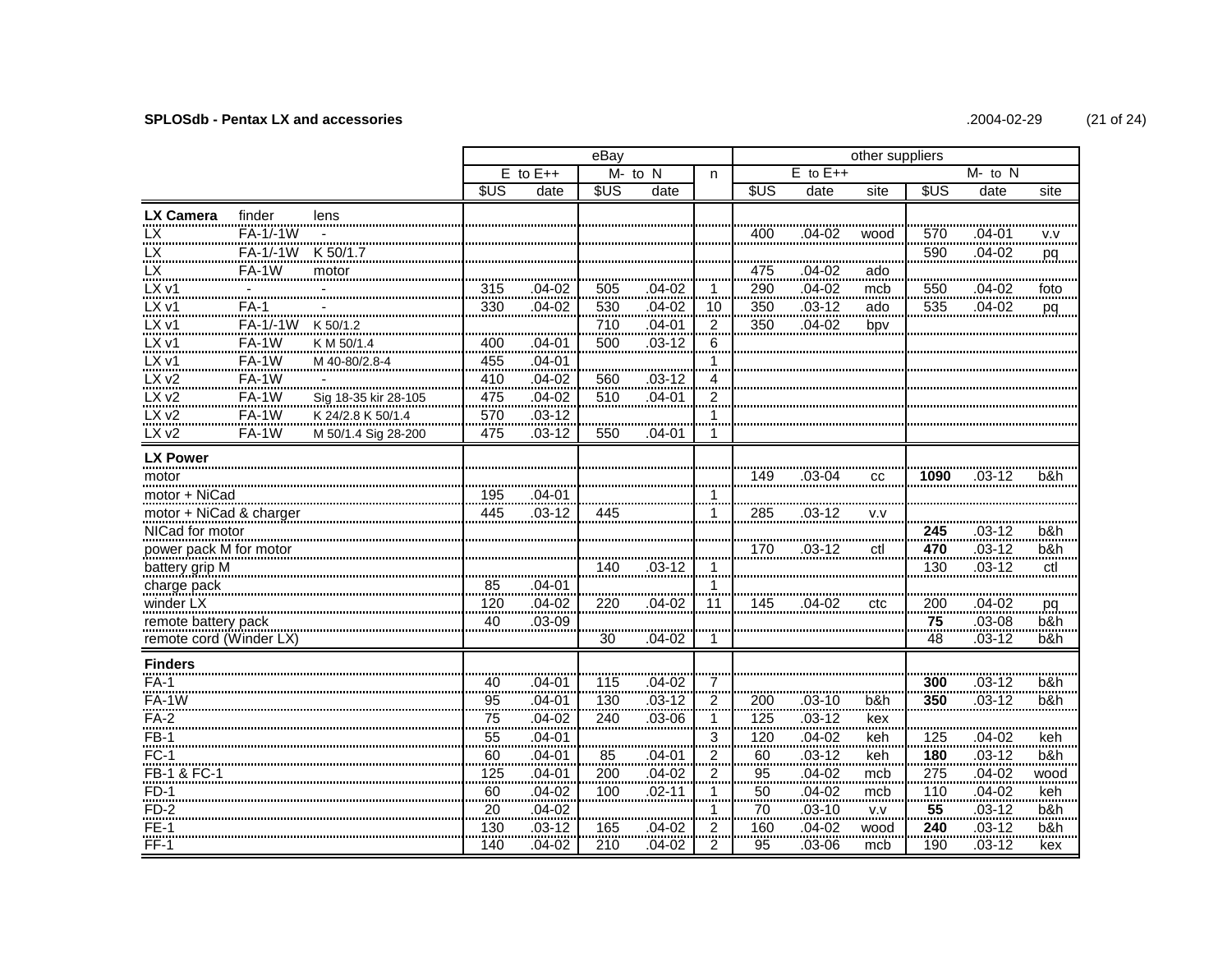#### **SPLOSdb - Pentax LX and accessories**

|                   |                         |                               |                          |            |                | eBav    |            |                   | other suppliers |                |         |        |                           |          |  |  |
|-------------------|-------------------------|-------------------------------|--------------------------|------------|----------------|---------|------------|-------------------|-----------------|----------------|---------|--------|---------------------------|----------|--|--|
|                   |                         |                               |                          |            | $E$ to $E++$   |         | $M - to N$ | n                 |                 | $E$ to $E++$   |         |        | $M$ - to $N$              |          |  |  |
|                   |                         |                               |                          | <b>SUS</b> | date           | \$US    | date       |                   | \$US            | date           | site    | \$US   | date                      | site     |  |  |
|                   | <b>Screens</b>          | $f$ (mm)                      |                          |            |                |         |            |                   |                 |                |         |        |                           |          |  |  |
|                   | SA-21                   | <br>$\leq 300$                | matte microprism         |            | .04-02         | 40      | .04-02     | ?                 | 19              | 04-02          | keh     | 30     | $.03 - 12$                | b&h      |  |  |
| >>                | SA-23                   | <br>$Av \leq 2.8$             | matte microprism         | 25         | <br>.04-01     |         |            | 3                 |                 |                |         | <br>30 | <del></del><br>$.03 - 12$ | b&h      |  |  |
|                   |                         | 3100                          | matte microprism<br>     |            |                | 35      | 04-02      | <br>$\frac{2}{2}$ |                 |                |         | <br>30 | $.03 - 12$                | <br>b&h  |  |  |
|                   | SA-26<br>SA-32          | <br>$\leq 300$<br>            | macroprism microprism    |            |                |         |            |                   |                 |                |         |        |                           |          |  |  |
|                   | SA-37<br>               | <sup>3</sup> 100              | macroprism microprism    |            |                | 27      | .04-01     |                   |                 |                |         | 30     | $.03 - 12$                | b&h      |  |  |
|                   | SB-21<br>SC-21          | $\leq 300$<br>. <del>.</del>  | matte split              |            |                |         |            |                   | 17<br>          | 04-02          | keh     | 30     | $.03 - 12$                | b&h      |  |  |
|                   |                         | $\leq 300$                    | matte split micro-collar | 10         | .04-02         | 25<br>. | $.04 - 02$ |                   | 23<br>.         | $.04 - 02$     | keh     |        |                           |          |  |  |
|                   | $SC-26$                 | 3135                          | matte split micro-collar |            |                |         |            |                   |                 |                |         | 30     | $03-12$                   | b&h      |  |  |
|                   | SC-69<br>SD-11          | 3135<br>                      | matte split micro-collar |            |                | .55     | .04-02     | 4                 |                 |                |         |        |                           |          |  |  |
|                   |                         | $\leq 300$                    | clear centre + (astro)   |            |                | 45<br>  |            |                   |                 |                |         | 39<br> | $.03 - 12$                | b&h<br>. |  |  |
|                   | $>$ SD-21               | $\leq 300$                    | matte centre + (macro)   |            |                | 20      | .03-11     |                   | 29              | 04-02          | keh     | 30     | $.03 - 12$                | b&h      |  |  |
|                   | SE-20<br>SE-25<br>SE-60 | $\leq 300$                    | matte circle             | 10         | $.04 - 02$     | 25      | $.04 - 01$ | 3                 | 19              | $.03 - 12$     | ctl     | 30<br> | $.03-12$                  | b&h      |  |  |
|                   |                         | $\frac{1}{3}$ 135             | matte circle             |            |                |         |            |                   |                 |                |         | 30     | $.03 - 12$                | b&h      |  |  |
|                   |                         |                               | mate (plain)             |            |                | 50      | $.04 - 02$ | 4                 |                 |                |         |        |                           |          |  |  |
|                   | $\frac{$640}{$6-20}$    | $\leq 300$                    | mattecirclegrid          | 20         | $.04 - 02$     |         |            | 1<br>             | 30              | $.04 - 02$     | v.v     |        |                           |          |  |  |
|                   |                         |                               | mattecirclegrid          |            |                | 45      | $.04 - 02$ | 5                 |                 |                |         |        |                           |          |  |  |
|                   | <b>SI-20</b>            | $\leq 300$                    | clear retic. cross hair  |            |                |         |            |                   |                 |                |         | 30     | $.03 - 12$                | b&h      |  |  |
|                   | <b>Misc</b>             |                               |                          |            |                |         |            |                   |                 |                |         |        |                           |          |  |  |
|                   | data back               |                               |                          | 40<br>     | $.04 - 02$<br> | 65<br>  | $.04 - 02$ | 8                 |                 |                |         | 100    | $.03 - 11$                | k-ma⊧    |  |  |
|                   |                         | bulk film back (2x magazines) |                          | 230        | $.03 - 07$     | x400    | .03-12     |                   |                 |                |         |        |                           |          |  |  |
|                   | bulk film loader        |                               |                          |            |                | 150     | $.04 - 01$ | 1                 |                 |                |         |        |                           |          |  |  |
|                   |                         | databack + loader + 4xmag     |                          | 125        | $.04 - 01$     |         |            | 1                 |                 |                |         |        |                           |          |  |  |
|                   | IR remote set           |                               |                          | 160        | $.03 - 08$     |         |            |                   |                 |                |         |        |                           |          |  |  |
|                   | body top cover          |                               |                          |            |                |         |            |                   | 12              | $.03 - 08$     | b&h<br> |        |                           |          |  |  |
|                   | finder botthom cover    |                               |                          |            |                |         |            |                   | 5<br>           | $.03 - 05$<br> | b&h     |        |                           |          |  |  |
| soft release      |                         |                               |                          |            |                |         |            | 10<br>            | .03-06<br>      | <br>b&h        |         |        |                           |          |  |  |
| <br>4P synch cord |                         |                               | 15                       | $.04 - 02$ | 20             | .04-02  | 2          | 29                | $.03 - 06$      | ado            | 35      | .04-02 | v.v                       |          |  |  |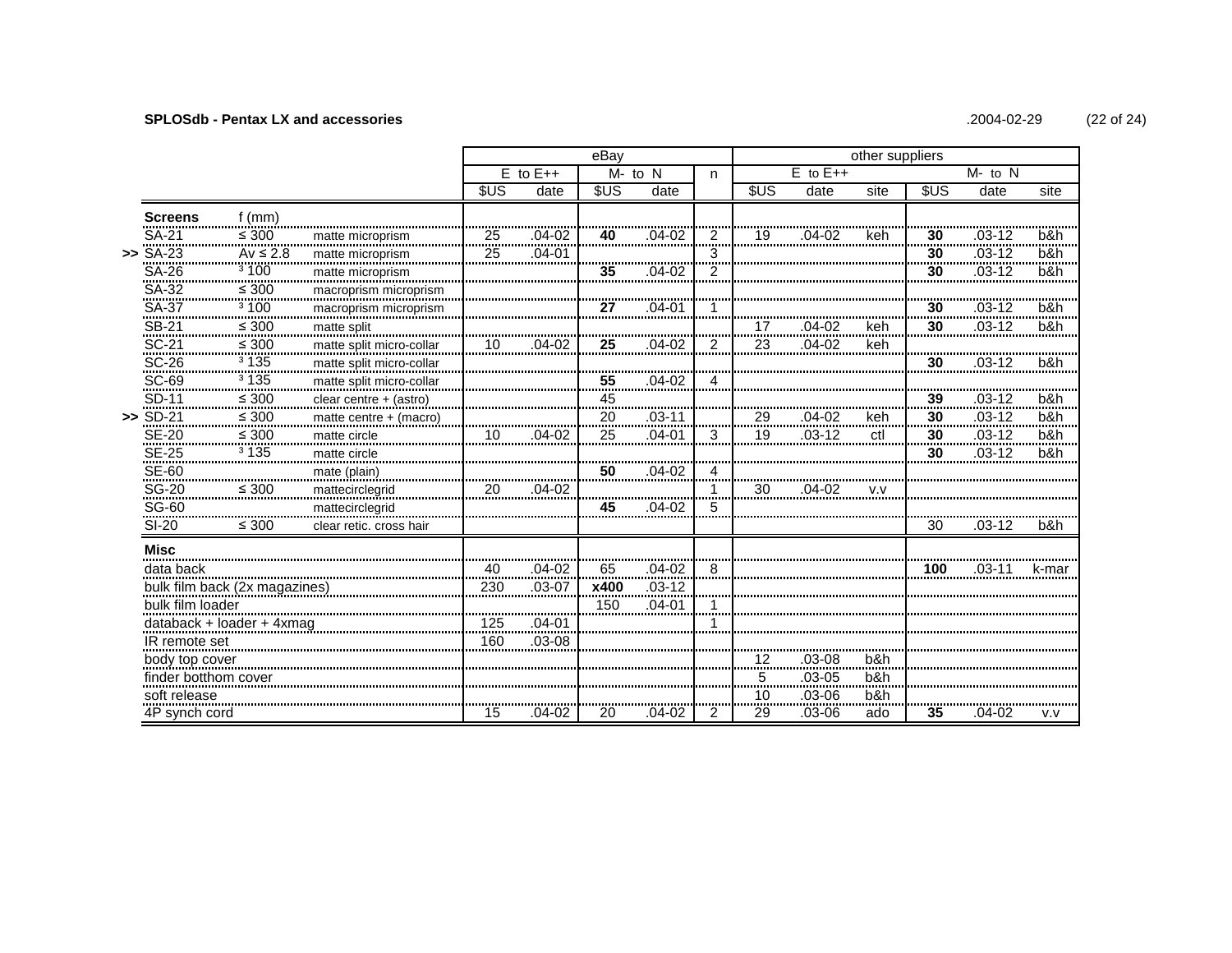# **SPLOSdb - Pentax 35mm SLR Digital stuff** (23 of 24)

#### .2004-02-29

|                      |            |       |                     | lens specs from kmp.BDimitrov.de |      |      |      |     |      |                             |      | eBav         |      | other suppliers |         |      |      |        |      |  |
|----------------------|------------|-------|---------------------|----------------------------------|------|------|------|-----|------|-----------------------------|------|--------------|------|-----------------|---------|------|------|--------|------|--|
| <b>SMC Pentax-DA</b> |            |       | ${\rm a}_{\rm MAX}$ | alass                            | Dmin | wt   |      |     |      | N<br>M-to<br>$E$ to $E++$ . |      | $E$ to $E++$ |      |                 | M- to N |      |      |        |      |  |
|                      |            | (mm)  |                     |                                  | (m)  | (kg, | 'mm) | (mm | (mm) | SUS                         | date | \$US         | date | \$US            | date    | site | \$US | date   | site |  |
| * DA                 | . ED<br>ΔI | 16-45 |                     | 3.10                             | 0.3  | 0.37 | 72   | 92  | 67   |                             |      |              |      |                 |         |      | 430  | .04-02 | b&h  |  |
|                      |            |       |                     |                                  |      |      |      |     |      |                             |      |              |      |                 |         |      |      |        |      |  |

|       |                               |                |                   |      |                            |    |    |              | eBay  |            |   |       | other suppliers |      |      |             |      |  |
|-------|-------------------------------|----------------|-------------------|------|----------------------------|----|----|--------------|-------|------------|---|-------|-----------------|------|------|-------------|------|--|
|       | <b>Cameras &amp; stuff</b>    |                |                   | wt   |                            |    |    | $E$ to $E++$ |       | M- to N    | n |       | $E$ to $E++$    |      |      | M- to N     |      |  |
|       |                               |                |                   | (kg) | $(mm)$ $(mm)$ $(mm)$ $SUS$ |    |    | date         | \$US. | date       |   | \$US. | date            | site | \$US | date        | site |  |
|       |                               |                |                   |      |                            |    |    |              |       |            |   |       |                 |      |      |             |      |  |
| *istD | bodv                          | no lens        |                   | 0.55 | 129                        | 95 | 60 |              | 650   | $.04-02$   |   |       |                 |      |      | 1350 .04-01 | ado  |  |
| *istD | bodv                          | no lens        |                   |      |                            |    |    |              | 1300  | $.04 - 02$ |   |       |                 |      | 1570 | .04-01      |      |  |
| *istD | bodv                          | no lens        |                   |      |                            |    |    |              | 970   | .04-02     |   |       |                 |      |      |             |      |  |
| *istD | body                          | FAJ 18-35      |                   |      |                            |    |    |              | 1275. | $.04 - 02$ |   |       |                 |      |      |             |      |  |
|       | power                         | battery grip   |                   |      |                            |    |    |              | 160   | .04-01     |   |       |                 |      | 160  | .04-01      | ado  |  |
|       |                               | AC power       |                   |      |                            |    |    |              |       |            |   |       |                 |      | 80   | .04-01      | b&h  |  |
|       | storage                       | Sandisk 0.5 GB | 00.5 <sub>G</sub> |      |                            |    |    |              |       |            |   |       |                 |      | 200  | በ4-በ1       | h&h  |  |
|       |                               | Lexar 1.0 GB   | 01.0G             |      |                            |    |    |              |       |            |   |       |                 |      | 300  | .04-01      | b&h  |  |
|       | LS Remote control F<br>remote |                |                   |      |                            |    |    |              |       |            |   |       |                 |      | 10   | 04-01       | ado  |  |
|       | cable switch 205 (1m)         |                |                   |      |                            |    |    |              |       |            |   |       |                 |      | 35   | 04-01       | ado  |  |
|       |                               |                |                   |      |                            |    |    |              |       |            |   |       |                 |      |      |             |      |  |

note: \*istD tracked starting on .2004-01-16 after release of \*istD firmware upgrade v1.10 to provide HyM support for non-A lenses.